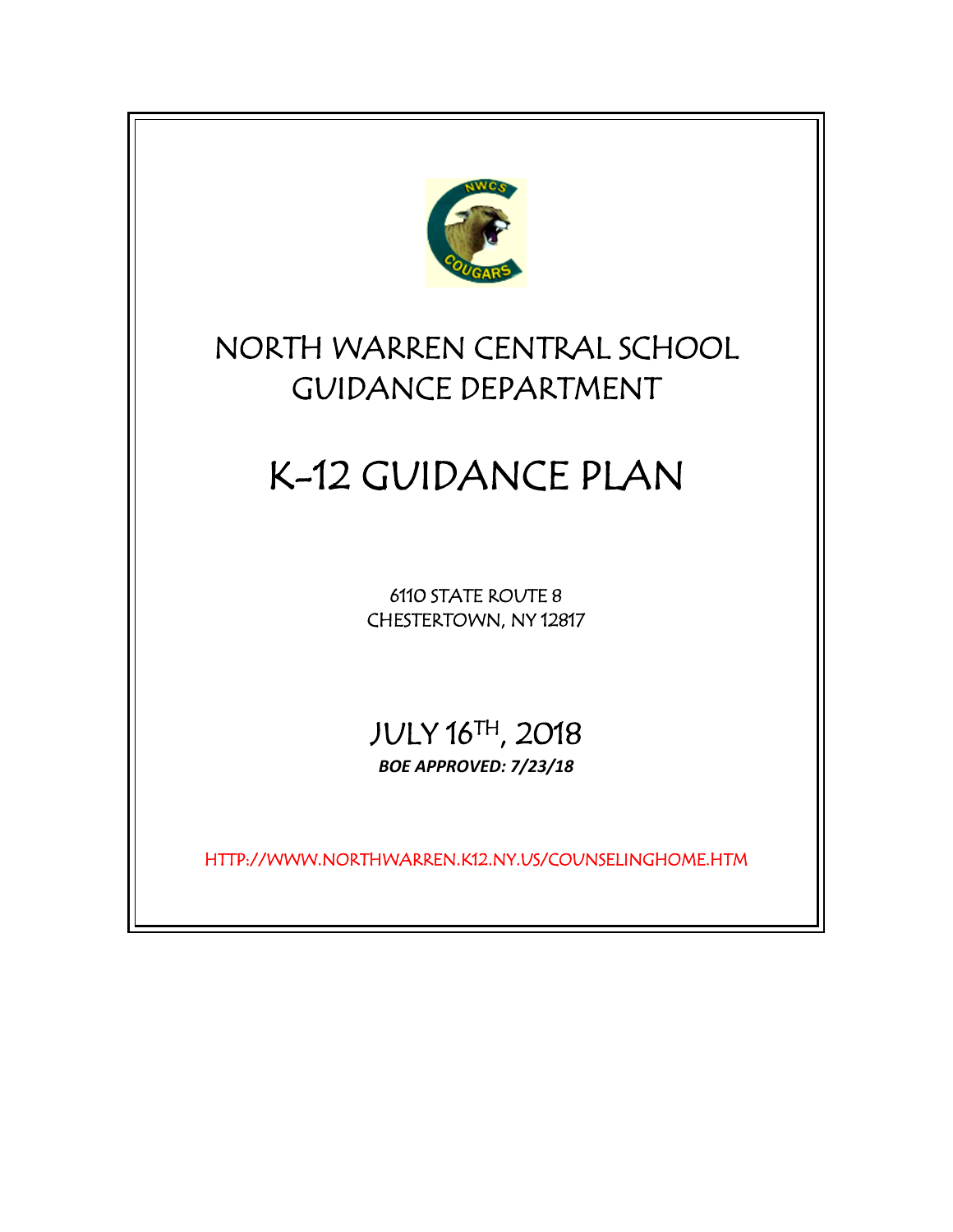# **Contents**

# <span id="page-1-0"></span>**Overview**

The NWCS Mission Statement as referenced within the Student Handbook is the following:

At the North Warren Central School, we feel that learning is best achieved in an orderly, purposeful atmosphere which is free from threat of physical harm and limited in classroom distractions. It is our desire to maintain a learning environment that is not oppressive, but is supportive of teaching and learning.

We realize that within North Warren Central School there needs to exist an atmosphere that is orderly without being rigid, quiet without being oppressive and generally conducive to achievement of desired goals and objectives. We want to promote a school climate that is warm and responsive, emphasizing learning and providing instructional support for learners.

Maintaining an active responsive learning environment is one of our greater challenges. We know that the effort is needed because a well-disciplined school not only promotes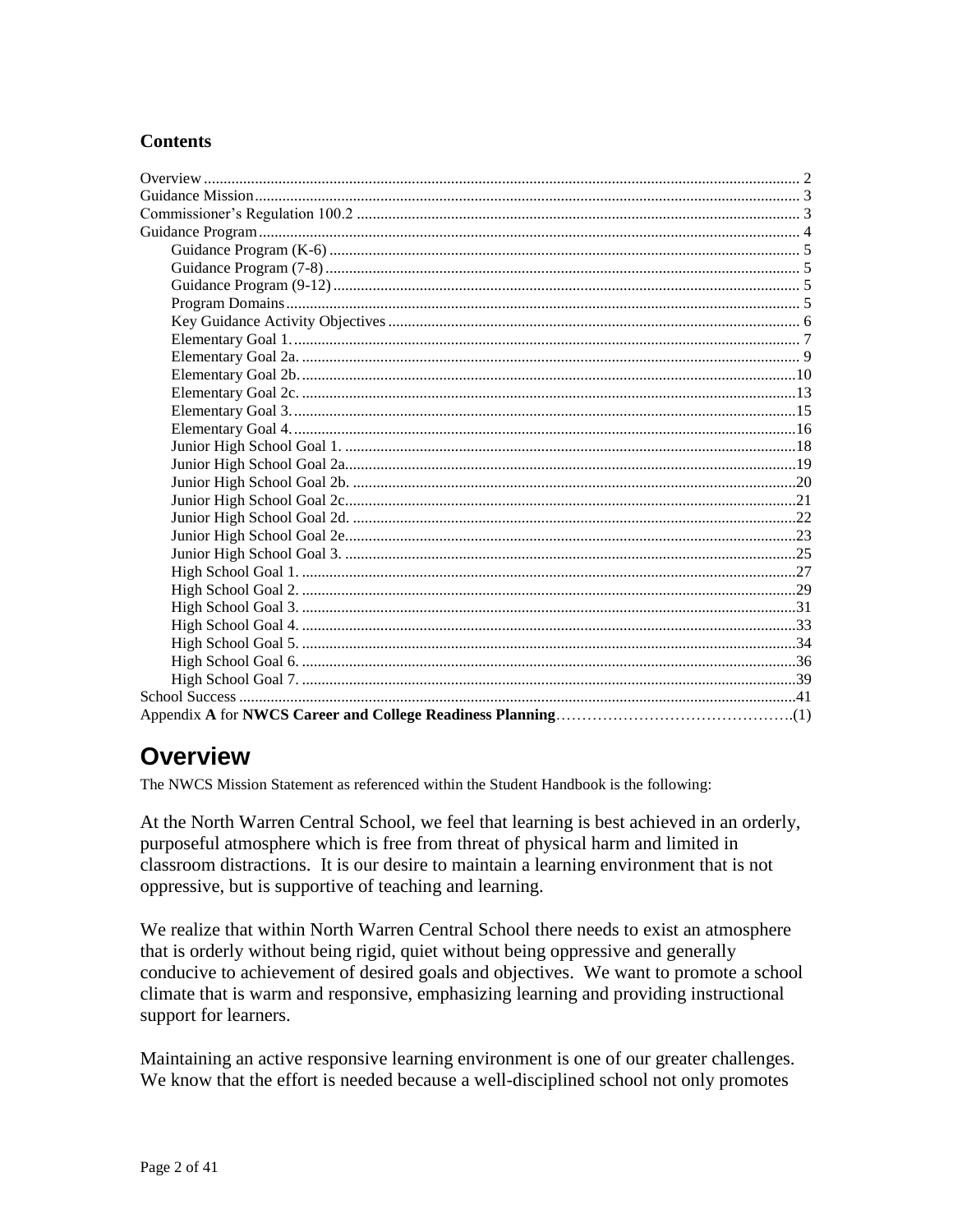goal achievement, but significantly promotes the ideal that students become self disciplined managers of their own actions and resources.

# <span id="page-2-0"></span>**Guidance Mission**

The mission of our school counselors is to support the North Warren Central School district mission statement in the following manner:

> **By promoting positive academic, career, social and personal development for our children via the coordination and involvement of school, family and community resources.**

# <span id="page-2-1"></span>**Commissioner's Regulation 100.2**

**Public School Guidance Programs**

**J. Guidance programs and comprehensive developmental school counseling/guidance programs.**

#### 1. **Guidance programs for public schools for school years prior to the 2019-2020 school year and for non-public schools.**

Public Schools. Each school district shall have a guidance program for all students.

> (a) In grades K-6, the program shall be designed in coordination with the teaching staff to prepare students to participate effectively in their current and future educational programs, to help students who exhibit any attendance, academic, behavioral or adjustment problems, to educate students concerning avoidance of child sexual abuse, and to encourage parental involvement.

(b) In grades 7-12, the guidance program shall include the following activities or services:

> (1) an annual review of each student's educational progress and career plans, with such reviews to be conducted with each student individually or with small groups by personnel certified or licensed as school counselors;

> (2) instruction at each grade level to help students learn about various careers and about career planning skills conducted by personnel certified or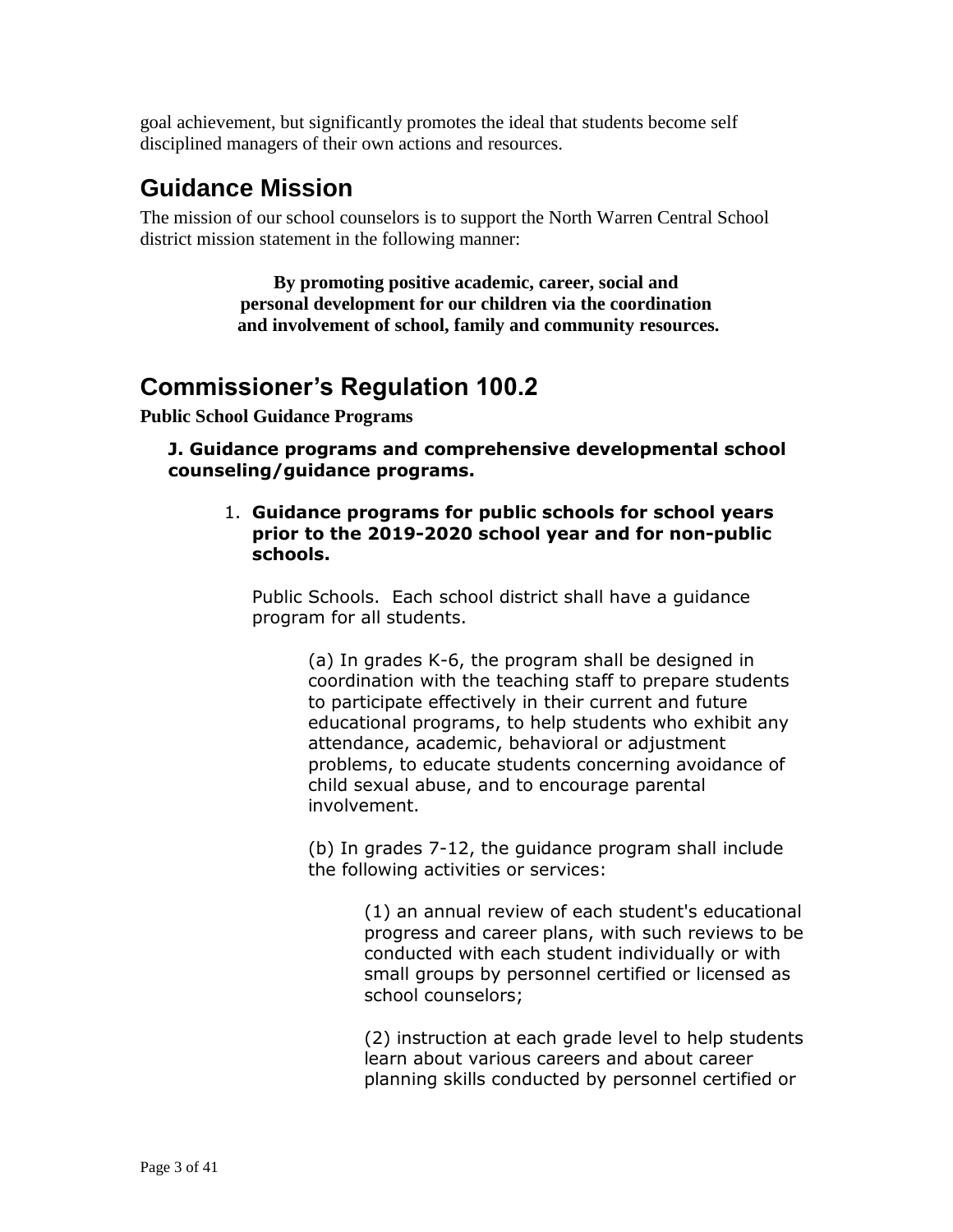licensed as school counselors, or by classroom teachers in cooperation with school counselors;

(3) other advisory and individual or group counseling assistance to enable students to benefit from the curriculum, to help students develop and implement postsecondary education and career plans, to help students who exhibit any attendance, academic, behavioral or adjustment problems and to encourage parental involvement, provided that advisory assistance shall be provided by teachers or counselors, or by certified teaching assistants under the supervision of counselors or teachers, and that such individual or group counseling assistance shall be provided by certified or licensed school counselors or by certified or licensed school psychologists or certified or licensed school social workers in cooperation with school counselors; and

(4) the services of personnel certified or licensed as school counselors.

(c) Each school district shall develop a district plan which sets forth the manner in which the district shall comply with the requirements of this subdivision. The City School District of the City of New York shall submit a separate plan for each community school district, for the High School Division and for the Special Education Division. Such plan shall be filed in the district offices and shall be available for review by any individual. The plan shall present program objectives, which describe expectations of what students will learn from the program; activities to accomplish the objectives; specification of staff members and other resources assigned to accomplish the objectives; and provisions for the annual assessment of program results. The plan shall be reviewed annually by the school districts, and revisions shall be made as necessary.

# <span id="page-3-0"></span>**Guidance Program**

A District plan for the K-12 Guidance Program will be filed in the District Office and made available for review. The plan will be subjected to annual review and will be revised as needed for the following objectives:

- 1. Identify Guidance Program Objectives
- 2. Activities that accomplish the Guidance Program Objectives
- 3. Identify necessary staff members and resources needed to accomplish the objectives
- 4. Provide for annual assessment of program results

A coordinated Guidance Program in grades K-12 will be developed and implemented to: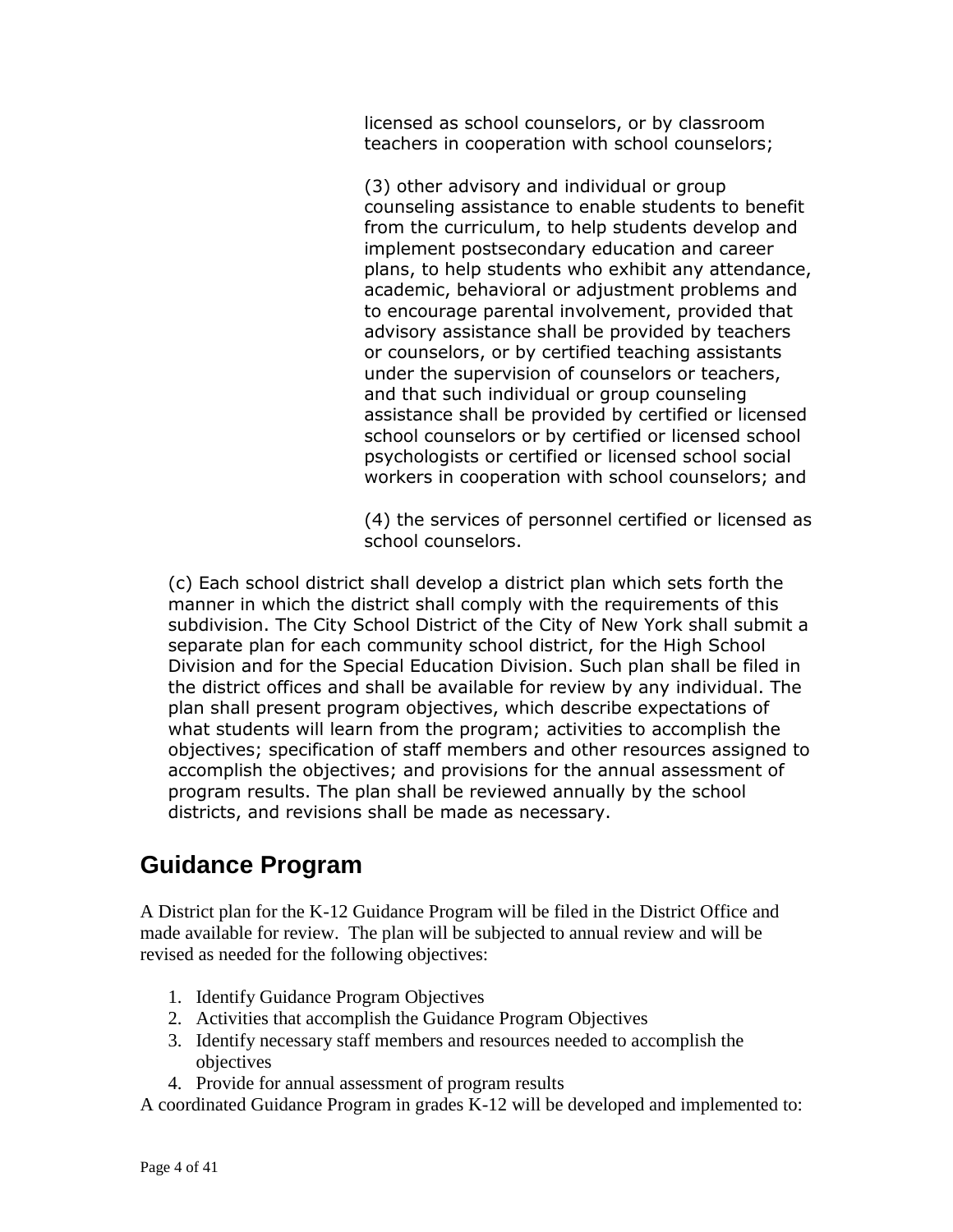# <span id="page-4-0"></span>**Guidance Program (K-6)**

- E1. Prepare students to participate effectively in their current and future educational programs
- E2. Help students with attendance, academic, behavioral or adjustment problems.
- E3. Educate students concerning the avoidance of child sexual abuse / trauma
- E4. Encourage parental involvement in their children's education

# <span id="page-4-1"></span>**Guidance Program (7-8)**

- M1. Review each student's educational progress and career plans annually.
- M2. Provide advisory assistance to enable students to benefit from the curriculum in the following areas:
	- A. Curriculum options, educational plans
	- B. Attendance
	- C. Post-secondary / Career plans
	- D. Academic Problems
	- E. Social and/or emotional problems
- M3. Encourage parental involvement in the educational process.

# <span id="page-4-2"></span>**Guidance Program (9-12)**

- S1. Help students learn about various careers and develop career planning skills.
- S2. Provide advisory assistance to enable students to benefit from the curriculum.
- S3. Provide advisory assistance to help students develop and implement postsecondary educational and career plans.
- S4. Provide advisory assistance for students who exhibit attendance problems.
- S5. Provide advisory assistance for students who exhibit academic problems.
- S6. Provide advisory assistance for students who exhibit behavioral and/or adjustment problems.
- S7. Encourage parental involvement in the educational process.

# <span id="page-4-3"></span>**Program Domains**

 **Academic Domain** – The process of learning is a primary goal, and achievement and good scholarship will be publicly recognized and praised. Academic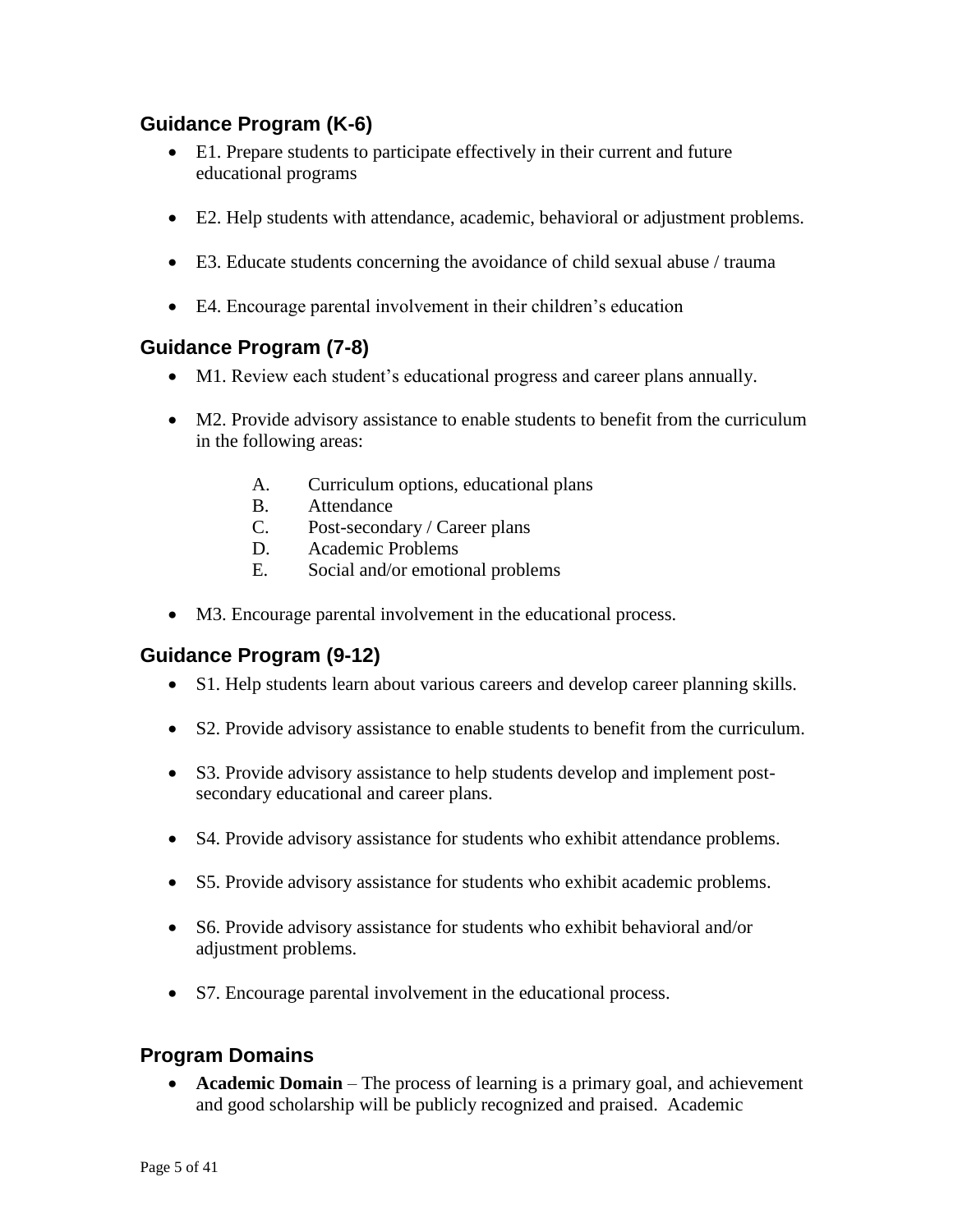Intervention Services (AIS) have been defined and implemented, and are offered to all students that are found to be in need.

- **Social / Personal Domain–** For youth development and character education, the school is one of the critical components that are responsible for helping students to achieve personal and social growth. Open communications and involvement of all members of the school community can promote the intellectual growth, emotional stability, social competency and optimum health of all students.
- **Career Domain –** A career plan initiative and Career Development and Occupational Standards (CDOS) are critical elements of the career domain. Students should be provided awareness of their career options and information on how to access career interest inventories, descriptions, internship opportunities, and provide access to college information on various programs.

# <span id="page-5-0"></span>**Key Guidance Activity Objectives**

It is the desire of the North Warren Central School District Guidance Department to support the students of our school district by working to:

- 1. Increase **COMMUNICATION** with parents
- 2. Promote understanding of **SCHOOL ENVIRONMENT**
- 3. Promote understanding of **EDUCATIONAL REQUIREMENTS**
- 4. Promote **SCHOOL SUCCESS SKILLS**
- 5. Provide **CAREER/EDUCATION** awareness and planning \*
- 6. Promote **SOCIAL/PERSONAL** development
- 7. Increase **COMMUNITY INVOLVEMENT**
- 8. Provide **COORDINATION OF SERVICES**
- 9. Provide **CONSULTATION SERVICES**
- 10. Provide **COUNSELING SERVICES**

(\*) Please see **Appendix A** for **NWCS Career and College Readiness Planning**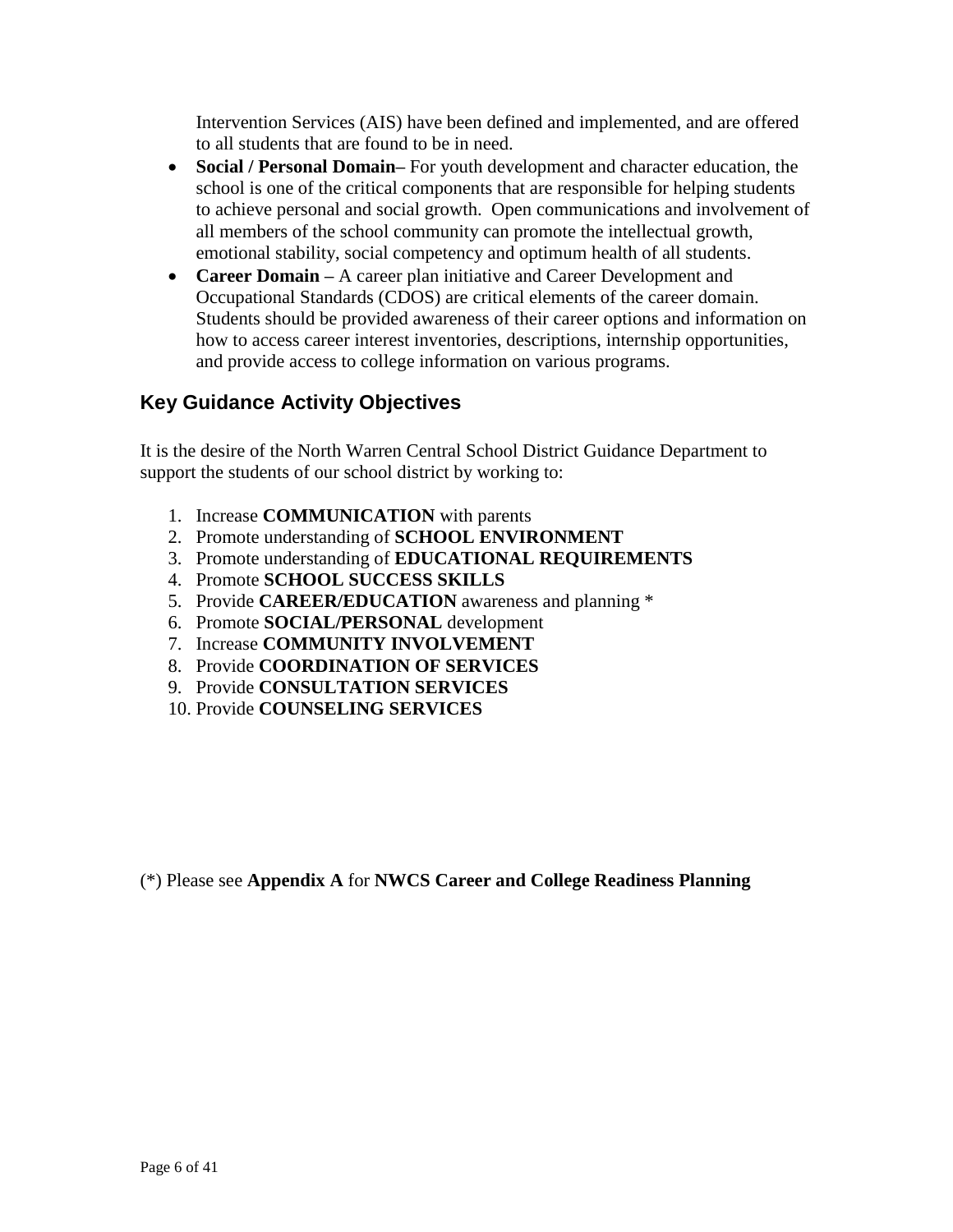### <span id="page-6-0"></span>**Elementary Goal 1. Prepare students to participate effectively in their current and future educational programs**

#### **A. Target Population**

• Students in K-6 program

# **B. Objectives**

#### *Academic:*

Students will:

- Be placed in appropriate classroom situations suitable to personal and academic strengths and weaknesses
- Be given appropriate feedback about their academic progress
- Be encouraged to develop knowledge of personal academic strengths, weaknesses and learning style
- Be instructed and encouraged in the development of positive study skills
- Begin to understand the relationship between current school work and their future educational and career planning

#### *Personal/Social:*

Students will:

- Be given appropriate feedback about their social behavior
- Be encouraged to develop self-awareness
- Be instructed and encouraged in the development of interpersonal skills
- Be provided opportunities for leadership
- Be encouraged to develop awareness of their responsibility to the group

#### *Career:*

Students will:

 Be instructed in a variety of roles in the school community and outside community

- Teacher observations of student personal, academic and social growth
- Improved student achievement on standardized and local tests
- Parental observation and feedback
- Counselor observation and records
- Student responses and self reports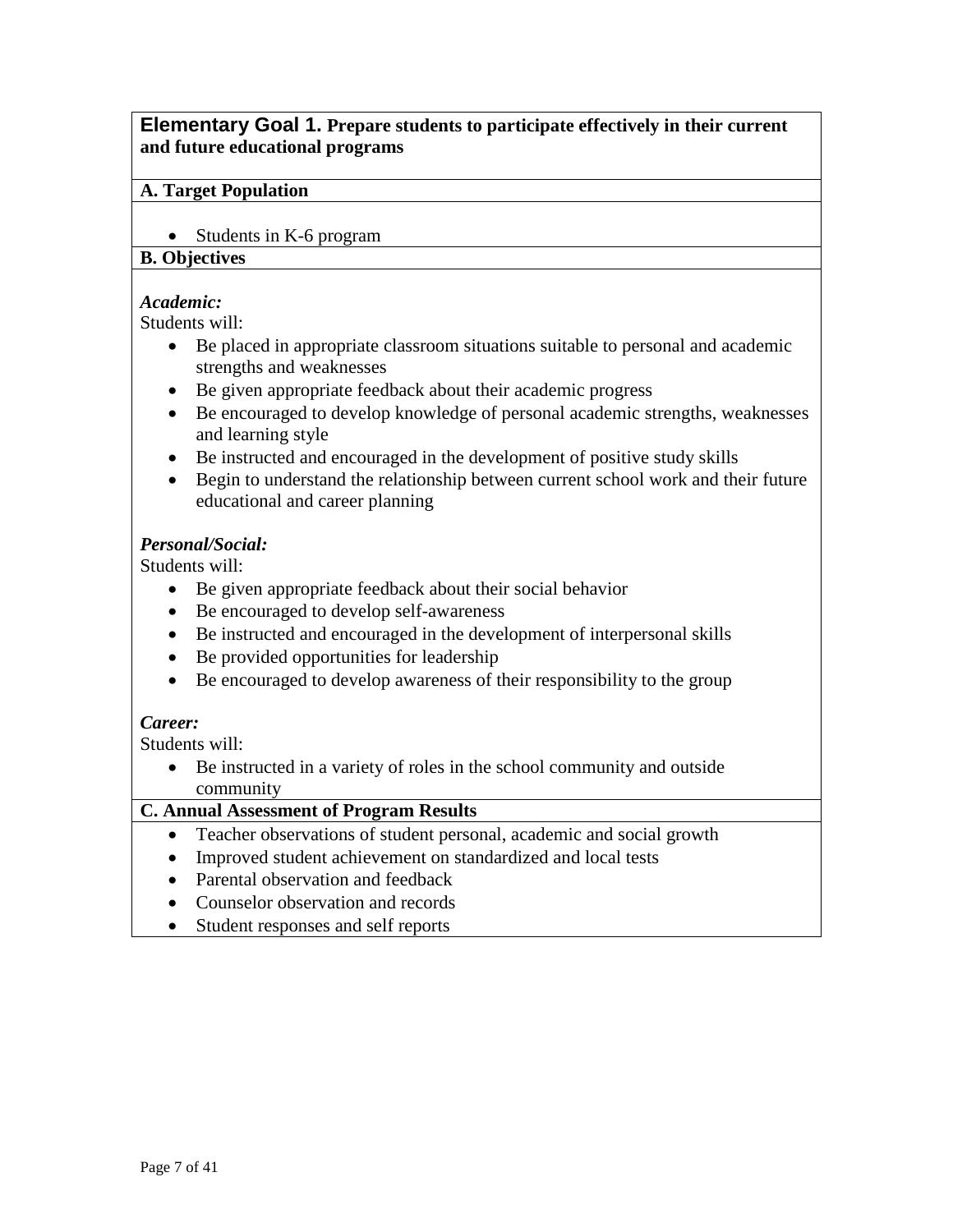| <b>D. PROGRAM DESCRIPTION (ES Goal 1)</b>                                                                                      |                                                   |                                                                |                                                                                                    |                                         |  |
|--------------------------------------------------------------------------------------------------------------------------------|---------------------------------------------------|----------------------------------------------------------------|----------------------------------------------------------------------------------------------------|-----------------------------------------|--|
| <b>ACTIVITIES</b>                                                                                                              | <b>TARGET GROUP</b>                               | <b>STAFF</b><br><b>ASSIGNED</b>                                | <b>OTHER RESOURCES</b>                                                                             | <b>DATES</b>                            |  |
| Presentation in classrooms to<br>share the role of the counselor<br>and procedures for seeing the<br>counselor                 | $K-6th$ grade students                            | Counselor,<br>Classroom<br>Teachers                            |                                                                                                    | September-<br>October                   |  |
| Small group orientation and<br>counseling with students new<br>to the North Warren School<br>Community                         | $4^{\text{th}}$ -6 <sup>th</sup> grade students   | Counselor                                                      | Office staff, information of<br>new families to district                                           | September                               |  |
| Career Awareness Program to<br>determine interests, abilities<br>and values as they relate to<br>future careers                | $3rd$ through 6th<br>grade students               | Counselor,<br>Classroom<br>Teachers                            | <b>Community Members</b>                                                                           | January-<br>March                       |  |
| Guest speakers in various<br>career fields                                                                                     | $6th$ grade students                              | Counselor,<br>Classroom<br>Teachers                            | Guest speakers from<br>community                                                                   | January-<br>March                       |  |
| <b>Facilitate Bright Beginnings</b><br>Program                                                                                 | K students                                        | Counselor,<br>Classroom<br>Teachers                            | Parent newsletters, unit<br>summaries, songs, books                                                | September-<br>June                      |  |
| Facilitate Second Step<br><b>Character Education Program</b>                                                                   | $3^{\text{rd}} - 4^{\text{th}}$ grade<br>students | Counselor,<br>Classroom<br>Teachers                            | Parent newsletters, unit<br>summaries, videos, posters                                             | September-<br>June                      |  |
| Reading Buddy Program                                                                                                          | K and 6 <sup>th</sup> grade<br>students           | Counselor,<br>Classroom<br>Teachers                            | Books, Library                                                                                     | October-<br>June                        |  |
| Assist in identification of<br>students with special needs                                                                     | $K-6th$ grade students                            | Counselor,<br>Teachers,<br>Administrators<br>Social Worker     | RTI Committee Members,<br><b>Testing Results</b>                                                   | $\overline{\text{September}}$ -<br>June |  |
| Facilitate Banana Splits<br>groups                                                                                             | $2nd - 6th$ grade<br>students                     | Counselor                                                      | Parents, Teachers, Support<br>Staff                                                                | October-<br>June                        |  |
| Facilitate K-6 Olweus<br>Program                                                                                               | Pre K-6 <sup>th</sup> grade<br>students           | Counselor,<br>Olweus<br>Committee<br>Members,<br>Social Worker | Administrators, Teachers,<br>Staff, Parents, books,<br>curriculum suggestions, guest<br>presenters | September-<br>June                      |  |
| Developmental Guidance<br>Program for values<br>clarification, diversity training<br>and self esteem & awareness<br>activities | $2nd$ grade students                              | Counselor,<br>Classroom<br>Teachers                            |                                                                                                    | October-<br>June                        |  |
| Collaboration and<br>coordination of orientation to<br>the $7th$ grade                                                         | $6th$ grade students                              | School<br>Counselors,<br>Classroom<br>Teachers                 | Administrator, parents                                                                             | June-Aug                                |  |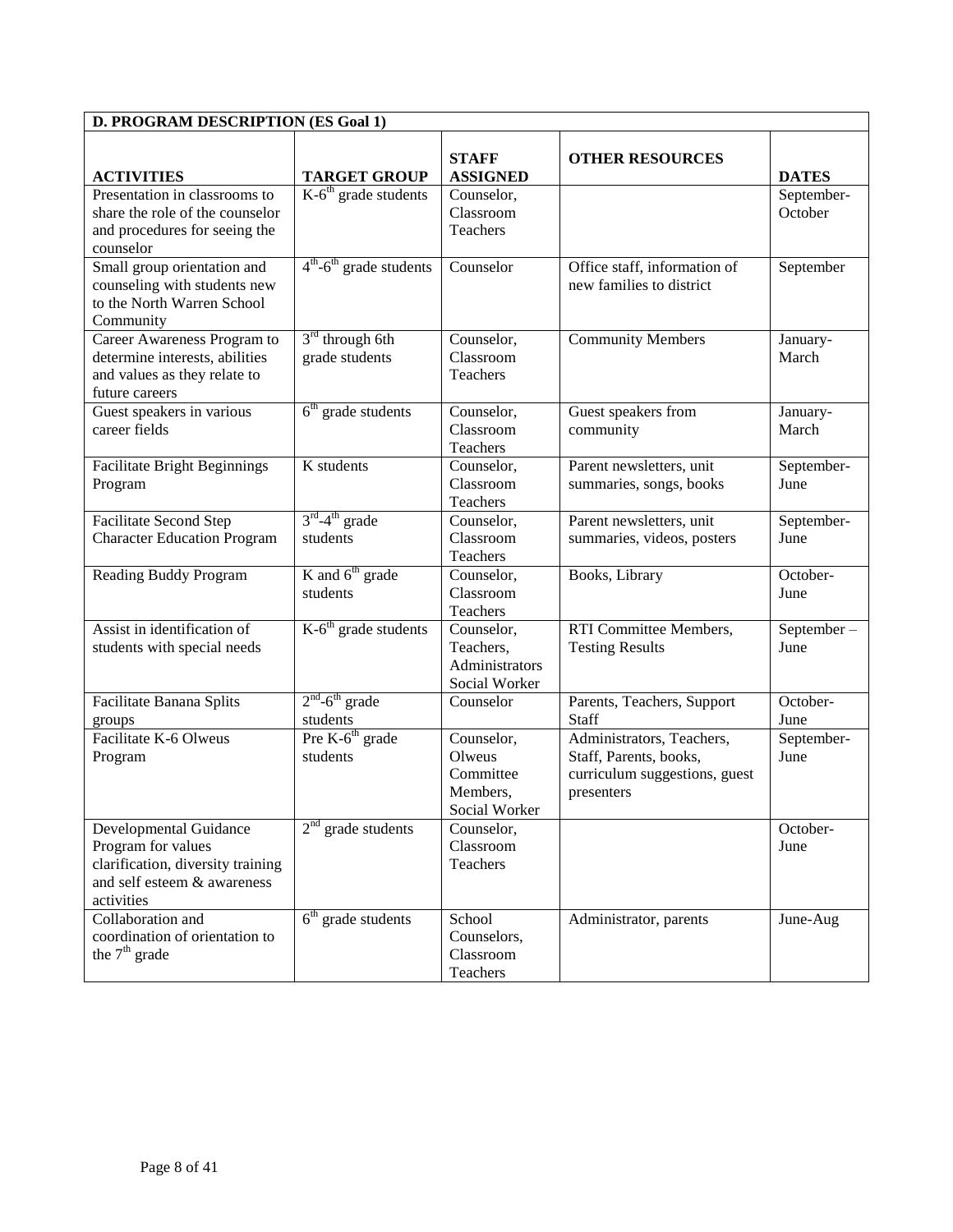# <span id="page-8-0"></span>**Elementary Goal 2a. Assist students who are exhibiting attendance problems**

#### **A. Target Population**

• Students in K-6 program

#### **B. Objectives**

#### *Academic:*

Students and parents will:

 Recognize the relationship between regular school attendance, promptness and educational performance.

#### *Personal/Social:*

Students will:

- Experience an improvement in attendance.
- Experience an improvement in promptness.

#### *Career:*

Students will:

Understand the impact to job performance that attendance problems can cause

### **C. Annual Assessment of Program Results**

- Review of attendance and tardy records
- Teacher feedback
- Parent feedback

#### **D. PROGRAM DESCRIPTION (ES Goal 2a)**

| <b>ACTIVITIES</b>            | <b>TARGET GROUP</b>          | <b>STAFF</b><br><b>ASSIGNED</b> | <b>OTHER RESOURCES</b>        | <b>DATES</b> |
|------------------------------|------------------------------|---------------------------------|-------------------------------|--------------|
| Student Handbook distributed | $K-6th$ grade students       | Administrator,                  |                               | September    |
| to students and parents      | and parents                  | Classroom                       |                               | and any time |
| containing attendance policy |                              | Teachers,                       |                               | there is a   |
| and procedures               |                              | <b>Office Staff</b>             |                               | new family   |
| Attendance letter to parents | Parents of K-6 <sup>th</sup> | Administrator,                  | School attendance policy and  | September-   |
| for students                 | grade students with          | School Nurse,                   | procedures, school attendance | June         |
|                              | a minimum of 10              | Counselor,                      | records                       |              |
|                              | absences and/or              | Office Staff                    |                               |              |
|                              | tardies                      | Classroom                       |                               |              |
|                              |                              | Teacher                         |                               |              |
|                              |                              | Social Worker                   |                               |              |
| <b>Parent Conference</b>     | Parents of K-6 <sup>th</sup> | Counselor,                      | School attendance policy,     | September-   |
|                              | grade students with          | Administrator,                  | school attendance records,    | June         |
|                              | a minimum of 20              | School Nurse,                   | letter sent home to parents   |              |
|                              | absences and/or late         | Classroom                       |                               |              |
|                              | arrivals                     | Teacher                         |                               |              |
|                              |                              | Social Worker                   |                               |              |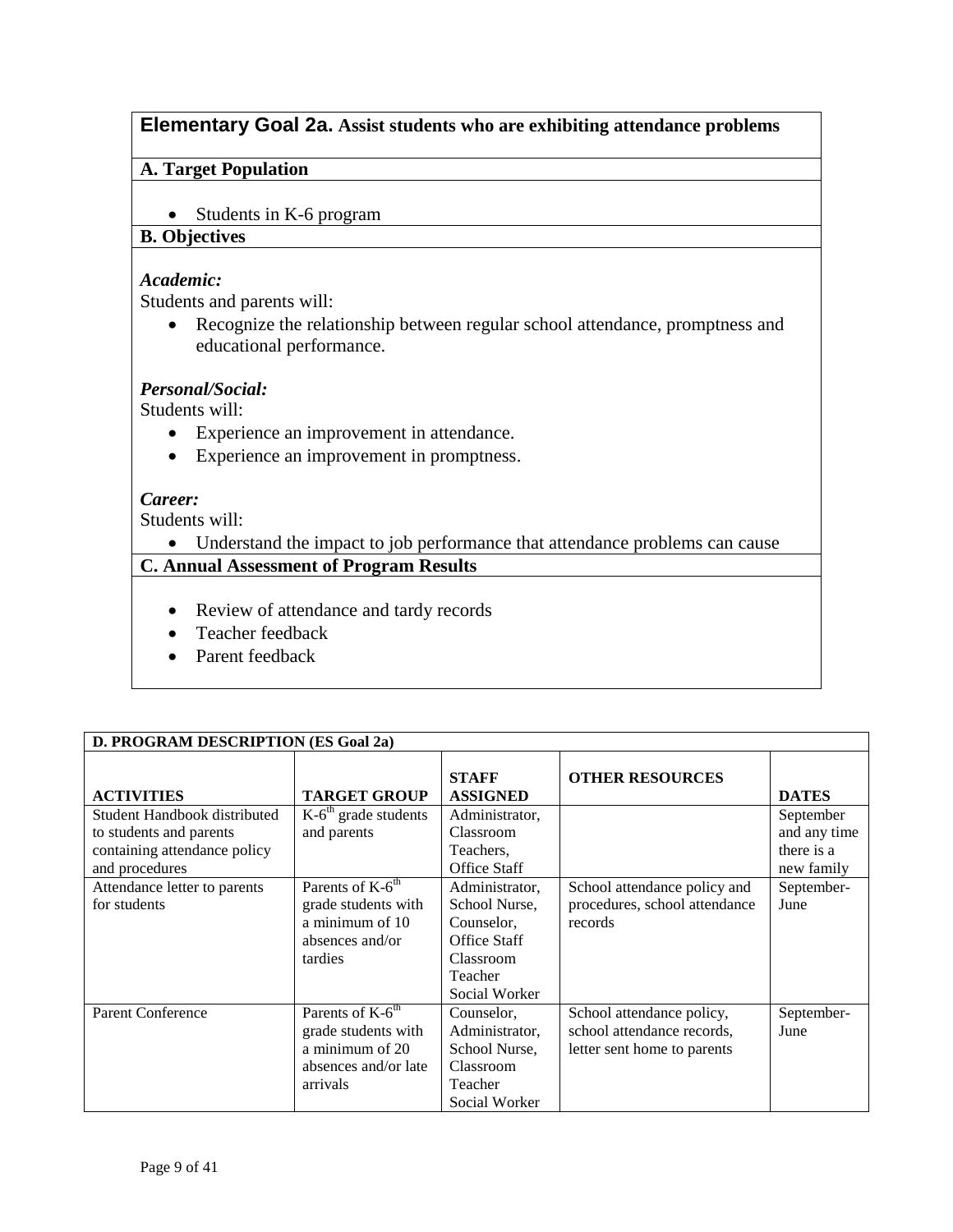| Individual Counseling with       | $\overline{K}$ -6 <sup>th</sup> grade students | Counselor,          | School attendance records     | September-    |
|----------------------------------|------------------------------------------------|---------------------|-------------------------------|---------------|
| students experiencing            | with a minimum of                              | Social Worker       |                               | June          |
| attendance and/or tardy          | 10 absences and/or                             |                     |                               |               |
| problems                         | late arrivals                                  |                     |                               |               |
| RTI Meeting regarding            | $K-6th$ grade students                         | Counselor,          | Teacher, RTI referral form    | September-    |
| students experiencing            | experiencing                                   | Social Worker,      |                               | June          |
| attendance and/or tardy          | attendance and or                              | <b>Team Members</b> |                               |               |
| problems                         | tardy problems                                 |                     |                               |               |
| Child Protective Call or other   | All $K-6th$ grade                              | Counselor,          | <b>Warren County Social</b>   | September-    |
| appropriate outside of school    | students and parents                           | School Nurse,       | Services and Probation Office | June          |
| agency resources                 | that fail to respond                           | Social Worker       |                               |               |
|                                  | to previous steps                              | Administrator       |                               |               |
| <b>Attendance Review</b>         | K-6 who have                                   | Administrator,      | Attendance records            | $September -$ |
| Committee (review of top)        | absences greater                               | School Nurse.       |                               | June          |
| concerns and action plans to     | than 10 days                                   | Counselor,          |                               |               |
| be taken)                        |                                                | Social Worker       |                               |               |
| <b>Annual Perfect Attendance</b> | All eligible $K-6th$                           | Administrator,      | Attendance records            | June          |
| Award                            | grade students                                 | <b>PTO</b>          |                               |               |
| Home Visitation                  | As applicable                                  | Administrator,      | Home visits for concerns      | Ongoing       |
|                                  |                                                | Counselor,          | including, absenteeism,       |               |
|                                  |                                                | Social Worker       | welfare or other              |               |

#### <span id="page-9-0"></span>**Elementary Goal 2b. Assist students who are exhibiting academic problems**

#### **A. Target Population**

• Students in grades K-6 who exhibit academic problems

#### **B. Objectives**

#### *Academic:*

Students will:

- Improve school academic performance
- Develop an investment in academic improvement by:
	- o Acknowledging areas in need of improvement
		- o Working with teachers to progress in weak areas

#### Educators will:

- o Become aware of early indications of academic difficulties
- o Become aware of a variety of educational approaches to address learning needs
- o Make appropriate referrals to school support personnel and the Child Study Team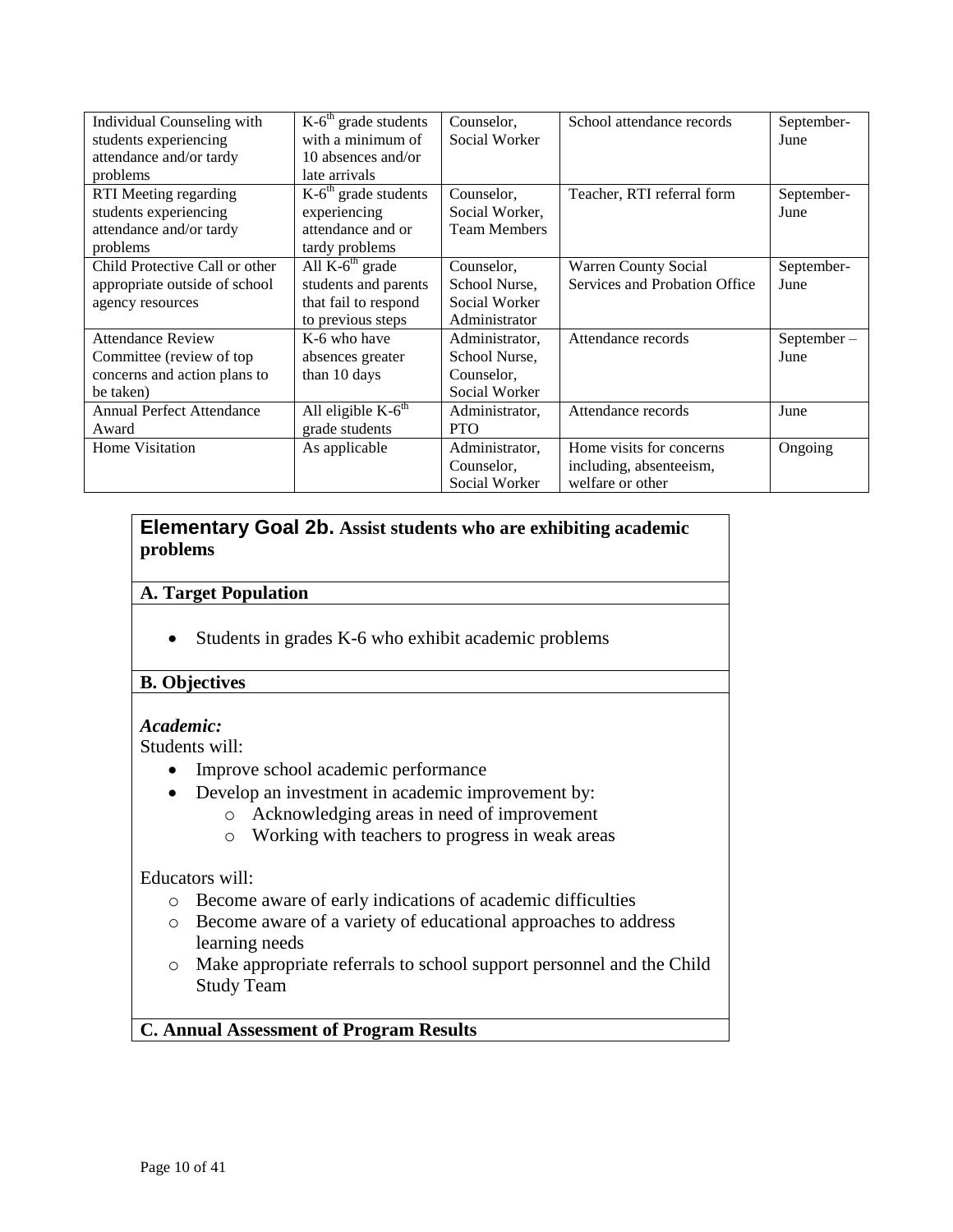- o Improved classwork and homework
- o Improved grades and teacher comments on progress reports
- o Improved participation in class activities
- o Improved test performance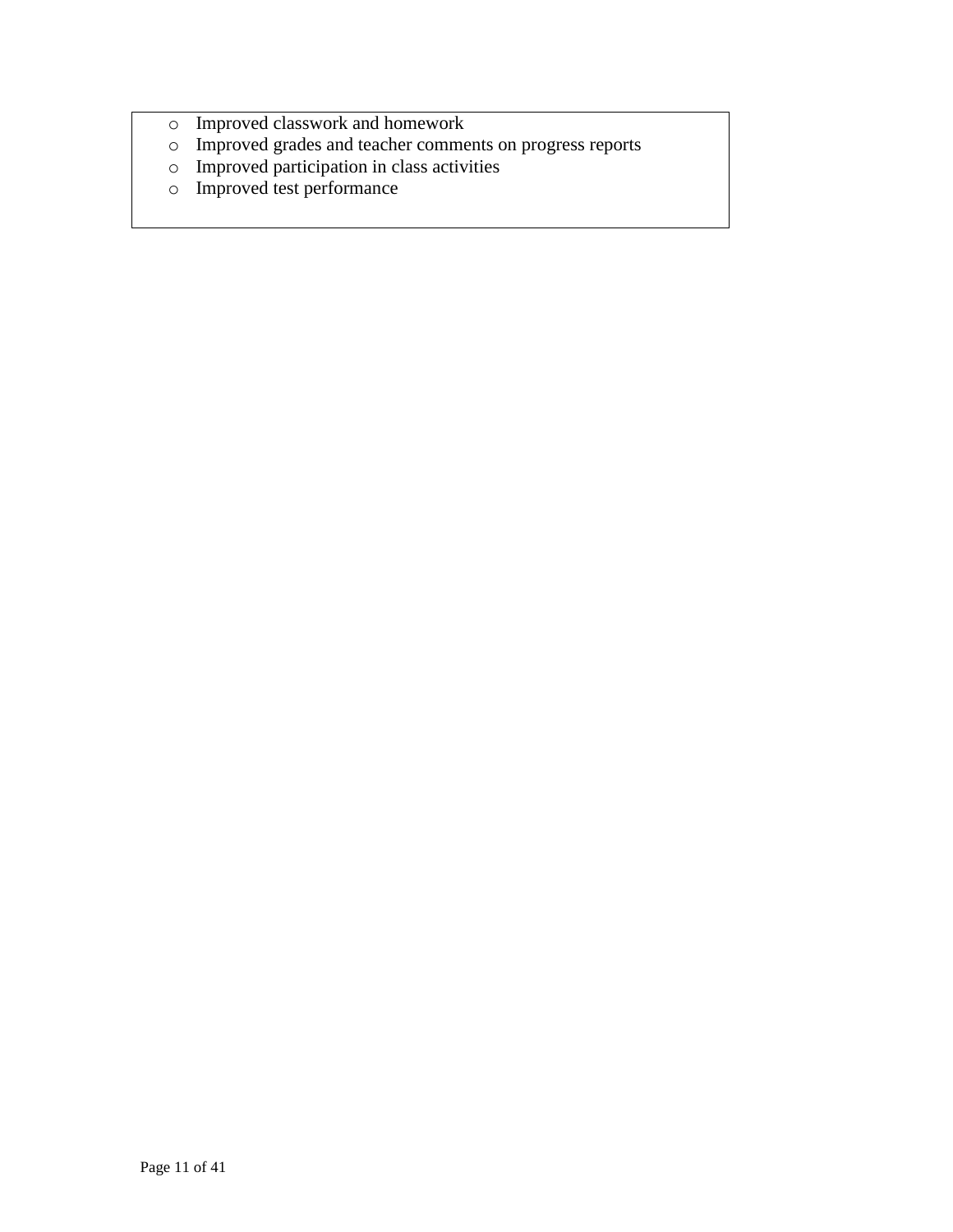| D. PROGRAM DESCRIPTION (ES Goal 2b)                                                                                                                             |                                                                                                        |                                                                                                               |                                                                         |                    |
|-----------------------------------------------------------------------------------------------------------------------------------------------------------------|--------------------------------------------------------------------------------------------------------|---------------------------------------------------------------------------------------------------------------|-------------------------------------------------------------------------|--------------------|
| <b>ACTIVITIES</b>                                                                                                                                               | <b>TARGET</b><br><b>GROUP</b>                                                                          | <b>STAFF</b><br><b>ASSIGNED</b>                                                                               | <b>OTHER RESOURCES</b>                                                  | <b>DATES</b>       |
| Coordinate peer tutoring<br>within the school day for<br>older students to work<br>with younger students<br>experiencing academic<br>difficulty                 | Identified<br>students in<br>grades K-6                                                                | Counselor                                                                                                     | Classroom teachers,<br>teacher reports, progress<br>reports             | September-<br>June |
| Coordinate and<br>recommend students to<br>the Extended School Day<br>program                                                                                   | Identified<br>students in<br>grades K-6                                                                | Counselor,<br>Teachers                                                                                        | Parent recommendations,<br>report cards, teacher<br>reports             | September-<br>June |
| Referral to RTI Team                                                                                                                                            | Referred<br>students in<br>grades K-6                                                                  | Counselor,<br>Social Worker,<br>RTI members,<br>Referring<br>Teacher                                          | Report cards, teacher<br>reports, examples of<br>classwork, homework    | September-<br>June |
| Referral to Committee of<br>Special Education and<br>504                                                                                                        | Identified<br>students in<br>grades K-6                                                                | RTI members,<br>counselor,<br>Social Worker,<br><b>CSE</b><br>Chairperson,<br>Special<br>Education<br>teacher | Past and present report<br>cards, progress reports,<br>CST reports      | September-<br>June |
| Parent/Teacher<br>Conferences with and<br>without the student to<br>discuss the reasons for<br>academic problems and<br>plan remedies to support<br>the student | Identified<br>students in<br>grades K-6                                                                | Counselor,<br>Classroom<br>Teacher                                                                            | Report cards, teacher<br>reports, examples of<br>classwork and homework | September-<br>June |
| <b>Banana Splits Groups</b><br>(familial issues<br>impacting students'<br>academic work)                                                                        | Referred K-6 <sup>th</sup><br>gr. students<br>either by<br>counselor,<br>student, parent<br>or teacher | Counselor                                                                                                     | Books, videos, handouts,<br>games                                       | October-<br>June   |
| Individual & Small<br><b>Group Counseling</b><br>(motivation, study skills<br>support)                                                                          | Referred K-6 <sup>th</sup><br>grade students                                                           | Counselor,<br>Social Worker                                                                                   | Books, videos, handouts,<br>activities and games                        | September-<br>June |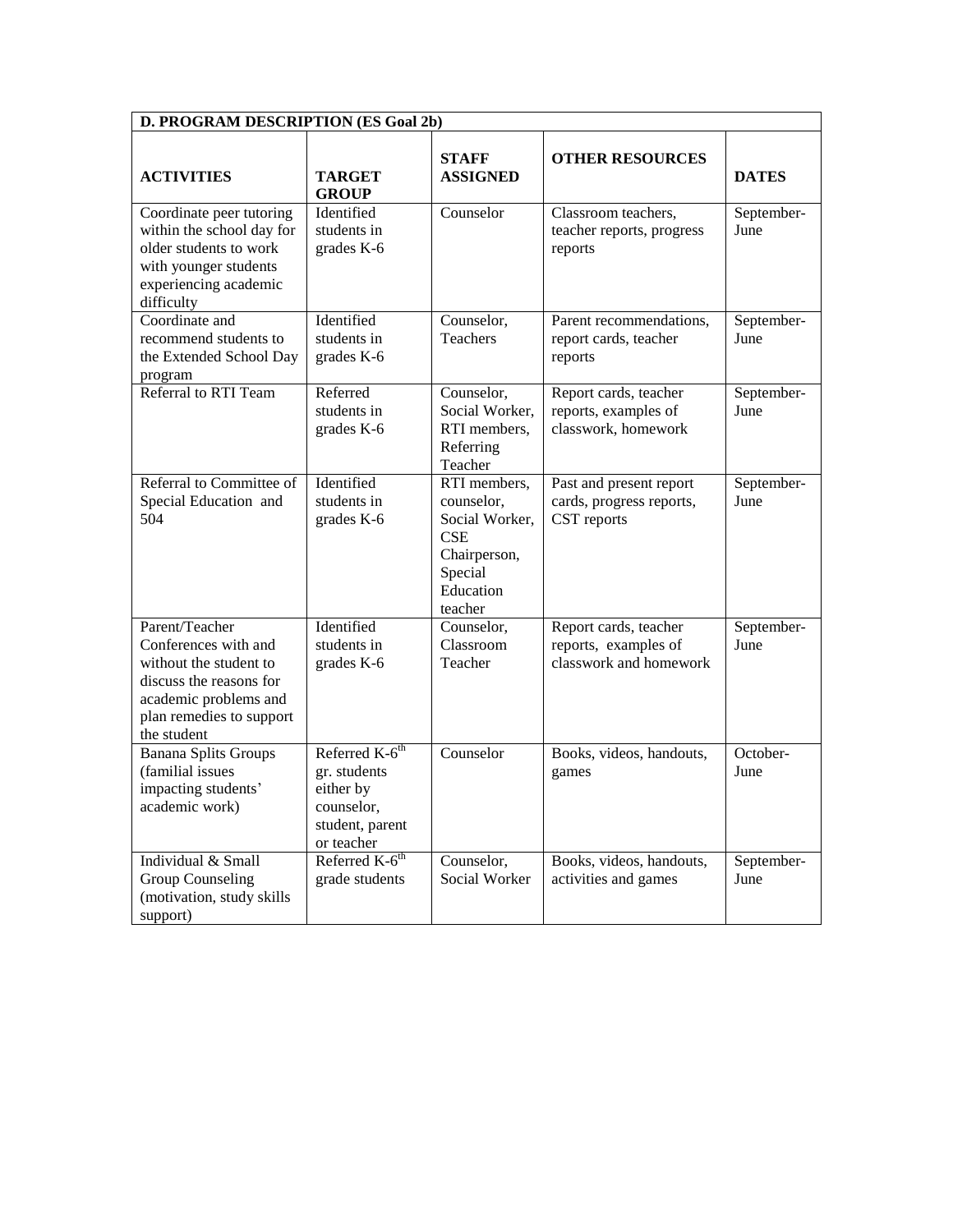### <span id="page-12-0"></span>**Elementary Goal 2c. Assist students who are exhibiting behavioral or adjustment problems**

#### **A. Target Population**

• Students in grades K-6 identified as having behavioral or adjustment problems

# **B. Objectives**

#### *Academic:*

Students will:

- Demonstrate improved social behavior and improved school adjustment
- Demonstrate improved problem-solving skills
- Demonstrate improved understanding of the purpose for school rules

Educators will:

- Provide a positive school and classroom environment
- Provide clear expectations for school and classroom behavior

#### *Personal/Social:*

Students will:

- o Demonstrate improved problem-solving skills
- o Demonstrate improved understanding of the purpose for school rules

Educators will:

- o Address behavioral difficulties in a constructive manner
- o Become partners with parents to improve student behavior

- o Teacher, psychologist, counselor, administrator and parent observations
- o Review of school discipline records
- o Self evaluation by student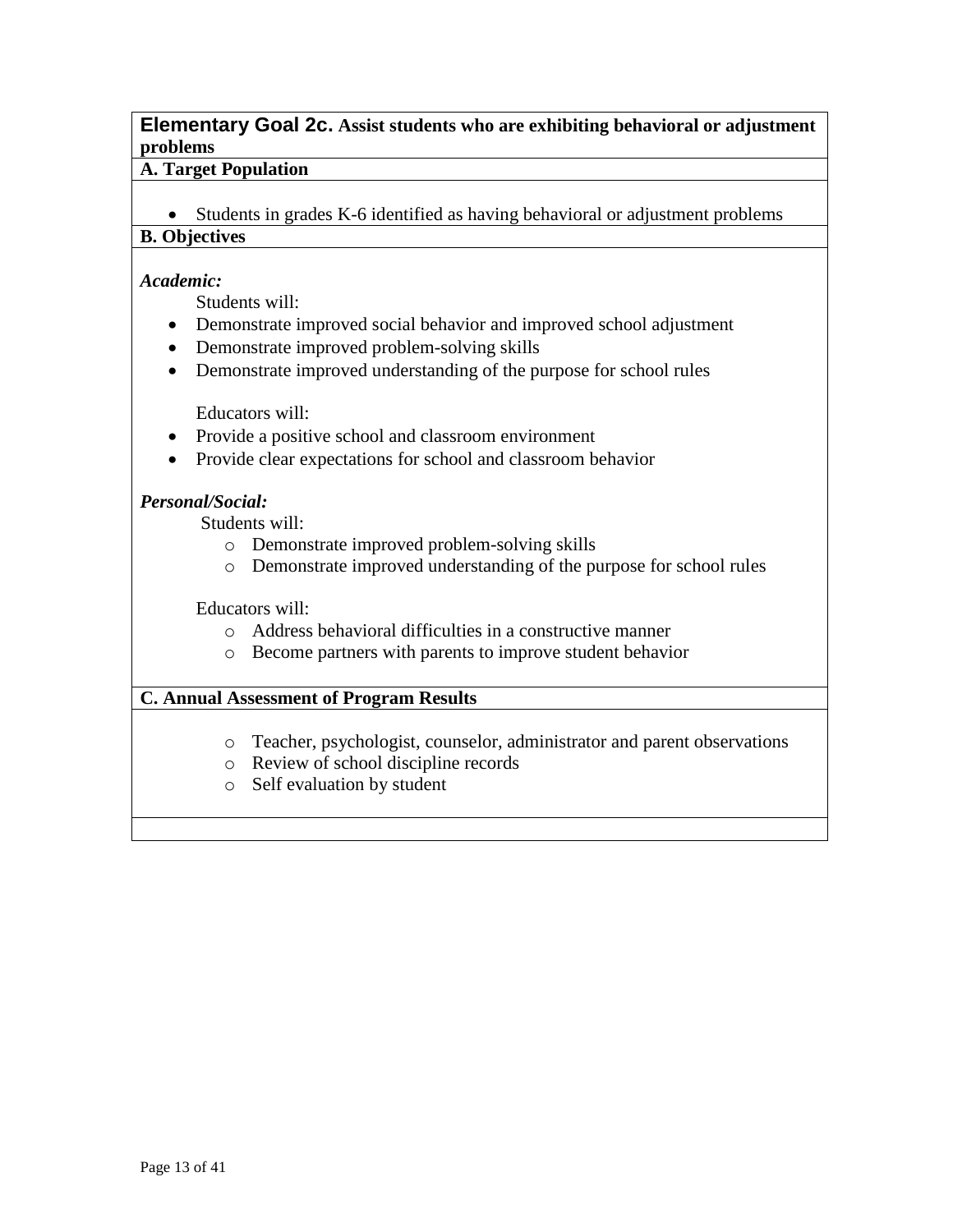| D. PROGRAM DESCRIPTION (ES Goal 2c)                                                                                                           |                                                                                  |                                                                                                 |                                                                                                                              |                        |  |
|-----------------------------------------------------------------------------------------------------------------------------------------------|----------------------------------------------------------------------------------|-------------------------------------------------------------------------------------------------|------------------------------------------------------------------------------------------------------------------------------|------------------------|--|
| <b>ACTIVITIES</b>                                                                                                                             | <b>TARGET GROUP</b>                                                              | <b>STAFF</b><br><b>ASSIGNED</b>                                                                 | <b>OTHER RESOURCES</b>                                                                                                       | <b>DATES</b>           |  |
| Individual and Small Group<br>Counseling (including areas of<br>self esteem, family concerns,<br>peer relationships, destructive<br>behavior) | Identified $K-6^{th}$<br>grade students                                          | Counselor,<br>School<br>Psychologist<br>School Social<br>Worker                                 | Recommendations from<br>school staff, administrators,<br>parents                                                             | September-<br>June     |  |
| Individual Parent/Teacher<br>conferences with and without<br>the student participating                                                        | Identified K-6 <sup>th</sup><br>grade students                                   | Counselor,<br>Social Worker,<br>Classroom<br>Teacher<br>Administrators                          | Teacher reports, discipline<br>reports and concerns                                                                          | September-<br>June     |  |
| RTI Team Referral and<br>Meeting                                                                                                              | Identified $K-6^{th}$<br>grade students                                          | Counselor, RTI<br><b>Team Members</b>                                                           | RTI referral form, discipline<br>reports, teacher reports and<br>concerns                                                    | September-<br>June     |  |
| Referral to School<br>Psychologist                                                                                                            | Identified K-6 <sup>th</sup><br>grade students                                   | Counselor,<br>Psychologist                                                                      | RTI, teacher, discipline reports                                                                                             | September-<br>June     |  |
| Referral to appropriate outside<br>agency resources                                                                                           | Identified $K-6$ <sup>th</sup><br>grade students                                 | Counselor,<br>Social Worker,<br>Psychologist,<br>Administrator                                  | Warren County Social<br>Services, community<br>supporting agencies                                                           | September-<br>June     |  |
| Facilitate Banana Splits<br>groups                                                                                                            | Identified $K-6$ <sup>th</sup><br>grade students<br>Identified K-6 <sup>th</sup> | Counselor                                                                                       | Parents, teachers, support staff                                                                                             | October-<br>June       |  |
| Conflict resolution conference<br>with students experiencing<br>difficulties getting along with<br>each other                                 | grade students                                                                   | Counselor,<br>Social Worker,<br>Teachers                                                        | Staff reports of issues between<br>students                                                                                  | September-<br>June     |  |
| <b>Elementary Mentoring</b><br>Program                                                                                                        | Identified $K-6^{th}$<br>grade students                                          | Counselor                                                                                       | Volunteer staff as mentors,<br>administration, office support<br>staff, bus garage                                           | September-<br>June     |  |
| <b>Bullying Prevention</b><br>Presentation (School-wide)                                                                                      | All Grades                                                                       | All Teaching<br>Staff and<br>Administration                                                     | Sweethearts & Heroes, Arts &<br><b>Education Funding, Council</b><br>for Prevention, Olweus<br>Curriculum                    | Fall and<br>Ongoing    |  |
| Olweus Presentation and<br>Update                                                                                                             | All Grades                                                                       | All Staff                                                                                       | Update on prior year's Annual<br>Olweus Survey results and<br>program implementation                                         | August /<br>September  |  |
| <b>Olweus Class Meetings</b>                                                                                                                  | All Grades                                                                       | Classroom<br>Teacher, School<br>Counselor                                                       | Monthly topics presented to<br>individual classes                                                                            | Ongoing                |  |
| <b>Olweus Committee Meetings</b>                                                                                                              | All Grades                                                                       | Counselors,<br>Social Worker,<br>Administration,<br>Student and<br>Community<br>Representatives | Skye Farm, Council for<br>Prevention, Monthly meeting<br>to address current issues,<br>topics and plans for current<br>month | August<br>through June |  |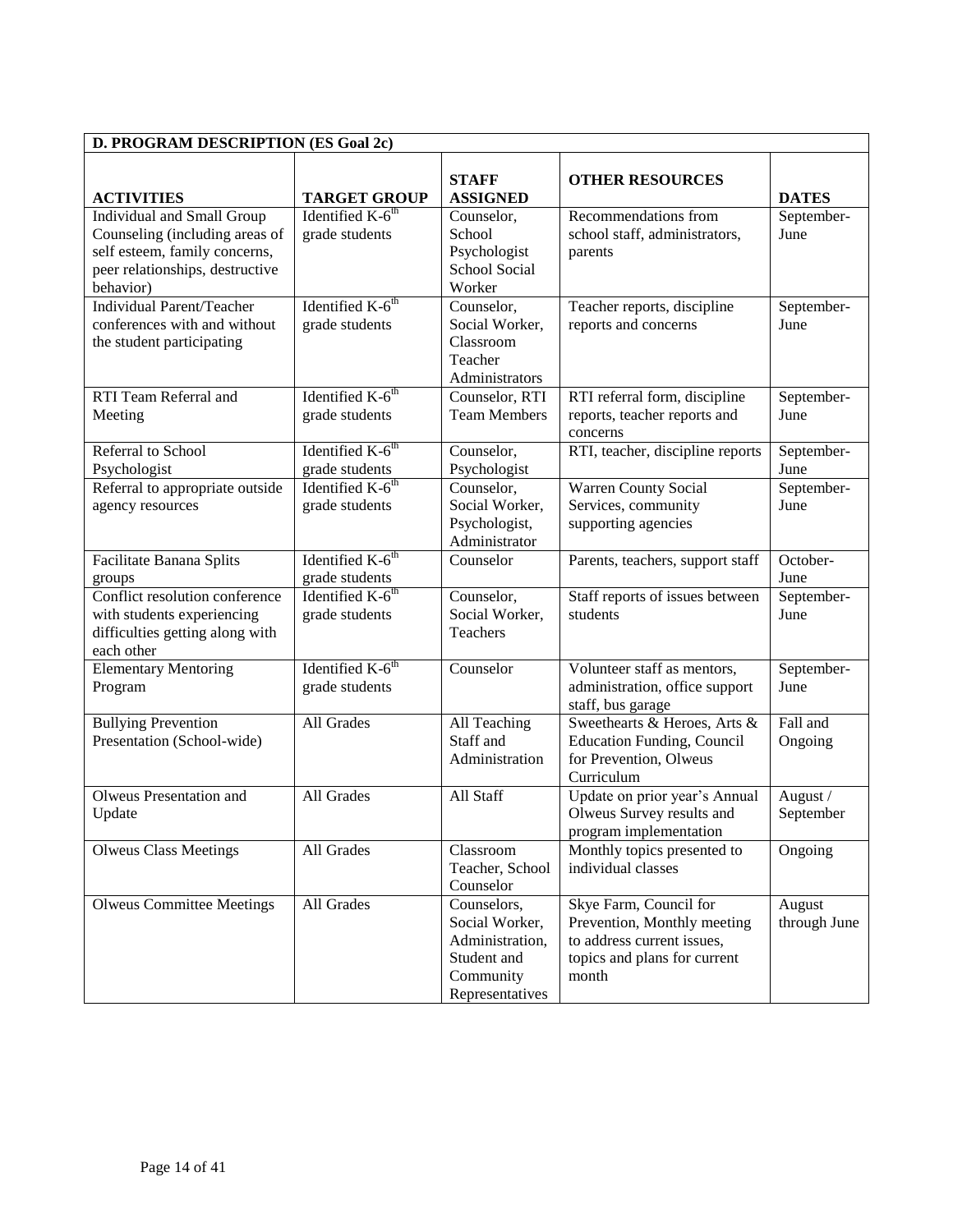<span id="page-14-0"></span>**Elementary Goal 3. Educate students concerning the avoidance of child sexual abuse**.

#### **A. Target Population**

• Students in grades K-6

# **B. Objectives**

#### *Personal/Social:*

Students will:

- Identify and distinguish between comfortable and uncomfortable types of feelings
- Learn self-help strategies
- Identify a person they can tell if they encounter a difficult situation
- Learn how to express their feelings and thoughts should they encounter an abusive situation

Educators will:

 Exhibit knowledge in the areas of recognition of the signs of negative feelings and an understanding of their responsibilities for reporting and handling cases

Parents will:

• Understand the scope of educational program related to negative feelings

- Review of student self-referrals
- Review of school personnel referrals to support staff and outside agencies

| D. PROGRAM DESCRIPTION (ES Goal 3) |                       |                                 |                                |              |
|------------------------------------|-----------------------|---------------------------------|--------------------------------|--------------|
| <b>ACTIVITIES</b>                  | <b>TARGET GROUP</b>   | <b>STAFF</b><br><b>ASSIGNED</b> | <b>OTHER RESOURCES</b>         | <b>DATES</b> |
| Teacher/Counselor or               | Identified $K-6th$    | Counselor,                      |                                | September-   |
| Parent/Counselor Consultation      | grade students        | Social Worker                   |                                | June         |
| Instructional Unit, Child          | $1st$ grade students  | Classroom                       | School Resource Officer,       | March        |
| Safety                             |                       | Teacher,                        | Safety videos, personal safety |              |
|                                    |                       | Counselor,                      | and awareness                  |              |
|                                    |                       | Social Worker                   |                                |              |
| <b>Involve Child Protective</b>    | Identified $K-6^{th}$ | Counselor,                      | <b>Warren County Social</b>    | September-   |
| Services when appropriate          | grade students        | School Nurse.                   | <b>Services</b>                | June         |
|                                    |                       | Administrator,                  |                                |              |
|                                    |                       | Social Worker                   |                                |              |
| <b>Individual Counseling</b>       | Identified $K-6th$    | Counselor,                      | School nurse, administrator    | September-   |
|                                    | grade students        | Social Worker                   | Teacher reports                | June         |
| Coordinate referrals to the        | Identified $K-6th$    | Counselor,                      | Warren County agencies (Care   | September-   |
| Care Center                        | grade students        | Nurse, Social                   | Center)                        | June         |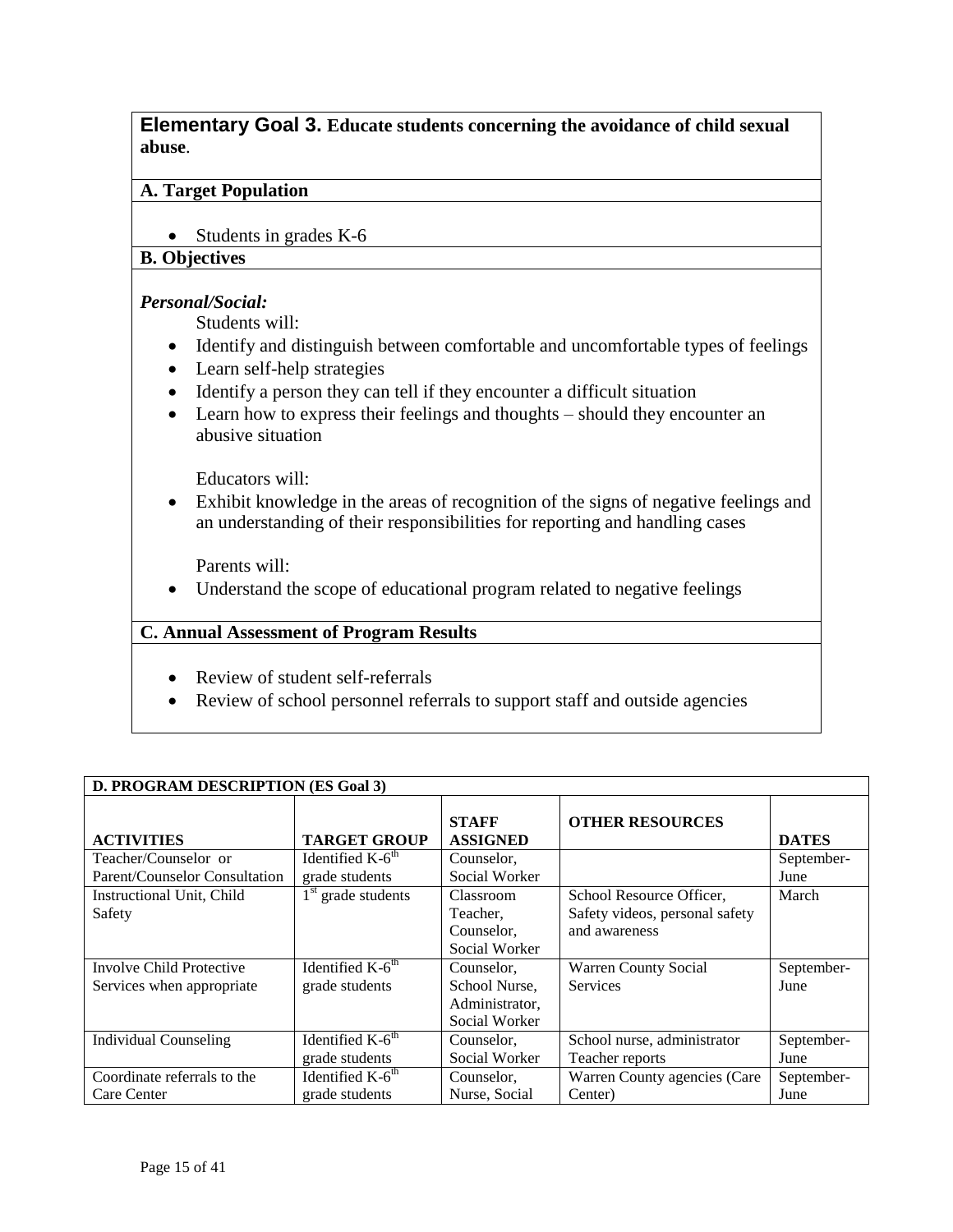|                                                                                                         |                                               | Worker                                     |                                                                                                                                       |                    |
|---------------------------------------------------------------------------------------------------------|-----------------------------------------------|--------------------------------------------|---------------------------------------------------------------------------------------------------------------------------------------|--------------------|
| Post in offices and send home<br>with attached pictures of child<br>predators that live in<br>community | Keep parents $\&$<br>school staff<br>informed | Superintendent,<br>office support<br>staff | Warren County Sheriff, New<br><b>York State Police</b><br>http://www.criminaljustice.n<br>y.gov/SomsSUBDirectory/se<br>arch index.jsp | September-<br>June |
| <b>Cyber Safety Presentations</b>                                                                       | All K-6 Students                              | Counselor                                  | National Center for Missing $\&$<br><b>Exploited Children</b>                                                                         | January            |

# <span id="page-15-0"></span>**Elementary Goal 4. Encourage parental involvement in the education process**.

#### **A. Target Population**

• Parents / Guardians of students in grades K-6

# **B. Objectives**

#### *Academic:*

Parents will:

- Become more involved in their children's educational process by:
	- o Utilizing school resources
	- o Partnering with teachers in addressing student school difficulties
	- o Providing home support to further school academic and behavioral goals

- Increased attendance of parents at conferences and meetings
- Positive parental feedback
- Improved student adjustment and performance as a result of increased parental involvement.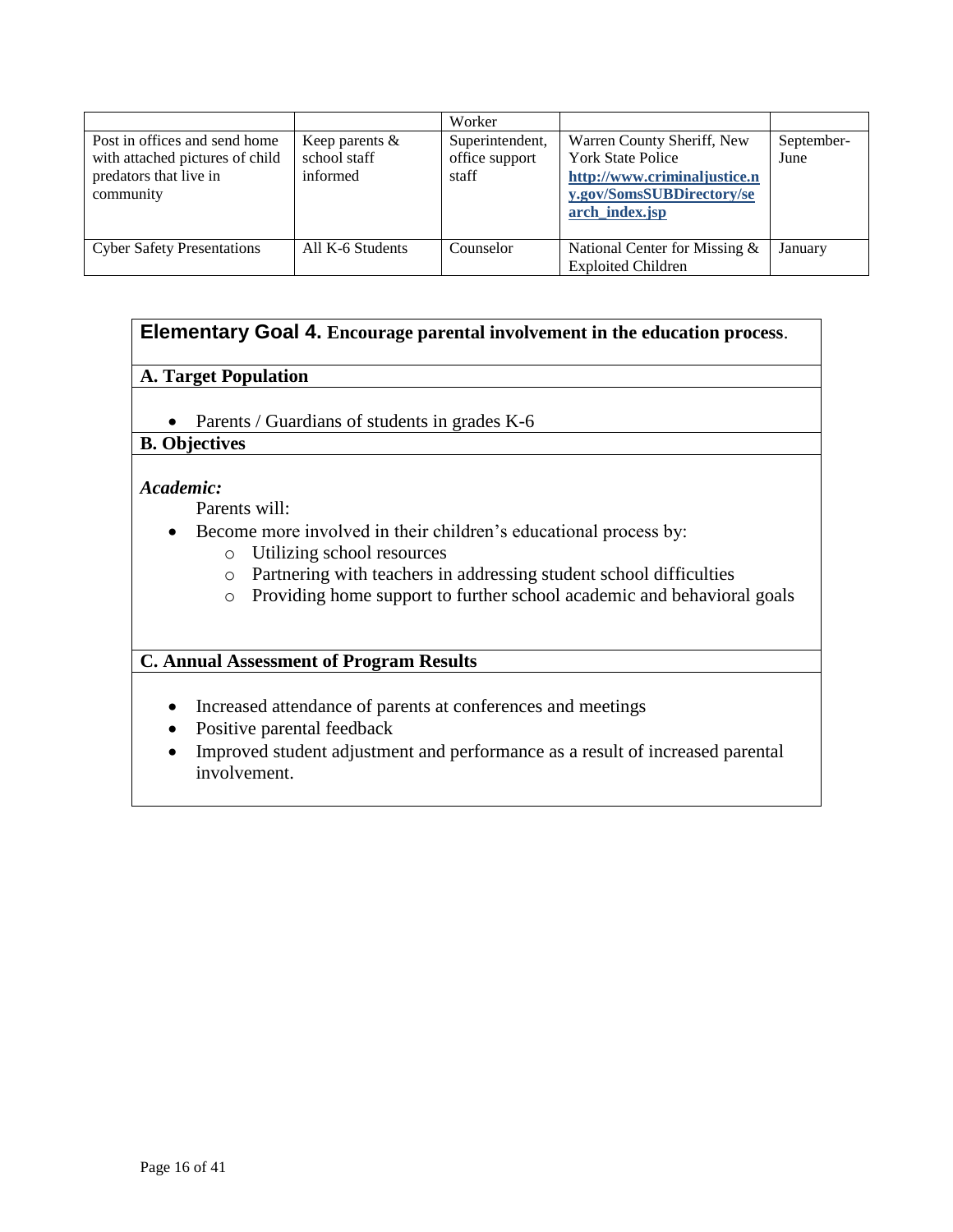| D. PROGRAM DESCRIPTION (ES Goal 4)                                                                  |                                                                                                       |                                                                          |                                                                   |                                |
|-----------------------------------------------------------------------------------------------------|-------------------------------------------------------------------------------------------------------|--------------------------------------------------------------------------|-------------------------------------------------------------------|--------------------------------|
| <b>ACTIVITIES</b>                                                                                   | <b>TARGET GROUP</b>                                                                                   | <b>STAFF</b><br><b>ASSIGNED</b>                                          | <b>OTHER RESOURCES</b>                                            | <b>DATES</b>                   |
| Per attendance policy, parents<br>receive letter with follow up<br>phone call                       | Parents of identified<br>students $K-6th$ grade<br>that have 10 or more<br>absences and/or<br>tardies | Counselor,<br>school nurse,<br>administrator,<br>office support<br>staff | Attendance policy and<br>procedures                               | September-<br>June             |
| Parent/Teacher/Counselor<br>conferences                                                             | Parents of K-6 <sup>th</sup><br>grade students                                                        | Counselor,<br>Classroom<br>Teacher                                       | Student report cards, progress<br>reports, teacher reports        | September-<br>June             |
| <b>IEP</b> progress reports                                                                         | Parents of special<br>education students                                                              | Social Worker,<br>Special Ed.<br>Teacher                                 | IEP Direct computer system<br>CSE office                          | Nov., Feb.,<br>April &<br>June |
| Parent Open House                                                                                   | Parents of K-6 <sup>th</sup><br>grade students                                                        | All Staff                                                                | Handouts, student materials on<br>display                         | October                        |
| Parent Packets regarding<br>information to support Bright<br>Beginnings and Second Step<br>Programs | Parents of K, $3rd$ and<br>$4th$ grade students                                                       | Counselor and<br>Classroom<br>Teachers                                   | Handouts, suggested activities<br>for home                        | October-<br>June               |
| Character education<br>newsletters for parents to<br>inform them of each char. trait                | Parents of K-3 grade<br>students (monthly)<br>Grades 4-6 (yearly)                                     | Counselor,<br>School Office<br>Staff                                     | Monthly character traits                                          | September-<br>June             |
| <b>Career Letters</b>                                                                               | Grades 3-6                                                                                            | Counselor                                                                | Informing Parents of what<br>students are working on              | Spring                         |
| <b>Parent Career Presentations</b>                                                                  | Grade 6                                                                                               | Counselor                                                                | Parents in a variety of careers<br>willing to share with students | Spring                         |
| <b>Character Counts Assemblies</b>                                                                  | Parents and students<br>in $K-3$ , 4-6 grades                                                         | Counselor,<br>Elementary<br>Principal                                    | Assembly to recognize good<br>character                           | Monthly and<br>Quarterly       |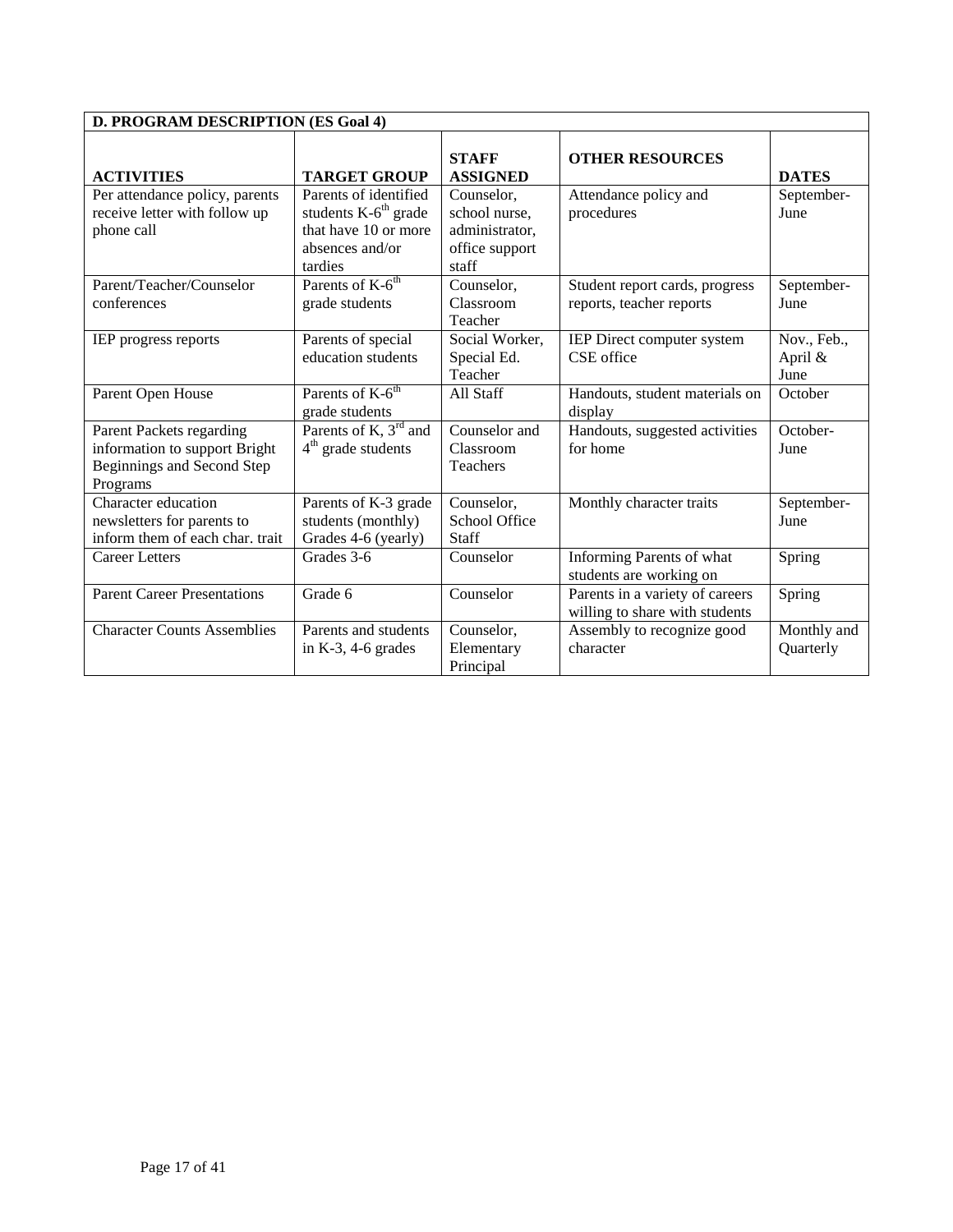# <span id="page-17-0"></span>**Junior High School Goal 1. Review each student's educational progress and career plans annually.**

#### **A. Target Population**

• Students in grades 7-8

#### **B. Objectives**

#### *Academic:*

Students will:

- Demonstrate an understanding of their current academic status
- Receive assistance in developing a program of study for their ninth grade year in grade 8 (4-Year Planning)

*Career:*

 Develop an understanding of the relationship between their interests, skills and values as they relate to the world of work and career exploration.

#### *Social:*

- Be provided opportunities for leadership
- Be provided with recognition of successes

- Review and update student career planning material
- Student feedback
- Parent feedback
- Counselor observation
- Report and Progress grades
- State assessments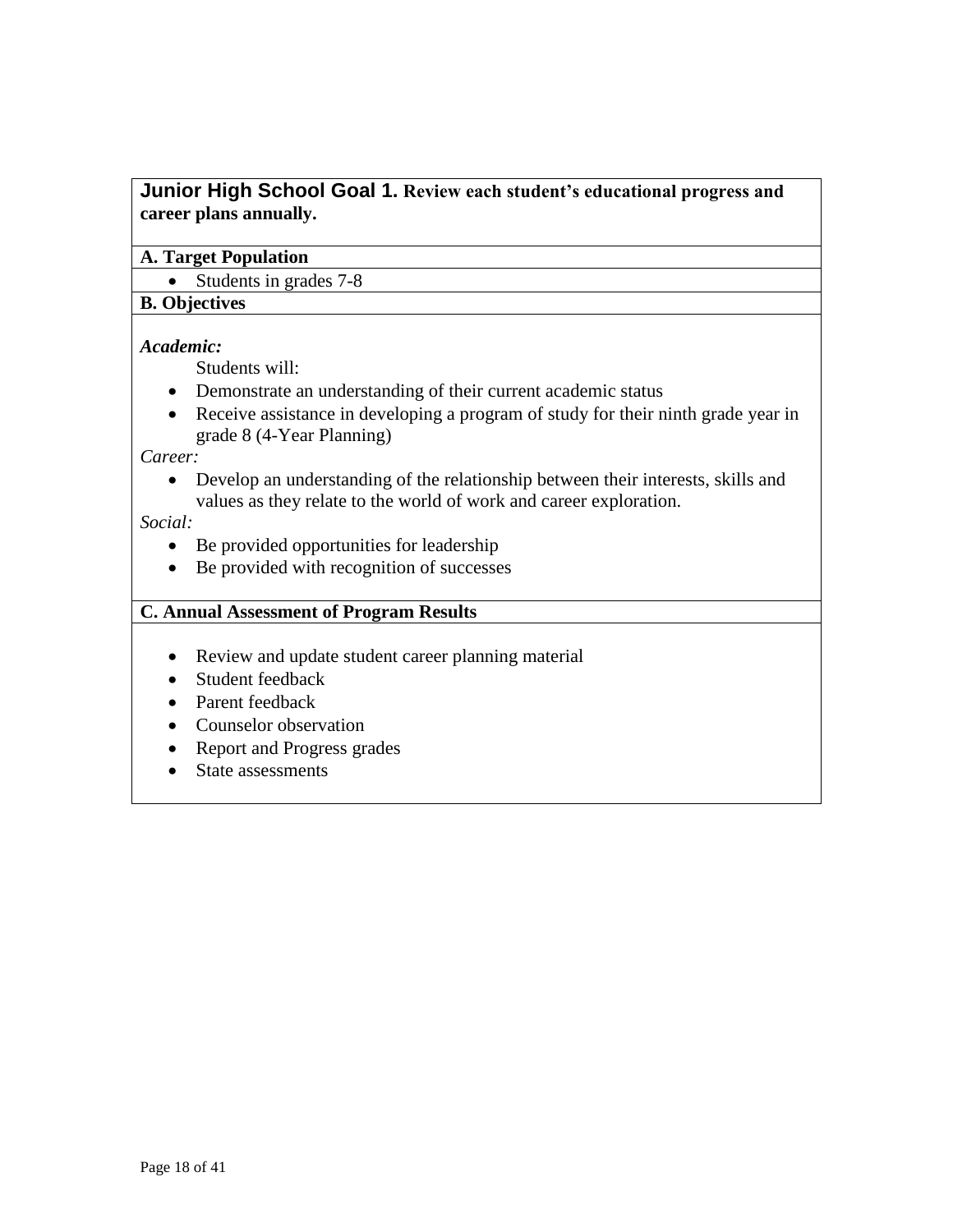| D. PROGRAM DESCRIPTION (JHS Goal 1)                                                                                                                                            |                             |                                 |                                                                                                                                  |                      |
|--------------------------------------------------------------------------------------------------------------------------------------------------------------------------------|-----------------------------|---------------------------------|----------------------------------------------------------------------------------------------------------------------------------|----------------------|
| <b>ACTIVITIES</b>                                                                                                                                                              | <b>TARGET GROUP</b>         | <b>STAFF</b><br><b>ASSIGNED</b> | <b>OTHER RESOURCES</b>                                                                                                           | <b>DATES</b>         |
| Career Exploration – Choices<br>360 review of interests, skills<br>and values as related to work.                                                                              | Students in Grades 7<br>7&8 | School<br>Counselors            | Computer lab with access to<br>Internet and Choices 360.<br>Please see Career and<br>Readiness Plan section of this<br>document. | October              |
| Individual conferences to<br>Develop four year plan for<br>their high school program.<br>Also reviewed are their career<br>goals and post-secondary<br>secondary alternatives. | Students in Grade 8         | School<br>Counselors            | Four Year Planning template,<br>individual office meeting                                                                        | November-<br>January |
| Trades & Employment<br><b>Opportunities Program:</b><br>NWCSD hosts representatives<br>of trades and careers for<br>students to get information                                | Students in Grade 8         | School<br>Counselors            | Students will be included in<br>grade 8-12 participation<br>during school day.                                                   | May                  |

### <span id="page-18-0"></span>**Junior High School Goal 2a. Provide advisory assistance to enable students to benefit from the curriculum in the areas of course offerings and educational and career plans**.

#### **A. Target Population**

• Students in grades 7-8

#### **B. Objectives**

#### *Academic:*

Students will:

- Recognize the need for tutorial assistance either in school or at home, and be provided opportunities as needed.
- Be encouraged to recognize the importance of a positive attitude towards learning and school in general as it relates to improved academic improvement.
- Be encouraged to recognize importance of selected academic and extra-curricular options

*Career:*

 Gain an awareness of the relationship between chosen academics and how they provide a foundation for future career opportunities

*Social:*

- Be encouraged to take advantage of opportunities for extra-curricular activities and leadership
- Be recognized for their positive efforts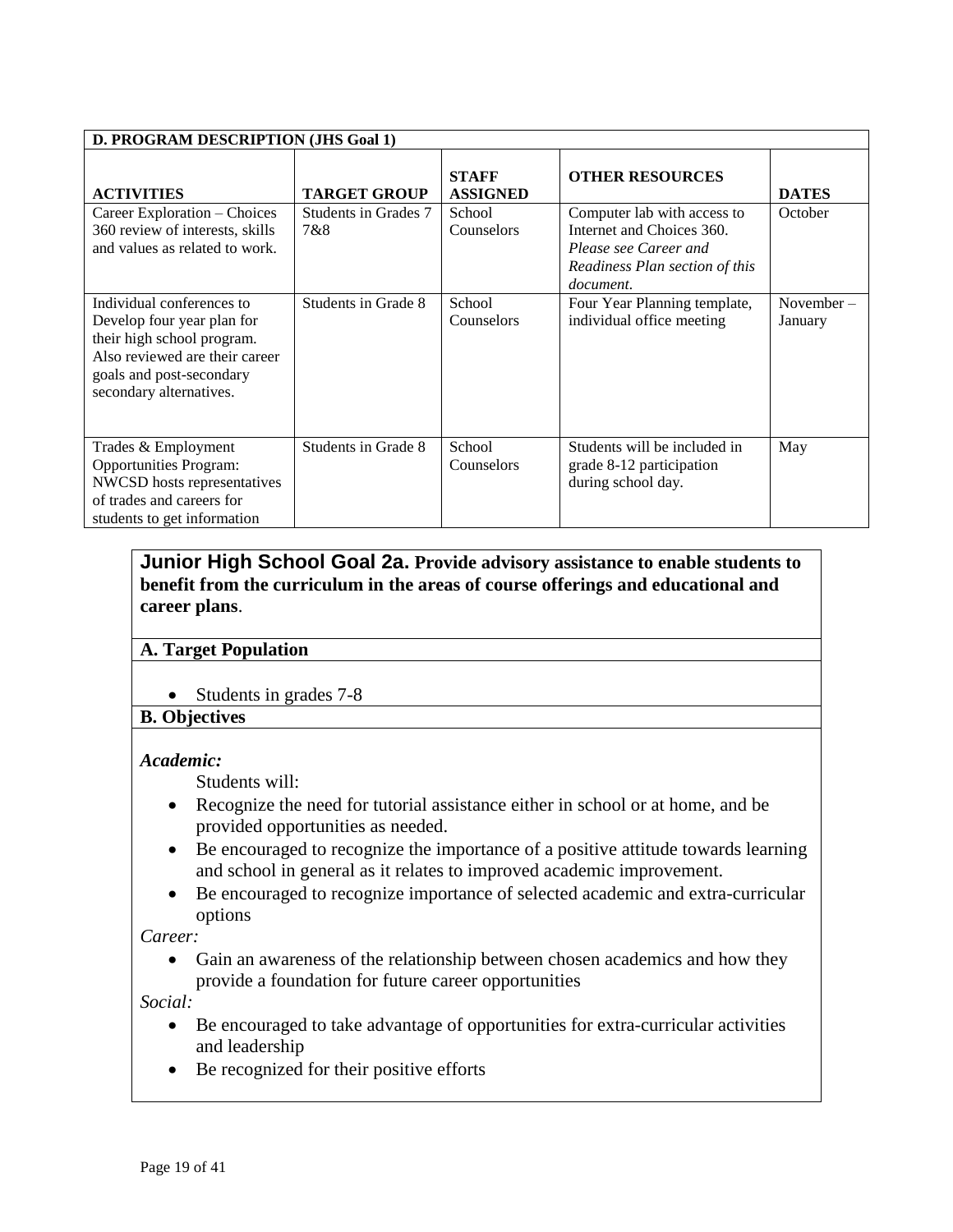#### **C. Annual Assessment of Program Results**

Increase in individual student achievement and self-direction.

| D. PROGRAM DESCRIPTION (JHS Goal 2a) |                     |                                 |                              |              |
|--------------------------------------|---------------------|---------------------------------|------------------------------|--------------|
| <b>ACTIVITIES</b>                    | <b>TARGET GROUP</b> | <b>STAFF</b><br><b>ASSIGNED</b> | <b>OTHER RESOURCES</b>       | <b>DATES</b> |
| Classroom presentations              | Students in Grade 8 | School                          | Choices 360                  | October      |
|                                      |                     | Counselors                      |                              |              |
| <b>Individual Meetings</b>           | Students in Grade 8 | School                          | Four Year Plans              | October -    |
|                                      |                     | Counselors                      |                              | May          |
| <b>Assistance with Course</b>        | Students in Grade 8 | School                          | Schooltool, Course Selection | November -   |
| Selections                           |                     | Counselors                      | Guide                        | May          |

#### <span id="page-19-0"></span>**Junior High School Goal 2b. Provide advisory assistance to enable students to benefit from the curriculum in the area of attendance.**

#### **A. Target Population**

• Students in grades 7-8

#### **B. Objectives**

#### *Academic:*

Students will:

- Be informed of attendance procedures through the Student Handbook and homebase discussions.
- Begin to understand the relationship between school attendance and academic achievement.
- Be encouraged to maintain good attendance.

#### *Career:*

 Understand the relationship between attendance at a future job, and the implications for success.

*Social/Emotional:*

- Begin to develop responsibility for their attendance
- Be provided with feedback and strategies to increase attendance
- Be provided with recognition of success

- Improved student attendance.
- Reduced incidences of school/class tardiness.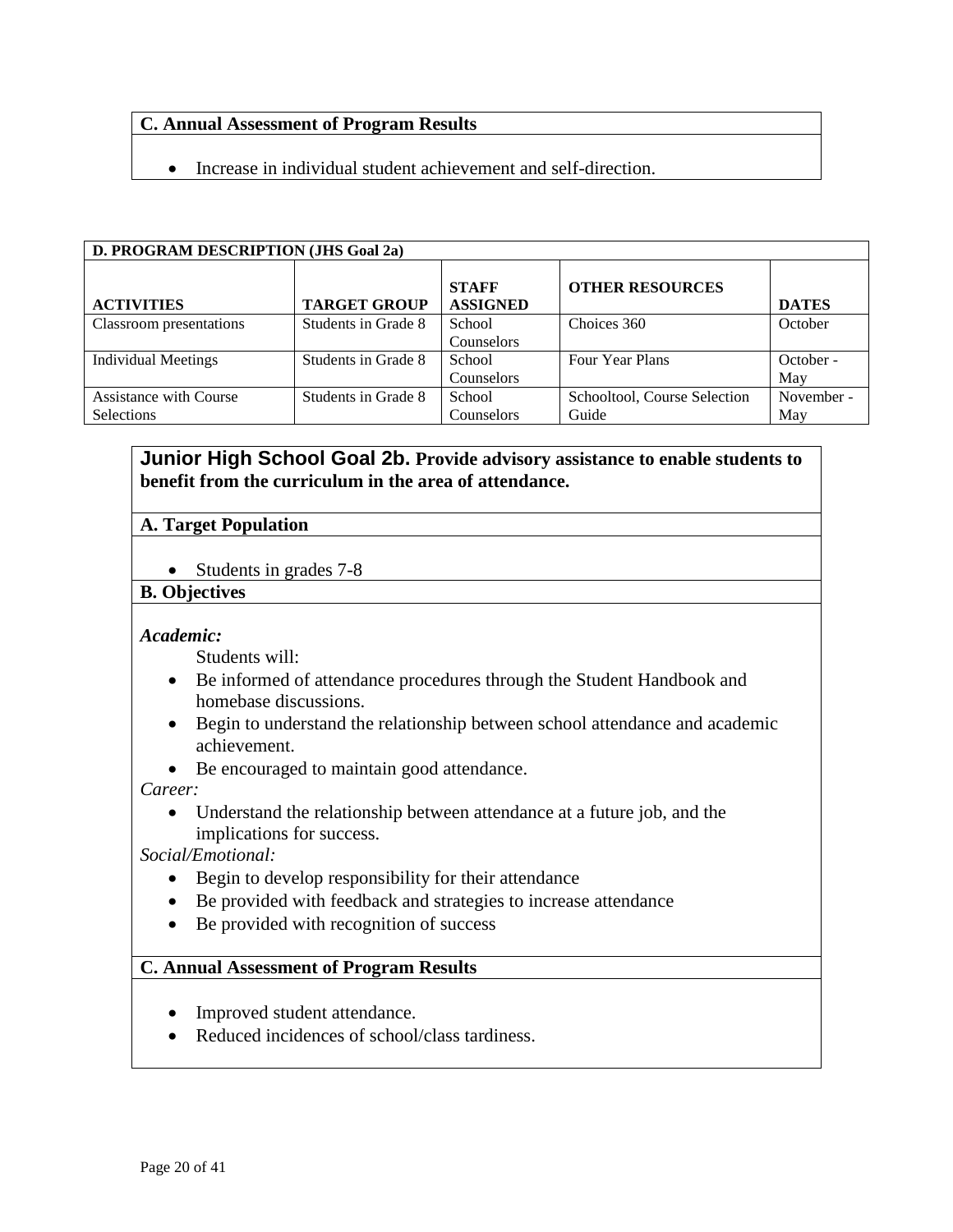| D. PROGRAM DESCRIPTION (JHS Goal 2b)                                                                                 |                              |                                         |                                                                                                    |                  |
|----------------------------------------------------------------------------------------------------------------------|------------------------------|-----------------------------------------|----------------------------------------------------------------------------------------------------|------------------|
| <b>ACTIVITIES</b>                                                                                                    | <b>TARGET GROUP</b>          | <b>STAFF</b><br><b>ASSIGNED</b>         | <b>OTHER RESOURCES</b>                                                                             | <b>DATES</b>     |
| New students get a student<br>handbook for review upon<br>registration                                               | Students in<br>Grade $7 & 8$ | Registrar                               | <b>Student Handbook</b>                                                                            | Sept.-<br>August |
| Attendance policies &<br>procedures are reviewed with<br>the faculty and students during<br>the first week of school | Students in<br>Grade $7 & 8$ | Administrators,<br>School<br>Counselors | Opening Assembly to review<br>updates with all students and<br>staff                               | September        |
| <b>Individual Conferences</b>                                                                                        | Students in<br>Grade $7 & 8$ | School<br>Counselors,<br>Administrators | Attendance Records,<br>Schooltool, 5-day, 8-day, 10-<br>day, 15-day, loss of attendance<br>letters | Ongoing          |
| <b>Parent Conferences</b>                                                                                            | Students in<br>Grade $7 & 8$ | School<br>Counselors,<br>Administrators | Attendance Records.<br>Schooltool, 5-day, 8-day, 10-<br>day, 15-day, loss of attendance<br>letters | Ongoing          |
| Letters sent to<br>parent/guardian, meetings<br>scheduled                                                            | Students in<br>Grade $7 & 8$ | School<br>Counselors,<br>Administrators | Attendance Records,<br>Schooltool, 5-day, 8-day, 10-<br>day, 15-day, loss of attendance<br>letters | Ongoing          |

# <span id="page-20-0"></span>**Junior High School Goal 2c. Provide advisory assistance to enable students to benefit from the curriculum in the area of post-secondary options.**

#### **A. Target Population**

• Students in grades 7-8

**B. Objectives**

#### *Academic:*

Students will:

 Recognize correlation between their selected academic and extra-curricular options, and how they can enhance their postsecondary options.

*Career:*

 Gain an awareness of the relationship between their chosen academics and how they will provide a foundation for future career opportunities.

*Social:*

Be encouraged to develop self-awareness

#### **C. Annual Assessment of Program Results**

 Student awareness of how selected options will increase/decrease future opportunities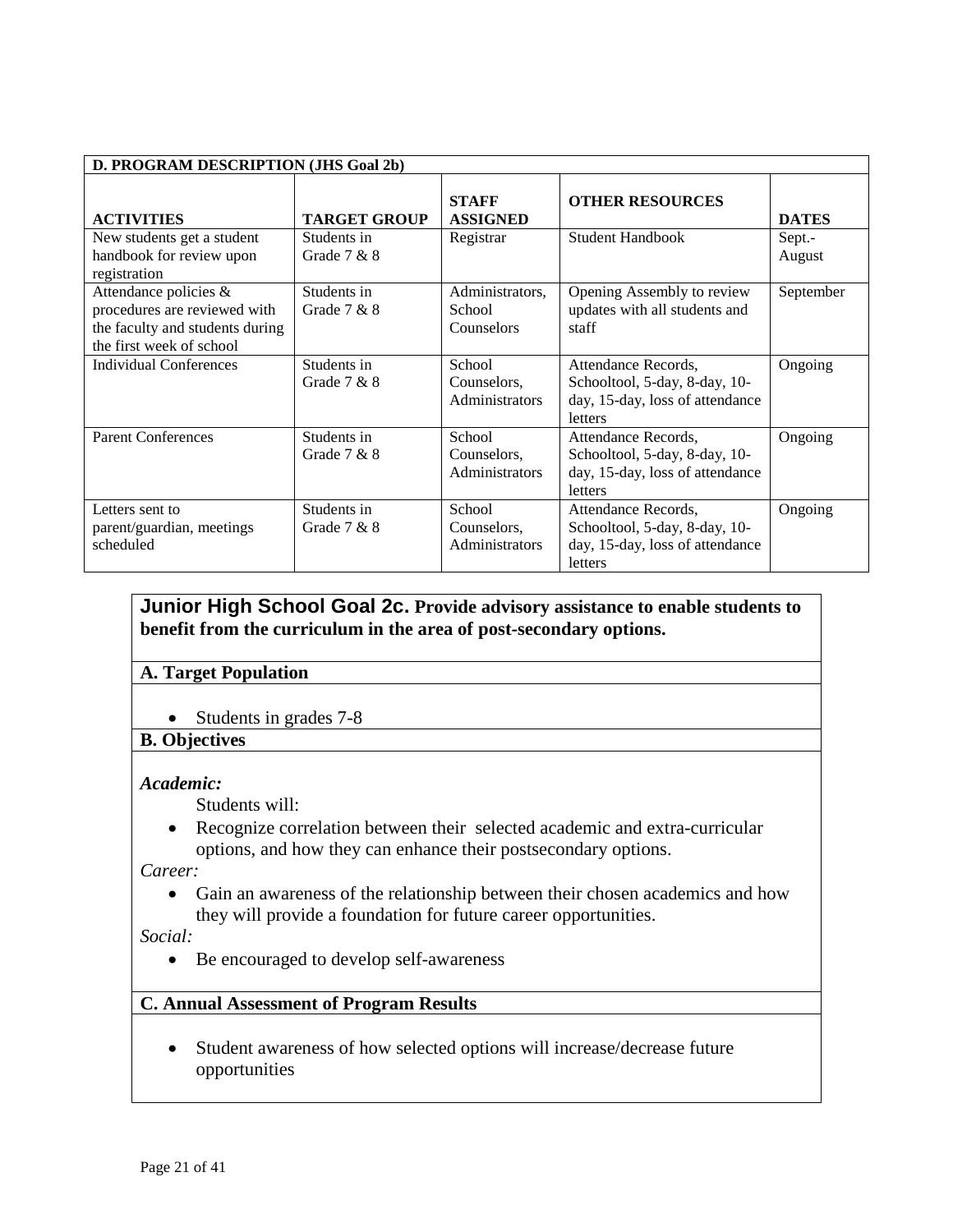| D. PROGRAM DESCRIPTION (JHS Goal 2c)                                                                                                            |                     |                                 |                                                                                |              |
|-------------------------------------------------------------------------------------------------------------------------------------------------|---------------------|---------------------------------|--------------------------------------------------------------------------------|--------------|
| <b>ACTIVITIES</b>                                                                                                                               | <b>TARGET GROUP</b> | <b>STAFF</b><br><b>ASSIGNED</b> | <b>OTHER RESOURCES</b>                                                         | <b>DATES</b> |
| Trades & Employment<br><b>Opportunities Program:</b><br>NWCSD hosts representatives<br>of trades and careers for<br>students to get information | Students in Grade 8 | School<br><b>Counselors</b>     | Students will be included in<br>grade 8-12 participation<br>during school day. | May          |
| <b>Individual Meetings</b>                                                                                                                      | Students in         | Jr. High School                 |                                                                                |              |
|                                                                                                                                                 | Grade $7 & 8$       | Counselors                      |                                                                                |              |
| Choices 360                                                                                                                                     | Students in         | Jr. High School                 | Computer Lab / Choices 360                                                     | October –    |
|                                                                                                                                                 | Grade 8             | Counselors                      | Software, Internet Access                                                      | Feb          |

# <span id="page-21-0"></span>**Junior High School Goal 2d. Provide advisory assistance to enable students to benefit from the curriculum in the area of academic problems.**

#### **A. Target Population**

• Students in grades 7-8

#### **B. Objectives**

#### *Academic:*

Students will:

- Be encouraged to recognize and identify academic problems.
- Recognize the consequences of having academic problems.
- Be provided with opportunities to learn alternate methods of resolving academic problems.
- Demonstrate improved academic school performance.
- Students and parents will work cooperatively with the school in reducing areas of poor academic achievement.

*Career:*

 Understand importance of identifying and resolving problems in the interest of furthering future career opportunities.

*Social:*

- Be encouraged to develop self-awareness
- Learn self-help strategies
- Be provided with recognition of success

- Improved academic success.
- Positive teacher feedback.
- Parental satisfaction and feedback.
- Fewer students will have to repeat courses or not be promoted due to lack of credits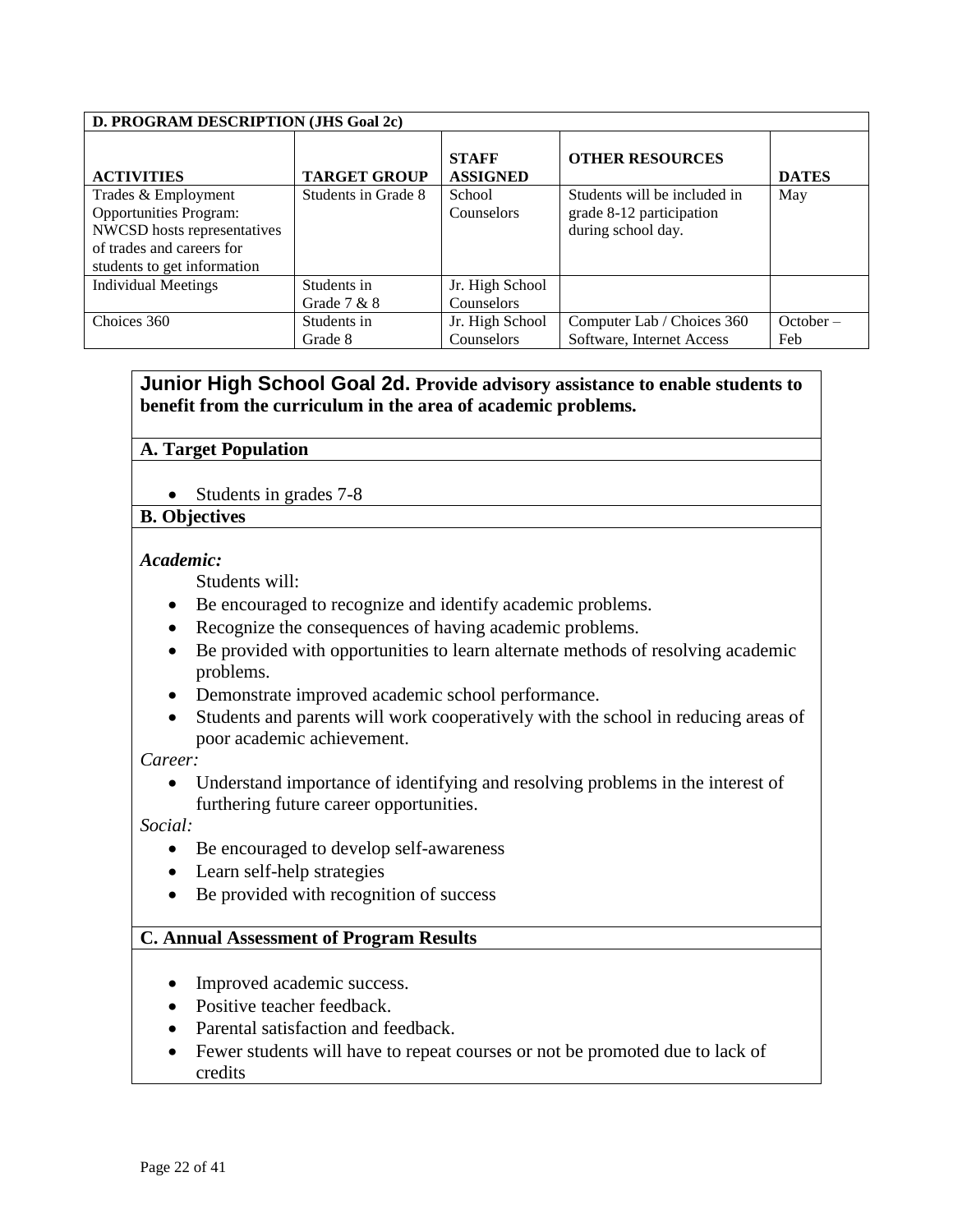| D. PROGRAM DESCRIPTION (JHS Goal 2d)                                 |                                                      |                                            |                                                                        |                   |
|----------------------------------------------------------------------|------------------------------------------------------|--------------------------------------------|------------------------------------------------------------------------|-------------------|
| <b>ACTIVITIES</b>                                                    | <b>TARGET GROUP</b>                                  | <b>STAFF</b><br><b>ASSIGNED</b>            | <b>OTHER RESOURCES</b>                                                 | <b>DATES</b>      |
| Individual, parent/teacher<br>conferences                            | Students in<br>Grade $7 & 8$                         | School<br>Counselors,<br>teachers          |                                                                        |                   |
| Peer tutoring within or after<br>school day by student<br>volunteers | Identified or<br>referred students<br>grades $7 & 8$ | Counselor                                  | Teacher referrals, progress<br>reports, report cards                   | Oct.-June         |
| Academic Intervention<br><b>Services</b>                             | All identified<br>students in grades 7<br>&8         | Counselor<br>Teacher<br>Parent             | <b>State Test Results, Teacher</b><br>Recommendations, AIS<br>criteria | Sept.-June        |
| Principal's List / Honor /<br>Merit Roll Recognition                 | Students in<br>Grade $7 & 8$                         | Principal,<br>School<br>counselors         | Quarterly reports -<br>Notification to papers                          | Quarterly         |
| Academic Awards Night                                                | Students in<br>Grade 7 & 8                           | Principal,<br>Counselors                   | Quarterly reports, teacher<br>nominations                              | May               |
| YMCA Achiever's Program                                              | Students in<br>Grade $7 & 8$                         | Principal,<br>Counselors,<br>Social Worker | YMCA Outreach Center (after<br>school from $3:00$ to $5:00$ pm)        | October –<br>June |
| <b>Student At-Risk Committee</b><br>Referrals                        | Students in<br>Grade $7 & 8$                         | Principal,<br>Counselors,<br>Social Worker | Bi-weekly meetings                                                     | Ongoing           |

# <span id="page-22-0"></span>**Junior High School Goal 2e. Provide assistance to enable students to benefit from the curriculum in the area of social/emotional concerns.**

#### **A. Target Population**

• Students in grades 7-8

#### **B. Objectives**

#### *Academic/Personal:*

Students will:

- Begin to recognize the relationship between their behavior and academic success.
- Be provided with appropriate feedback about their academic progress
- Be instructed in the development of positive study skills
- Be placed in an appropriate educational setting
- Be encouraged to develop awareness of personal academic strengths, weaknesses, and learning style.
- Be encouraged to take advantage of support systems to improve their academic performance.

#### *Academic/Personal:*

Students will:

 Be provided with opportunities to gain awareness of how their actions can affect their success and to develop positive strategies to improve their academic performance.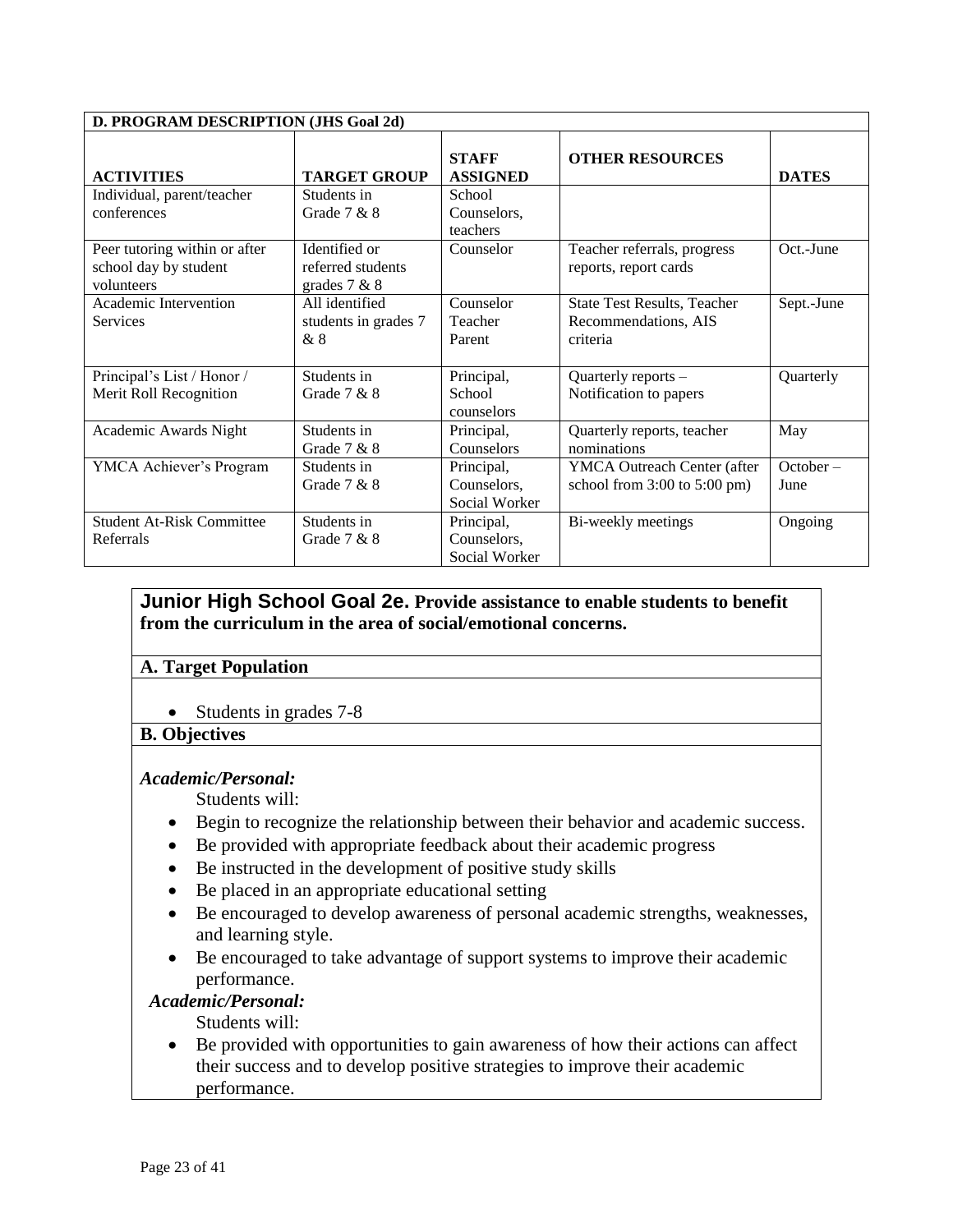- Be provided opportunities for leadership
- Be provided opportunities to develop a more positive self-image, and positive interpersonal skills.
- Begin to accept responsibility for their own behavior
- Gain insight on how to deal with issues and people in a more positive way

*Career:*

Students will:

 Begin to understand the importance of how their behavior and academic success can affect their future career/educational choices.

- Administration observation and feedback
- Teacher observations and feedback.
- Parent satisfaction and feedback.
- Disciplinary records will indicate a reduction of incidents involving discipline or adjustment problems.
- Annual student review will indicate overall improvement in total program success.

| D. PROGRAM DESCRIPTION (JHS Goal 2e) |                     |                                 |                                   |              |
|--------------------------------------|---------------------|---------------------------------|-----------------------------------|--------------|
| <b>ACTIVITIES</b>                    | <b>TARGET GROUP</b> | <b>STAFF</b><br><b>ASSIGNED</b> | <b>OTHER RESOURCES</b>            | <b>DATES</b> |
| Lifelines Student Curriculum         | Students in         | School                          | In 2017, all grades were          | Ongoing      |
| (Suicide Awareness and               | Grade 7             | Counselors,                     | provided 3 days of instruction,   |              |
| Prevention)                          |                     | teachers                        | as of 2018, all $7th$ Grade       |              |
|                                      |                     |                                 | Health students will be taught.   |              |
|                                      |                     |                                 | Materials from Pearson, and       |              |
|                                      |                     |                                 | the Council for Prevention.       |              |
| <b>Bullying Prevention</b>           | All Grades          | All Teaching                    | Sweethearts & Heroes, Arts &      | Fall and     |
| Presentation (School-wide)           |                     | Staff and                       | <b>Education Funding, Council</b> | Ongoing      |
|                                      |                     | Administration                  | for Prevention, Olweus            |              |
|                                      |                     |                                 | Curriculum                        |              |
| Olweus Presentation and              | All Grades          | All Staff                       | Update on prior year's Annual     | August /     |
| Update                               |                     |                                 | Olweus Survey results and         | September    |
|                                      |                     |                                 | program implementation            |              |
| <b>Olweus Class Meetings</b>         | All Grades          | All Teaching                    | Monthly topics presented to       | Ongoing      |
|                                      |                     | Staff and                       | Homebase groups with teacher      |              |
|                                      |                     | Administration                  | and Natural Helper Team           |              |
|                                      |                     |                                 | member                            |              |
| <b>Olweus Committee Meetings</b>     | All Grades          | Counselors,                     | Skye Farm, Council for            | August       |
|                                      |                     | Social Worker,                  | Prevention, Monthly meeting       | through June |
|                                      |                     | Administration.                 | to address current issues,        |              |
|                                      |                     | Student and                     | topics and plans for current      |              |
|                                      |                     | Community                       | month                             |              |
|                                      |                     | Representatives                 |                                   |              |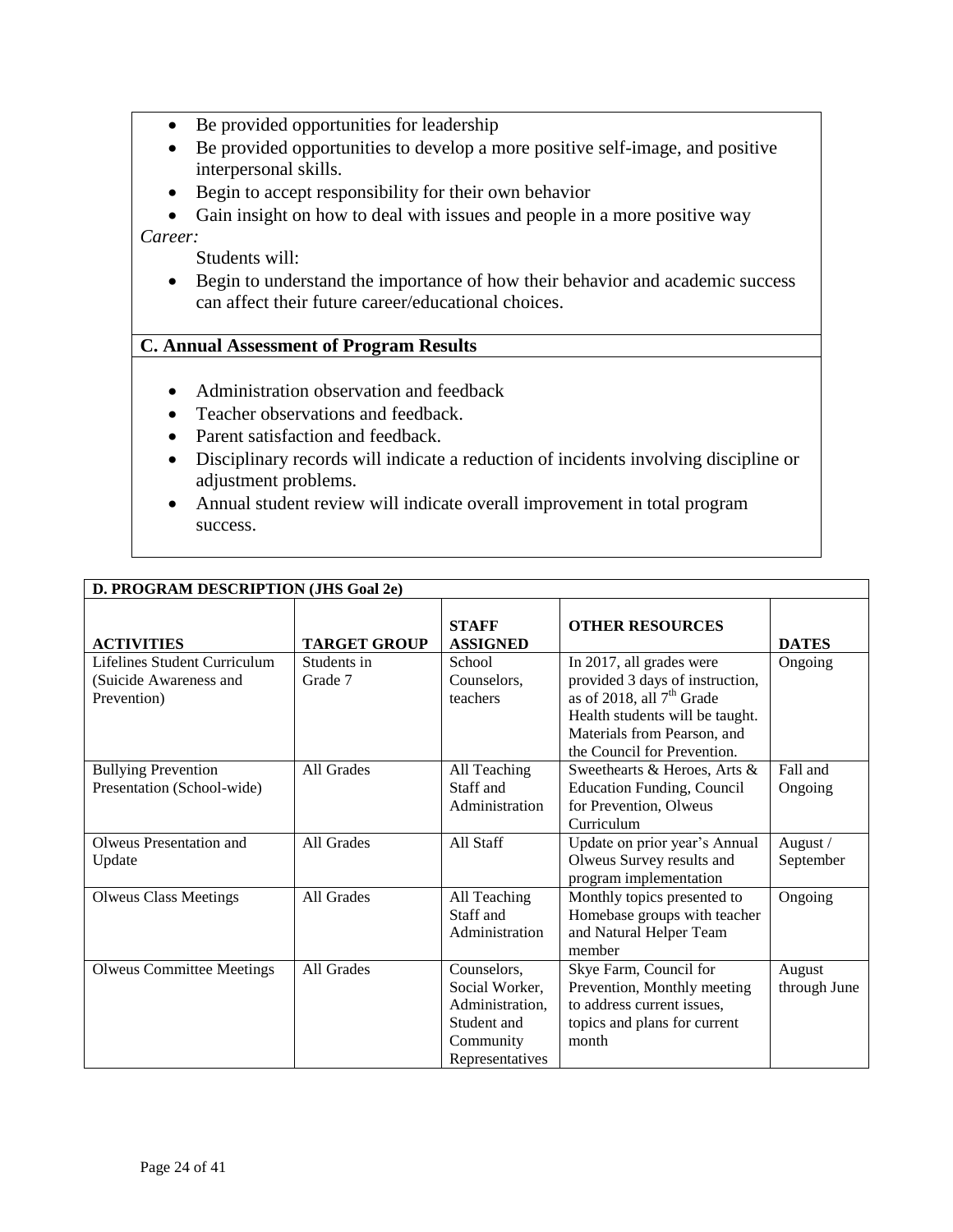<span id="page-24-0"></span>**Junior High School Goal 3. Encourage parental involvement in the educational process.**

#### **A. Target Population**

• Students in grades 7-8

#### **B. Objectives**

#### *Academic:*

- Parents will be invited to participate in developing their student's educational plans.
- Parents will be invited to participate in informational/learning programs

#### *Social:*

- Parents will be assisted in obtaining help from sources within or outside the school when necessary.
- Parents will be provided with information relating to the educational process through a variety of communications.
- Counselors will avail themselves to parents
- Parents will be provided with opportunities to chaperone field trips
- Parents will be encouraged to communicate with teachers and counselors regularly.
- Counselors will communicate with parents regarding student success and concerns.

#### *Career:*

- Parents will be informed of details, procedures & opportunities regarding:
	- o Student's school performance
	- o College application/selection
	- o Financial aid
	- o Military careers
	- o Obtaining employment

- Improved student performance
- Parental feedback through conferences, telephone contacts or mailings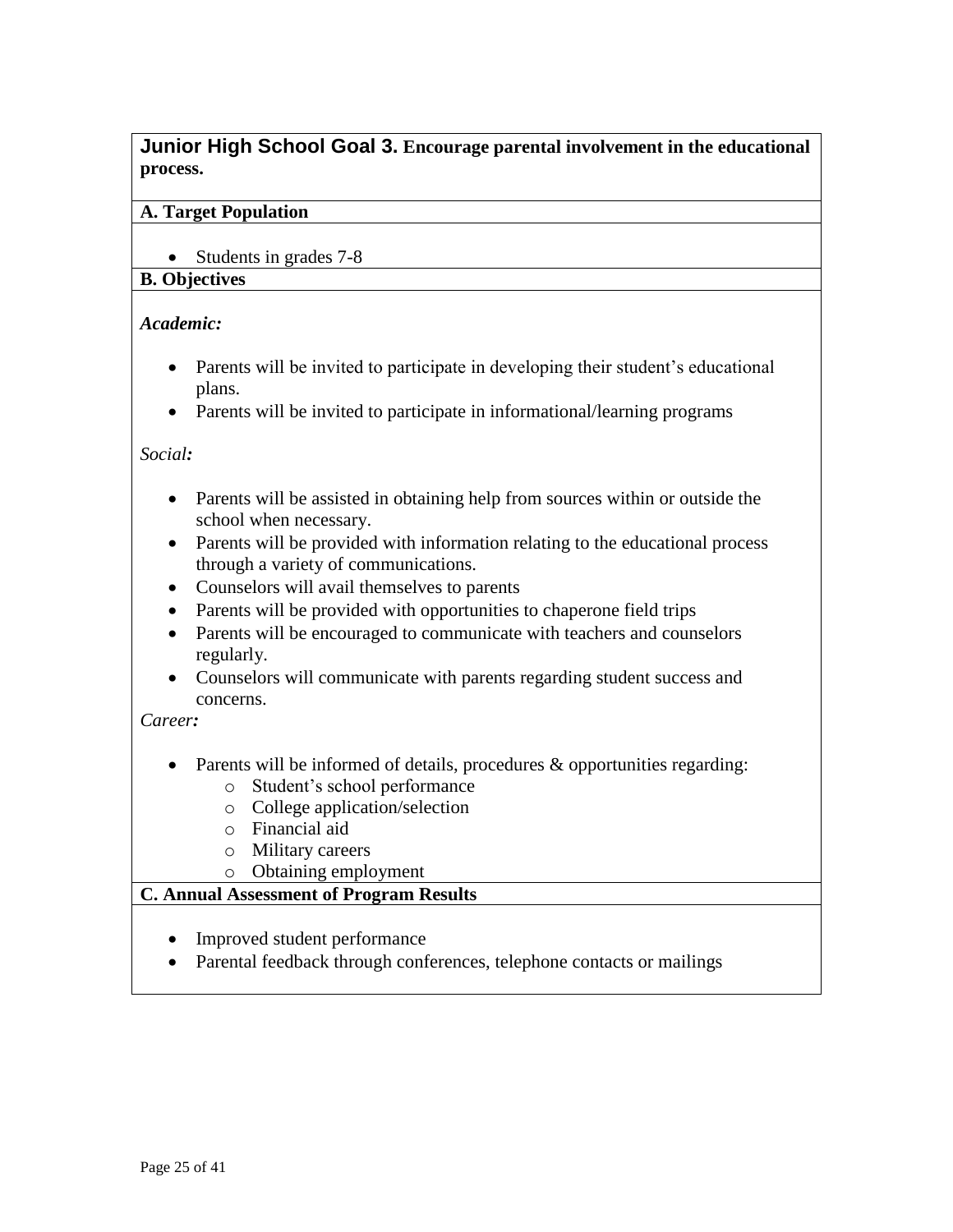| D. PROGRAM DESCRIPTION (JHS Goal 3)                        |                              |                                         |                                          |              |
|------------------------------------------------------------|------------------------------|-----------------------------------------|------------------------------------------|--------------|
| <b>ACTIVITIES</b>                                          | <b>TARGET GROUP</b>          | <b>STAFF</b><br><b>ASSIGNED</b>         | <b>OTHER RESOURCES</b>                   | <b>DATES</b> |
| Online web based information                               | Students in<br>Grade $7 & 8$ | Guidance<br>Administrative<br>Assistant | School Website                           | Ongoing      |
| <b>Newsletters</b>                                         | Students in<br>Grade $7 & 8$ | School<br>Counselors                    | School Website, Mailings                 | Quarterly    |
| LED Sign                                                   | Students in<br>Grade $7 & 8$ | Superintendent<br>Secretary             |                                          | Ongoing      |
| Personal Contacts,<br>Conferences                          | Students in<br>Grade $7 & 8$ | School<br>Counselors                    |                                          | As needed    |
| 7 <sup>th</sup> Grade Orientation                          | Students entering<br>Grade 7 | School<br>Counselors                    | Power Point, Auditorium                  | August       |
| 8 <sup>th</sup> Grade Parent Night                         | Students in Grade 8          | School<br>Counselors                    | Power Point, Auditorium                  | November     |
| Schooltool Parent Portal and<br><b>Email Notifications</b> | Students in<br>Grade 7&8     | School<br>Counselors                    | Schooltool                               | Ongoing      |
| Robocall Notifications                                     | Students in<br>Grade 7&8     | Superintendent                          | Robocall for significant events<br>dates | Ongoing      |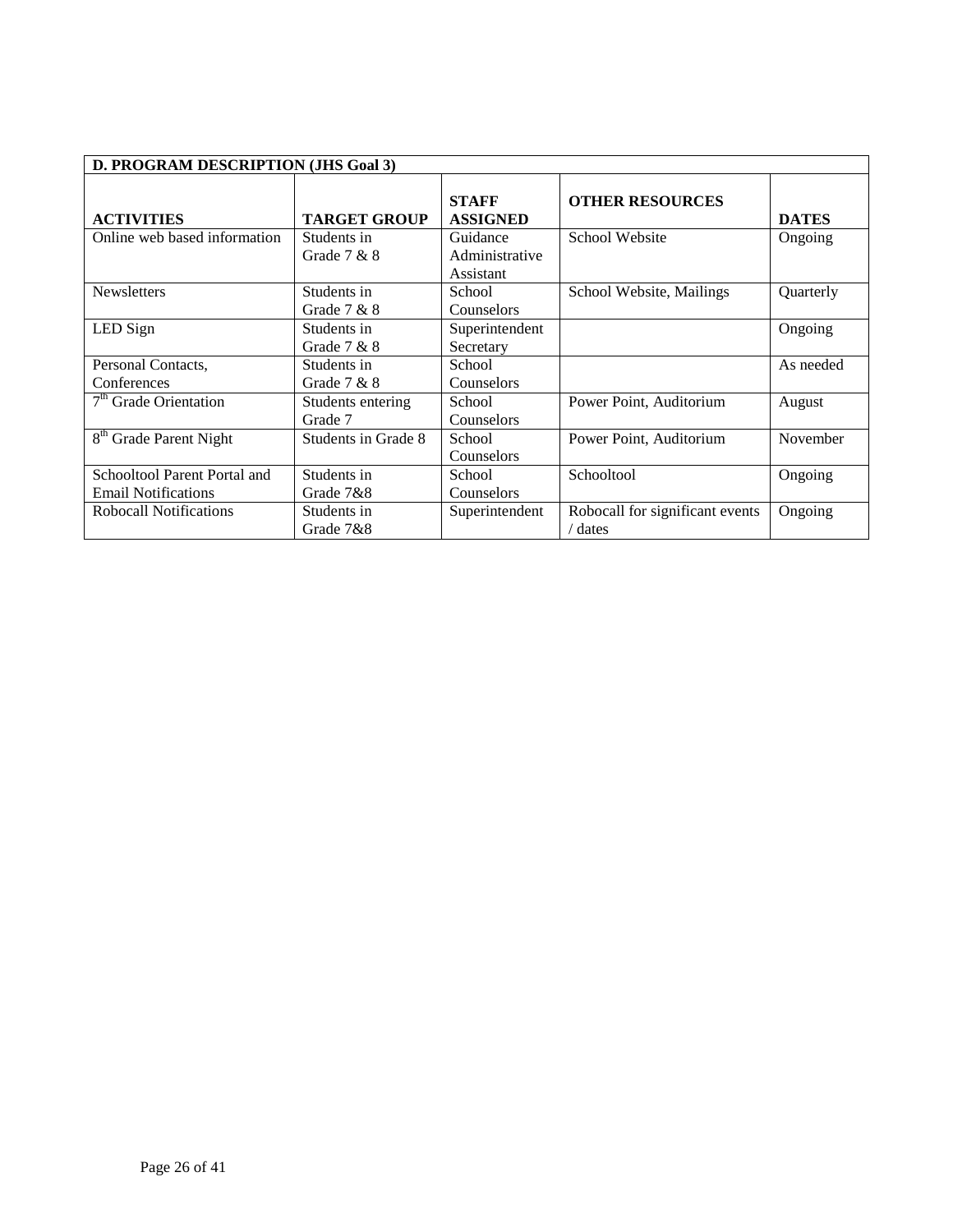# <span id="page-26-0"></span>**High School Goal 1. Help students learn about various careers and develop career planning skills.**

#### **A. Target Population**

• Students in grades 9-12

#### **B. Objectives**

#### *Academic/Personal:*

Students will:

- Demonstrate an understanding of their present academic status, achievement, levels and educational requirement for graduation.
- Work with counselor to develop a program of studies for the following year.
- Be provided with recommendations from their counselor and/or teachers.
- Develop an awareness for the process involving a periodic self-review.

#### *Social:*

Students will:

- Develop self-awareness
- Gain awareness about their strengths & weaknesses

#### *Career:*

Students will:

Develop an understanding of their interests, abilities and an overview of the educational requirements for graduation and for other post-secondary options as it relates to their career goals.

- Review career planning material to ascertain that they contain accurate information concerning steps needed to implement plans.
- Update progress using student feedback and self-evaluation concerning their educational and career planning.
- Parent feedback regarding their child's educational and career planning progress.
- Counselor notes indicating satisfactory student planning progress.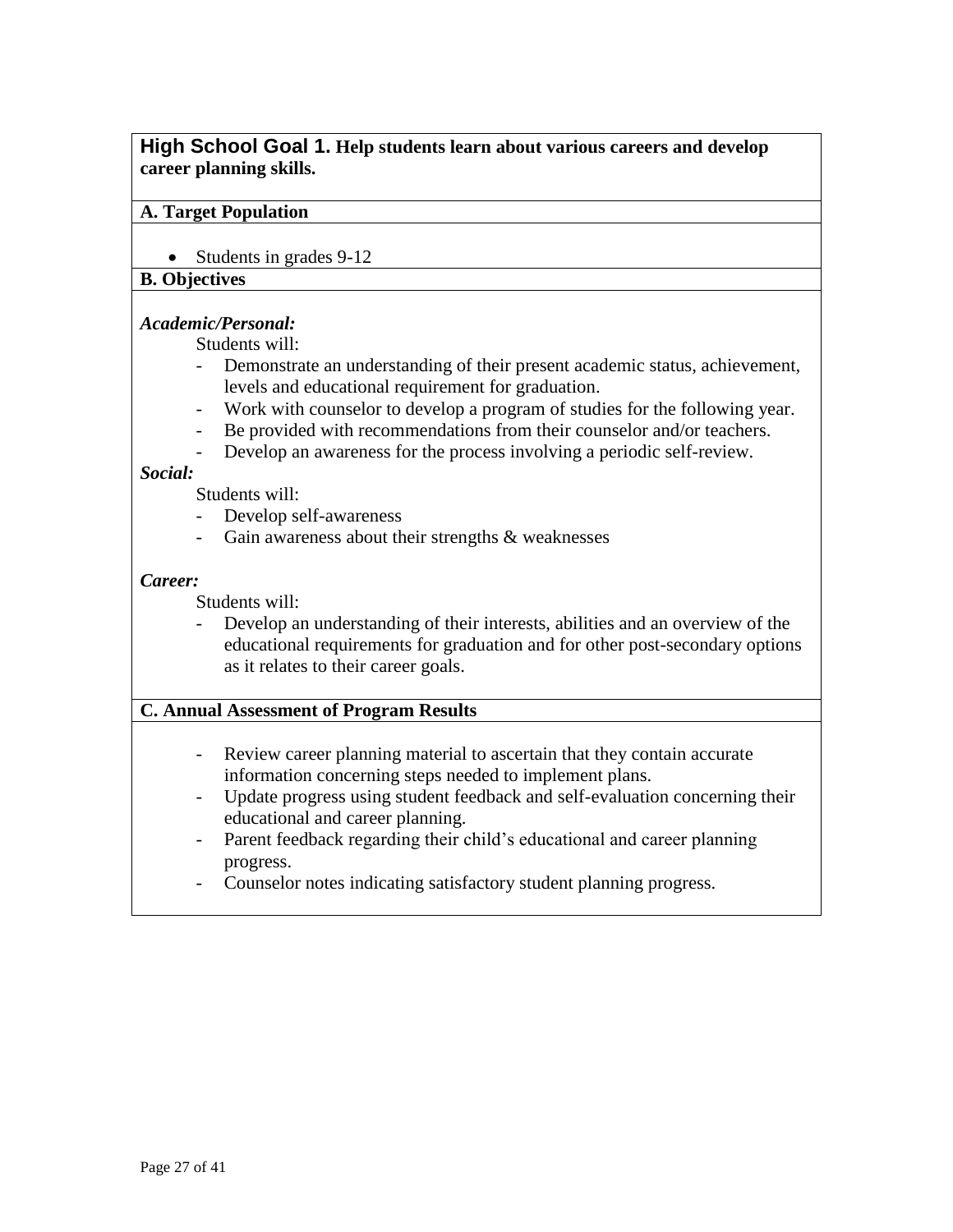| D. PROGRAM DESCRIPTION (HS Goal 1)                                                                                                                |                                                       |                                                                                  |                                                                                                                                                                                                                      |                                        |
|---------------------------------------------------------------------------------------------------------------------------------------------------|-------------------------------------------------------|----------------------------------------------------------------------------------|----------------------------------------------------------------------------------------------------------------------------------------------------------------------------------------------------------------------|----------------------------------------|
| <b>ACTIVITIES</b>                                                                                                                                 | <b>TARGET GROUP</b>                                   | <b>STAFF</b><br><b>ASSIGNED</b>                                                  | <b>OTHER RESOURCES</b>                                                                                                                                                                                               | <b>DATES</b>                           |
| Individual Conferences to<br>review Graduation Plan,<br>individual interests, skills,<br>aptitudes, career goals, post-<br>secondary alternatives | Students in grades<br>$9-12$                          | School<br>Counselor will<br>conduct $30 - 40$<br>minute<br>conferences           | Graduation Plan document,<br>Schooltool Transcript, current<br>quarter and progress reports,<br>Course Selection Sheet,<br>Choices 360                                                                               | December-<br>June                      |
| (Continued)                                                                                                                                       |                                                       | <b>STAFF</b>                                                                     | <b>OTHER RESOURCES</b>                                                                                                                                                                                               |                                        |
| <b>ACTIVITIES</b><br>Junior College & Career<br>Planning Workshop                                                                                 | <b>TARGET GROUP</b><br><b>Students in Grade</b><br>11 | <b>ASSIGNED</b><br>School<br>Counselor                                           | Junior College & Career<br>Planning timelines, and Power<br>Point presentations.<br>Development of career goals<br>& interests using Choices 360<br>Profiles                                                         | <b>DATES</b><br>September -<br>October |
| <b>Career Planning</b>                                                                                                                            | Students in grades<br>$9 - 12$                        | School<br>Counselor                                                              | Using Choices 360, each<br>student will gain awareness of<br>their own interests, skills and<br>values as they relate to the<br>world of work<br>Please see Career and<br>Readiness Plan section of this<br>document | November-<br>April                     |
| <b>Career Exploration Program</b><br>(Internship)                                                                                                 | Students in Grade<br>12                               | School<br>Counselor                                                              | Interested students can<br>participate in the BOCES<br>Career Exploration Program,<br>where they can obtain 1/2 credit<br>while performing 54 hours of<br>"hands-on" at a job location of<br>their choosing          | $October -$<br>May                     |
| Career and Technical<br>Education (CTE) programs                                                                                                  | <b>Students in Grades</b><br>11/12                    | School<br>Counselor                                                              | Students will have the<br>opportunity to go to BOCES<br>for a CTE program in order to<br>gain professional certification.                                                                                            | September-<br>May                      |
| Individual Counseling,<br>CSE/504 Review, Crisis<br>Counseling, and Outside<br>Referral where appropriate                                         | <b>Students in Grades</b><br>$9-12$                   | School<br>Counselor,<br>Social Worker<br>Psychologist,<br>CSE / 504<br>Committee | Appropriate staff as needed.                                                                                                                                                                                         | Ongoing                                |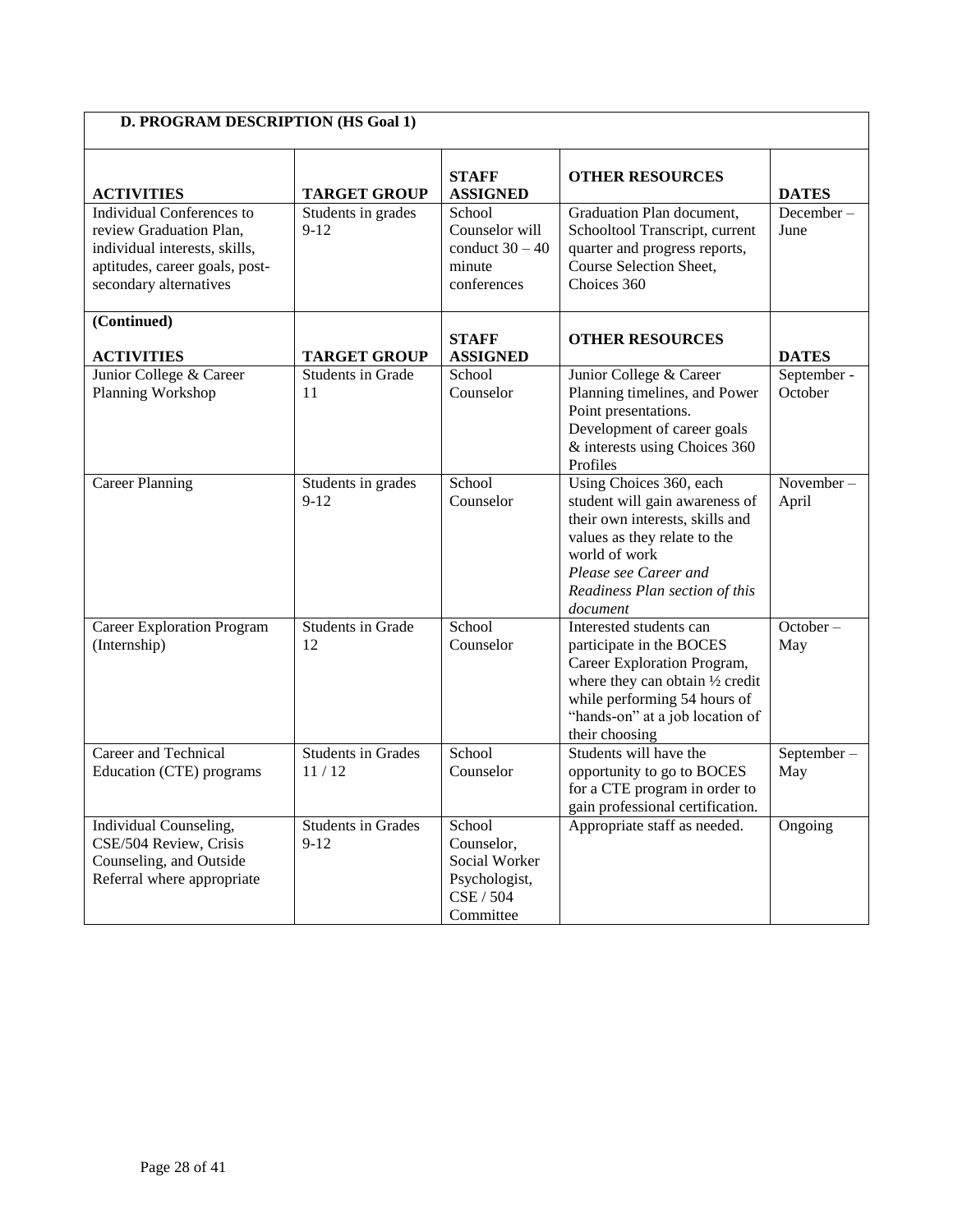#### <span id="page-28-0"></span>**High School Goal 2. Provide advisory assistance to enable students to benefit from the curriculum.**

#### **A. Target Population**

• Students in grades 9-12

# **B. Objectives**

#### *Academic:*

Students will:

- Become familiar with all aspects of the school curriculum offerings and full understand the requirements for graduation.
- Become aware of their own strengths and weaknesses related to academic and extracurricular activities.
- Understand their own potential and select appropriate courses necessary for success in their future career or academic goals.
- Become aware of ways to improve their academic achievements.
- Identify problems encountered in any subject area.

#### *Personal/Social:*

Students will:

- Learn how to reduce test anxiety and manage stress under academic or personal pressures.
- Increase their self-awareness
- Become aware of and use available support systems to improve their school performance.
- Understand the need for a good relationship among peers, their parents and school in resolving academic or personal difficulties.
- Be encouraged to develop awareness of their responsibility in achieving success.

#### *Career:*

Students will:

- Gain understanding of how curriculum relates to future career goals.

- Improved student academic achievement
- Teacher comments/evaluation
- Parent satisfaction
- Counselor appraisal
- Student evaluation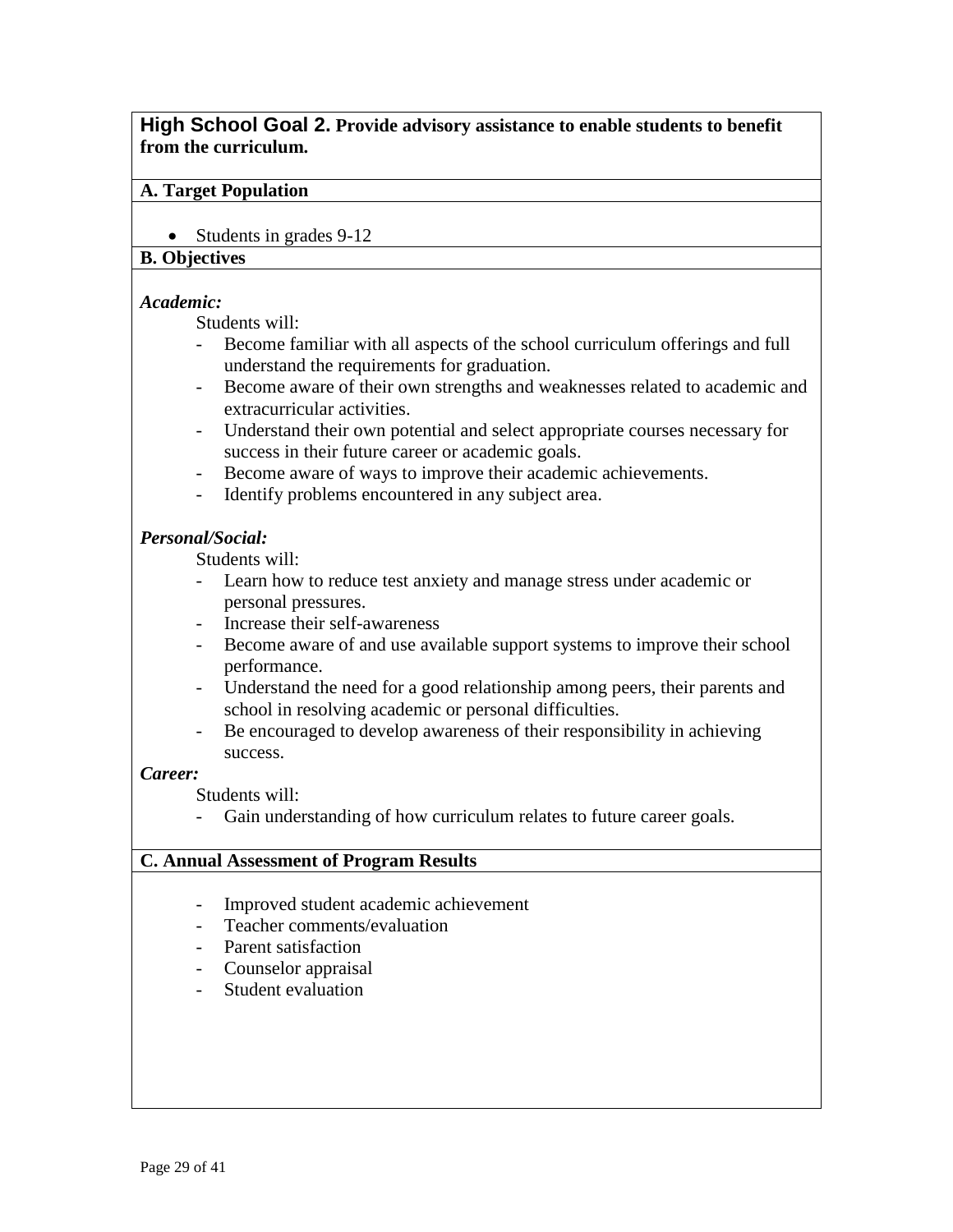| D. PROGRAM DESCRIPTION (HS Goal 2)                                                                                                                                                                                                             |                                                                     |                                                                |                                                                                                                                        |                    |
|------------------------------------------------------------------------------------------------------------------------------------------------------------------------------------------------------------------------------------------------|---------------------------------------------------------------------|----------------------------------------------------------------|----------------------------------------------------------------------------------------------------------------------------------------|--------------------|
| <b>ACTIVITIES</b>                                                                                                                                                                                                                              | <b>TARGET GROUP</b>                                                 | <b>STAFF</b><br><b>ASSIGNED</b>                                | <b>OTHER RESOURCES</b>                                                                                                                 | <b>DATES</b>       |
| Individual Conferences to<br>review Graduation Plan,<br>Course Selections, individual<br>interests, skills, aptitudes,<br>career goals, post-secondary<br>alternatives                                                                         | Students in grades<br>$9 - 12$                                      | School<br>Counselor                                            | Graduation Plan document,<br>Schooltool Transcript, current<br>quarter and progress reports,<br>Course Selection Sheet,<br>Choices 360 | December -<br>June |
| Group guidance seminars with<br>$11th$ grade students<br>Areas include:<br>-PSAT, SAT, ACT test<br>information<br>-Use of Choices 360 Careers<br>-College programs<br>-Career & college orientation<br>-Overview of yearly guidance<br>program | All $11th$ grade<br>students<br>Classroom<br>presentations          | School<br>Counselor                                            | <b>Testing materials</b><br>Curriculum guides<br>Review of PSAT results                                                                | Oct.-Nov.          |
| Individual counseling with<br>academic or personal concerns                                                                                                                                                                                    | Identified or self-<br>referred students<br>grades 9-12             | School<br>Counselor,<br>Social Worker                          | Student report card<br>Student progress reports or<br>referrals as appropriate                                                         | Sept.-June         |
| Counseling with new or<br>concerned student/parents<br>including district screening<br>procedures and overall<br>orientation to our curriculum                                                                                                 | New students<br>Self-referred<br>students<br>Parents<br>Grades 9-12 | School<br>Counselor,<br>Social Worker                          | <b>Course Description Guides</b><br>Cougar Code of Conduct                                                                             | Sept.-Aug.         |
| Parent Conferences / Phone<br>Calls                                                                                                                                                                                                            | Grades 9-12                                                         | School<br>Counselor,<br>Social Worker,<br>appropriate<br>staff | Coordinate calls, meetings and<br>communication with parents<br>on issues of interest and<br>concern                                   | $Sept -$<br>June   |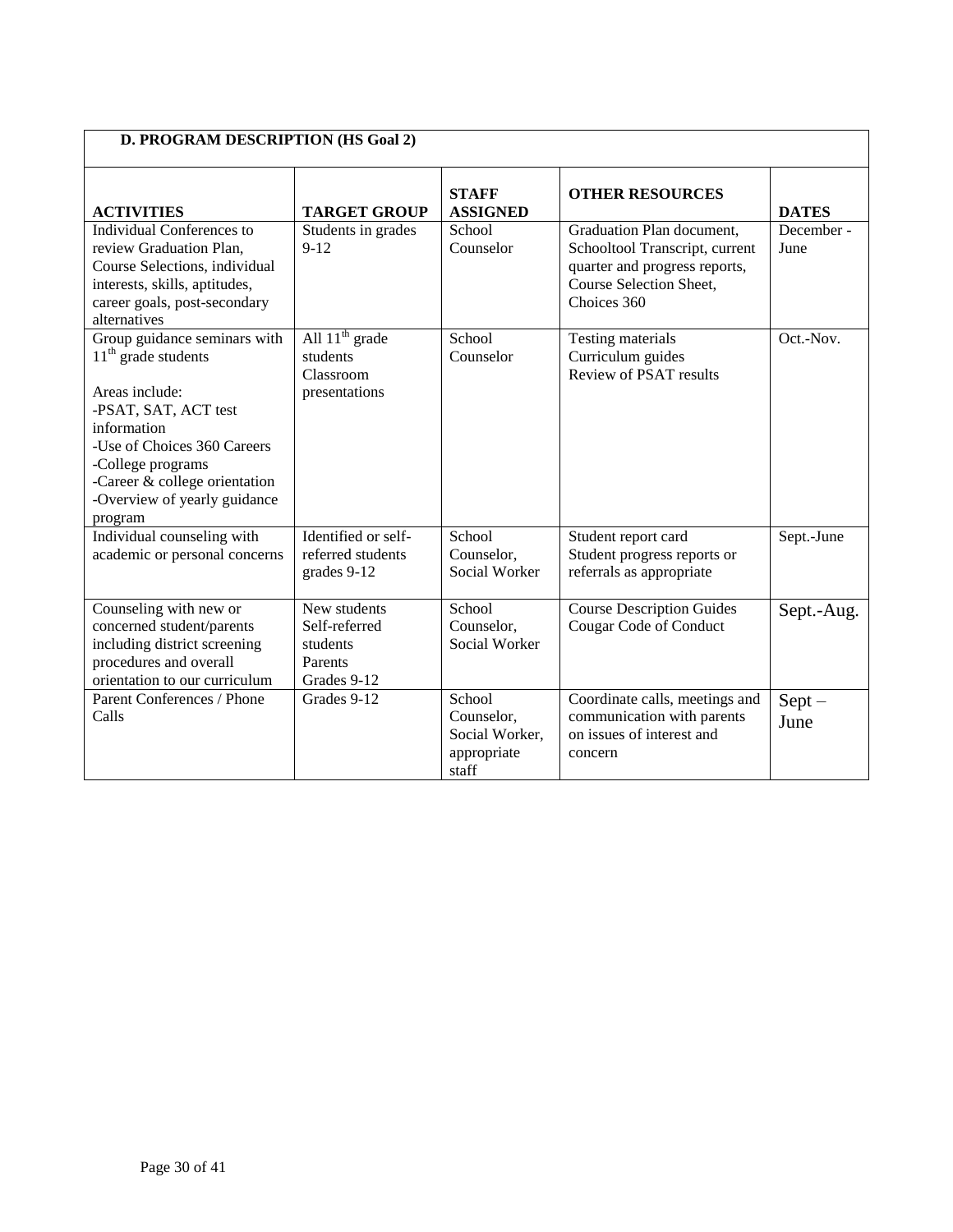# <span id="page-30-0"></span>**High School Goal 3. Provide advisory assistance to help students develop and implement post-secondary educational and career plans.**

#### **A. Target Population**

• Students in grades 9-12

#### **B. Objectives**

#### *Academic:*

Students will:

- Work with counselor to plan sound educational programs, which will enable them to make appropriate post-secondary choices.

#### *Career:*

Students will:

- Be able to make appropriate college or career choices based upon:
	- A gained understanding of their own abilities
	- A gained knowledge of their own career interests.
	- A gained knowledge of the programs and requirements of each college.
	- The development of Decision Making Skills
	- The assimilation of knowledge gained through personal contact with college or career representatives.

# *Social:*

Students will:

- Develop skills to clarifying their personal values while broadening the scope of their interests which are compatible with their values.
- Gain more self-awareness

- Student self-evaluation  $(12<sup>th</sup> \text{ grade})$
- The percentage of students who graduate form the high school with specific career, college or specific plans will remain constant or increase
- Parent satisfaction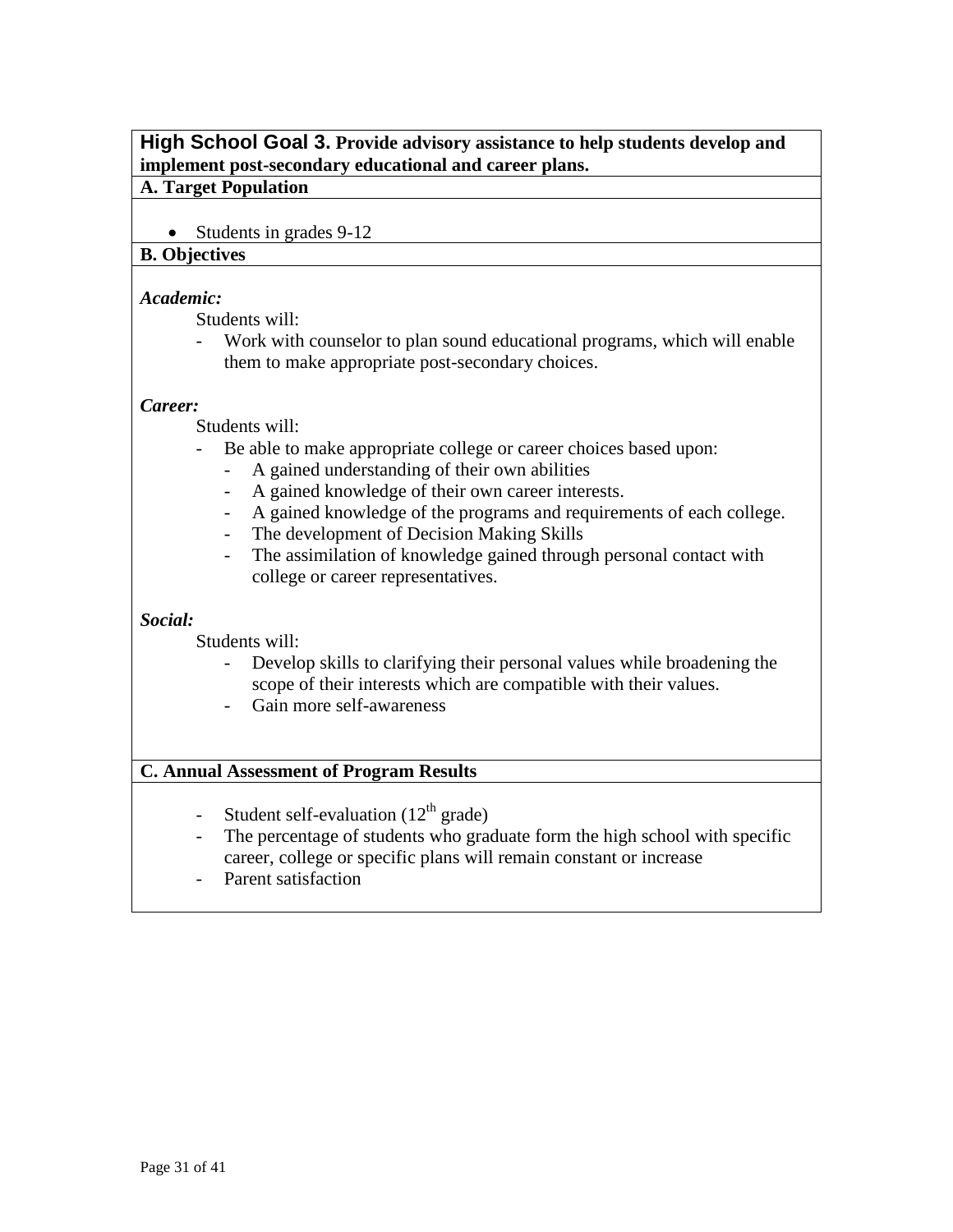| D. PROGRAM DESCRIPTION (HS Goal 3)                                                                                                                       |                                       |                                         |                                                                                                                                                                 |                   |
|----------------------------------------------------------------------------------------------------------------------------------------------------------|---------------------------------------|-----------------------------------------|-----------------------------------------------------------------------------------------------------------------------------------------------------------------|-------------------|
| <b>ACTIVITIES</b>                                                                                                                                        | <b>TARGET GROUP</b>                   | <b>STAFF</b><br><b>ASSIGNED</b>         | <b>OTHER RESOURCES</b>                                                                                                                                          | <b>DATES</b>      |
| <b>Individual Conferences to</b><br>review Graduation Plan,<br>individual interests, skills,<br>aptitudes, career goals, post-<br>secondary alternatives | Students in grades<br>$9 - 12$        | School<br>Counselor                     | Graduation Plan document,<br>Schooltool Transcript, current<br>quarter and progress reports,<br>Course Selection Sheet,<br>Choices 360                          | December-<br>June |
| Junior College & Career<br>Planning Workshop                                                                                                             | <b>Students in Grade</b><br>11        | School<br>Counselors (2<br>days)        | Junior College & Career<br>Planning timelines, and Power<br>Point presentations.<br>Development of career goals<br>& interests using bridges.com<br>portfolios. | Oct.-Nov.         |
| Freshman & Sophomore<br><b>Planning Night</b>                                                                                                            | Students in Grades 9<br>& 10          | School<br>Counselor,<br><b>Teachers</b> | <b>BOCES, ECCA and New</b><br>Visions, along with NWCS<br>teacher(s) will present high<br>school opportunities for<br>students and their parents                | January           |
| Senior Seminar                                                                                                                                           | <b>Students in Grade</b><br>12        | School<br>Counselor,<br>Teacher         | Curriculum for College and<br>Career Planning and strategies                                                                                                    | Sept.-June        |
| <b>Guidance Newsletters</b>                                                                                                                              | <b>Students in Grades</b><br>$9 - 12$ | School<br>Counselor                     | 8 times per year, in<br>conjunction with 5-week<br>reporting periods                                                                                            | Sept.-June        |
| College & Career Exploration                                                                                                                             | <b>Students in Grades</b><br>$9 - 12$ | Counselor                               | Choices 360, Guidance Direct,<br>Please see Career and<br>Readiness Plan section of this<br>document                                                            | $Oct$ – June      |
| College Visit - Fall                                                                                                                                     | Grade 12 Students                     | Counselor                               | College visit and tour of 4-<br>year campus                                                                                                                     | September         |
| College Fair - Fall                                                                                                                                      | Grade 12 Students                     | Counselor                               | <b>Adirondack Community</b><br>College                                                                                                                          | November          |
| College Fair – Spring                                                                                                                                    | Grade 11 Students                     | Counselor                               | <b>Hudson Valley Community</b><br>College fair with 250+<br>representatives                                                                                     | April             |
| College Financial Aid night                                                                                                                              | Grade 12 and 11                       | Counselor                               | Partner with Skidmore or Sage<br>to present financial aid<br>information                                                                                        | December          |
| Junior Parent Night                                                                                                                                      | Grade 11                              | Counselor                               | Partner with SAGE to provide<br>college and post-secondary<br>planning for junior parents                                                                       | March             |
| <b>College Representative Visits</b>                                                                                                                     | Grades 11, 12                         | Counselor                               | Coordinate and advertise<br>college representative visits                                                                                                       | $Sept - Oct$      |
| <b>Military Information</b>                                                                                                                              | Grades 9-12                           | Counselor                               | Coordinate visits from<br>recruiters                                                                                                                            | Ongoing           |
| <b>ASVAB</b> Administration                                                                                                                              | Grades 10-12                          | Counselor                               | Coordinate sign-up,<br>administration and follow-up                                                                                                             | October           |
| Trades & Employment<br><b>Opportunities Program:</b><br>NWCSD hosts representatives<br>of trades and careers for<br>students to get information          | Grades 9-12                           | School<br>Counselors                    | Students will be included in<br>grade 8-12 participation<br>during school day.                                                                                  | May               |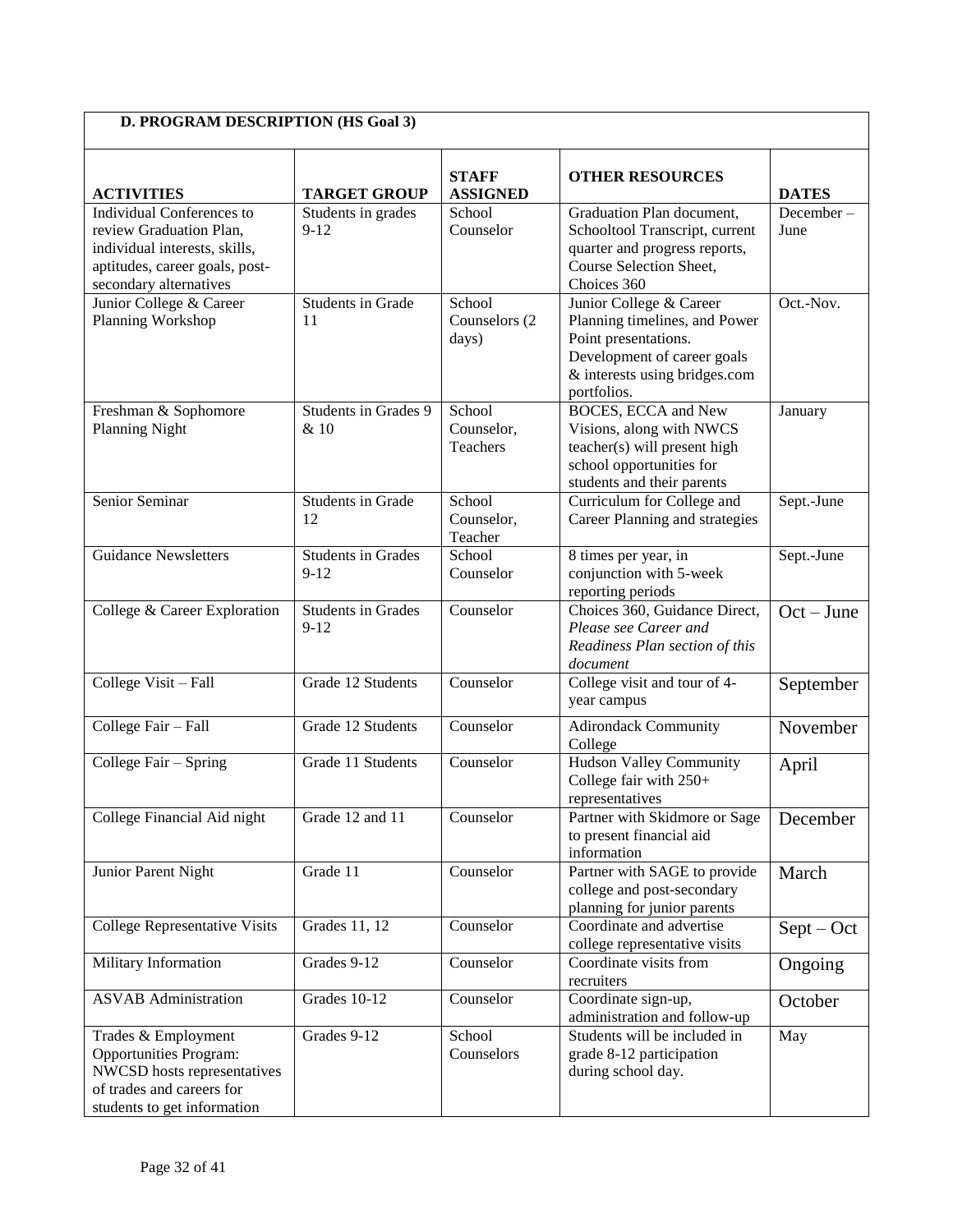# <span id="page-32-0"></span>**High School Goal 4. Provide advisory assistance for students who exhibit attendance problems.**

#### **A. Target Population**

• Students in grades 9-12

#### **B. Objectives**

#### *Academic:*

Students will:

- Be informed of attendance procedures through the Student Handbook and homebase discussions.
- Begin to understand the relationship between school attendance and academic achievement.
- Gain awareness of all alternate programs available at North Warren that will offer students with attendance difficulties the best chance for academic success.
- Be encouraged to improve attendance (if this is a problem area).

#### *Career:*

Students will:

Understand the relationship between their attendance at school being directly related to attendance at a future job and the implications for success.

#### *Social:*

Students will:

- Develop awareness of their responsibility
- Be provided with feedback and strategies to increase attendance
- Be provided with recognition of success

- There will be an overall improvement in student attendance rate.
- There will be a reduced incidence of school tardiness/class cutting by students with attendance problems.
- The current dropout rate will be reduced.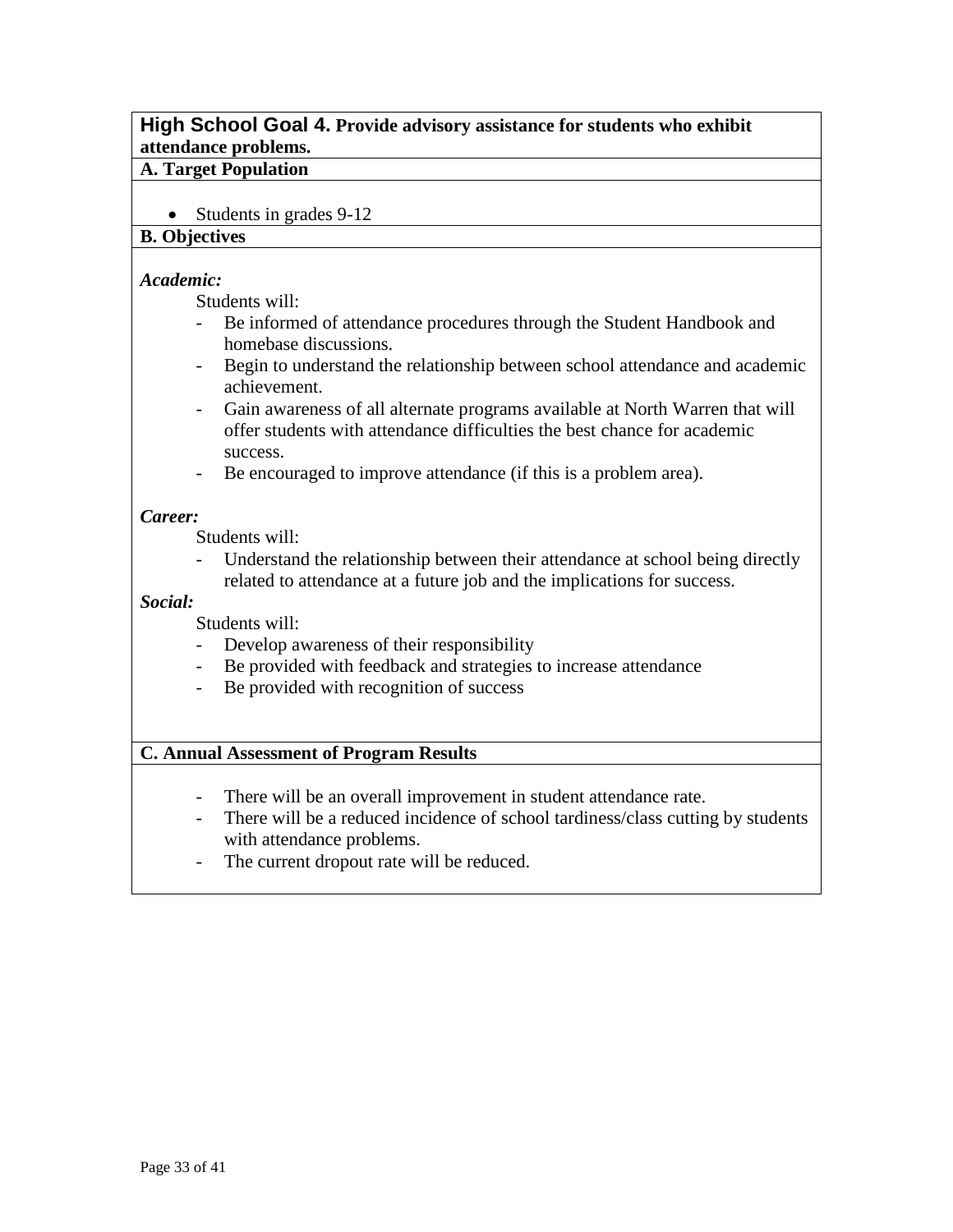| <b>D. PROGRAM DESCRIPTION (HS Goal 4)</b>                                                                            |                                |                                         |                                                                                                    |                  |
|----------------------------------------------------------------------------------------------------------------------|--------------------------------|-----------------------------------------|----------------------------------------------------------------------------------------------------|------------------|
| <b>ACTIVITIES</b>                                                                                                    | <b>TARGET GROUP</b>            | <b>STAFF</b><br><b>ASSIGNED</b>         | <b>OTHER RESOURCES</b>                                                                             | <b>DATES</b>     |
| New students get a student<br>handbook for review upon<br>registration                                               | Students in grades<br>$9 - 12$ | Registrar                               | <b>Student Handbook</b>                                                                            | Sept.-<br>August |
| Attendance policies &<br>procedures are reviewed with<br>the faculty and students during<br>the first week of school | Teachers in grades<br>$9 - 12$ | Administrators,<br>School<br>Counselors | Opening Assembly to review<br>updates with all students and<br>staff                               | September        |
| Individual Conferences                                                                                               | Students in grades<br>$9 - 12$ | School<br>Counselors,<br>Administrators | Attendance Records,<br>Schooltool, 5-day, 8-day, 10-<br>day, 15-day, loss of attendance<br>letters | Ongoing          |
| <b>Parent Conferences</b>                                                                                            | Students in grades<br>$9 - 12$ | School<br>Counselors,<br>Administrators | Attendance Records,<br>Schooltool, 5-day, 8-day, 10-<br>day, 15-day, loss of attendance<br>letters | Ongoing          |
| Letters sent to<br>parent/guardian, meetings<br>scheduled                                                            | Students in grades<br>$9-12$   | School<br>Counselors,<br>Administrators | Attendance Records,<br>Schooltool, 5-day, 8-day, 10-<br>day, 15-day, loss of attendance<br>letters | Ongoing          |

# <span id="page-33-0"></span>**High School Goal 5. Provide advisory assistance for students who exhibit academic problems**

# **A. Target Population**

• Students in grades 9-12

#### **B. Objectives**

#### *Academic:*

Students will:

- Be encouraged to recognize and identify academic problems.
- Recognize the consequences of having academic problems.
- Be provided with opportunities to learn alternate methods of resolving academic problems.
- Demonstrate improved academic school performance.
- Students and parents will work cooperatively with the school in reducing areas of poor academic achievement.

*Career:*

- Understand importance of identifying and resolving problems in the interest of furthering future career opportunities.

*Social:*

- Be encouraged to develop self-awareness
- Learn self-help strategies
- Be provided with recognition of success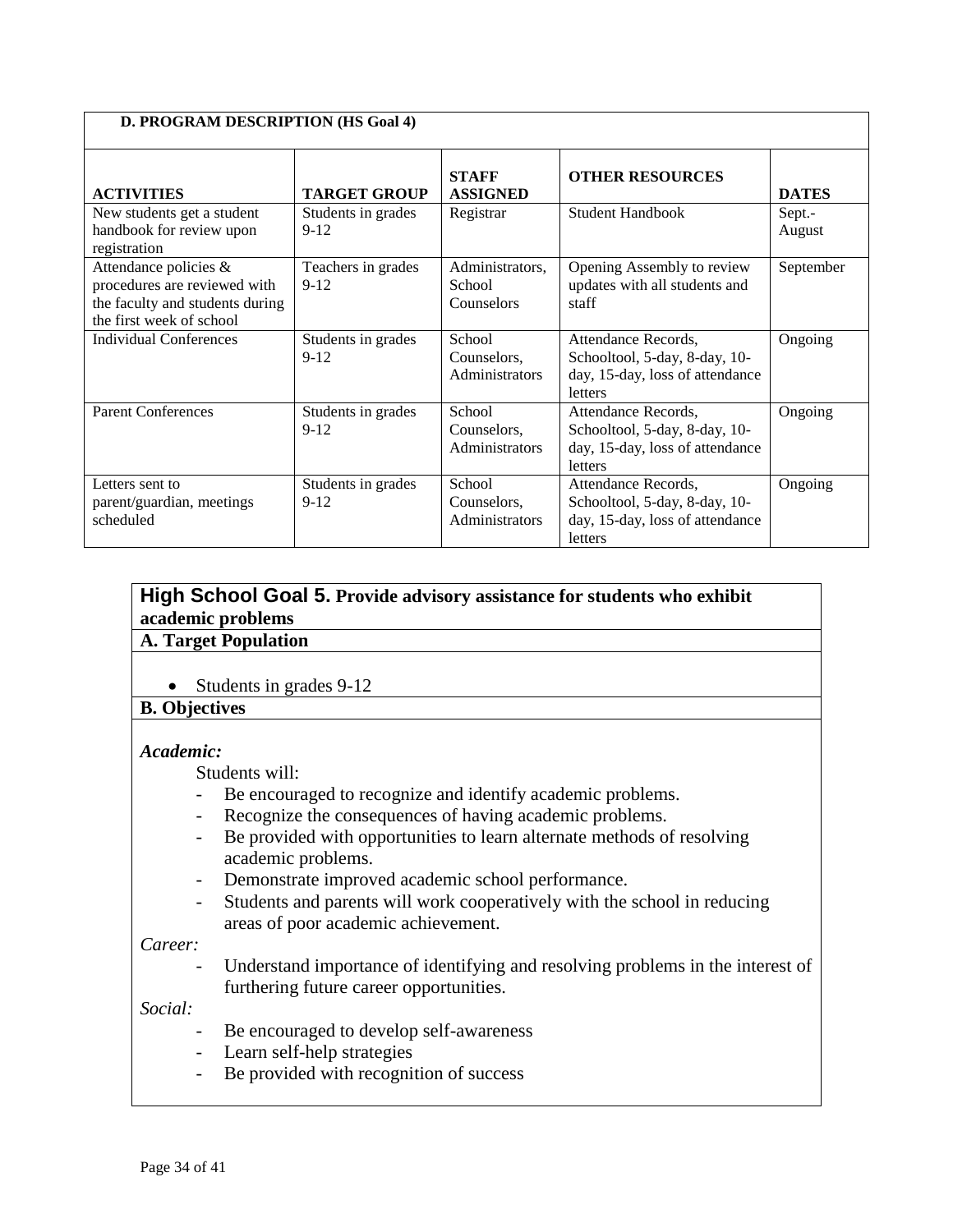- Improved academic success
- Positive teacher feedback
- Parental satisfaction and feedback
- Fewer students will have to repeat coursers or not graduate due to lack of credits

| D. PROGRAM DESCRIPTION (HS Goal 5) |                       |                                 |                                    |              |
|------------------------------------|-----------------------|---------------------------------|------------------------------------|--------------|
| <b>ACTIVITIES</b>                  | <b>TARGET GROUP</b>   | <b>STAFF</b><br><b>ASSIGNED</b> | <b>OTHER RESOURCES</b>             | <b>DATES</b> |
| Individual, parent/teacher         | Identified, self or   | School                          | Teacher reports                    |              |
| conferences                        | parent referred       | Counselors,                     | Progress reports                   |              |
|                                    | students in grades 9- | teachers                        | Report card                        |              |
|                                    | 12                    |                                 | Outside agencies or tutoring       |              |
| Peer tutoring within or after      | Identified or         | Counselor                       | Teacher referrals, progress        | Oct.-June    |
| school day by student              | referred students     |                                 | reports, report cards              |              |
| volunteers                         | grades 9-12           |                                 |                                    |              |
| Academic Intervention              | All identified        | Counselor                       | <b>State Test Results, Teacher</b> | Sept.-June   |
| <b>Services</b>                    | students in grades 9- | Teacher                         | Recommendations, AIS               |              |
|                                    | 12                    | Parent                          | criteria                           |              |
|                                    |                       |                                 |                                    |              |
| Principal's List / Honor /         | Students in           | Principal,                      | Quarterly reports, notification    | Quarterly    |
| Merit Roll Recognition             | Grades 9-12           | School                          | to papers                          |              |
|                                    |                       | counselors                      |                                    |              |
| Academic Awards Night              | Students in           | Principal,                      | Quarterly reports, teacher         | May          |
|                                    | Grades 9-12           | <b>Counselors</b>               | nominations                        |              |
| <b>Student At-Risk Committee</b>   | Referred Students in  | Principal,                      | Bi-weekly meetings                 | Ongoing      |
| Referrals                          | Grades 9-12           | Counselors,                     |                                    |              |
|                                    |                       | Social Worker                   |                                    |              |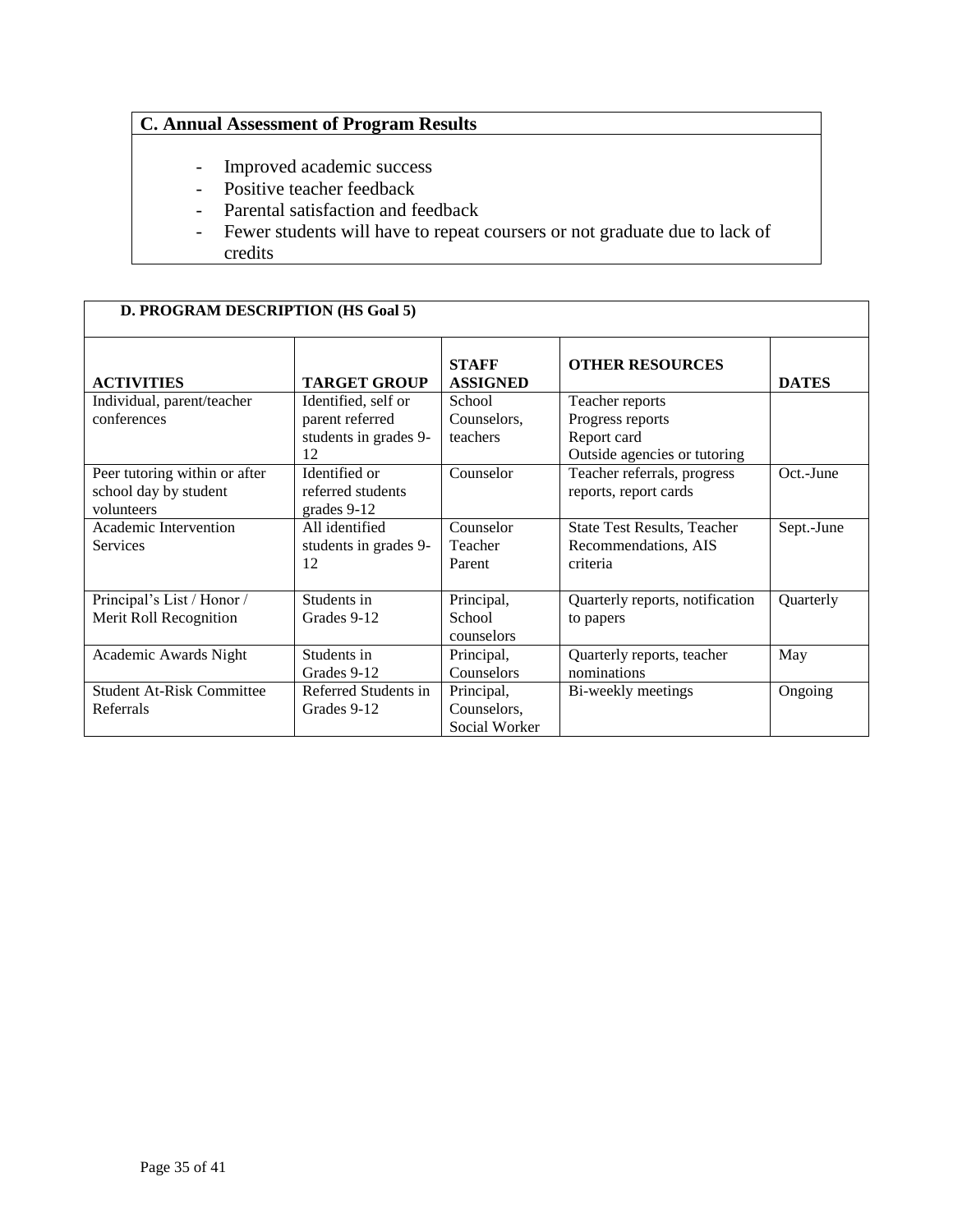# <span id="page-35-0"></span>**High School Goal 6. Provide assistance to enable students to benefit from the curriculum in the area of social/emotional concerns.**

#### **A. Target Population**

• Students in grades 9-12

#### **B. Objectives**

#### *Academic/Personal:*

Students will:

- Begin to recognize the relationship between their behavior and academic success.
- Be provided with appropriate feedback about their academic progress
- Be instructed in the development of positive study skills
- Be placed in an appropriate educational setting
- Be encouraged to develop awareness of personal academic strengths, weaknesses, and learning style.
- Be encouraged to take advantage of support systems to improve their academic performance.

#### *Academic/Personal:*

Students will:

- Be provided with opportunities to gain awareness of how their actions can affect their success and to develop positive strategies to improve their academic performance.
- Be provided opportunities for leadership
- Be provided opportunities to develop a more positive self-image, and positive interpersonal skills.
- Begin to accept responsibility for their own behavior
- Gain insight on how to deal with issues and people in a more positive way *Career:*

Students will:

- Begin to understand the importance of how their behavior and academic success can affect their future career/educational choices.

- Administration observation and feedback
- Teacher observations and feedback
- Parent satisfaction and feedback
- Disciplinary records will indicate a reduction of incidents involving discipline or adjustment problems
- Annual student review will indicate overall improvement in total program success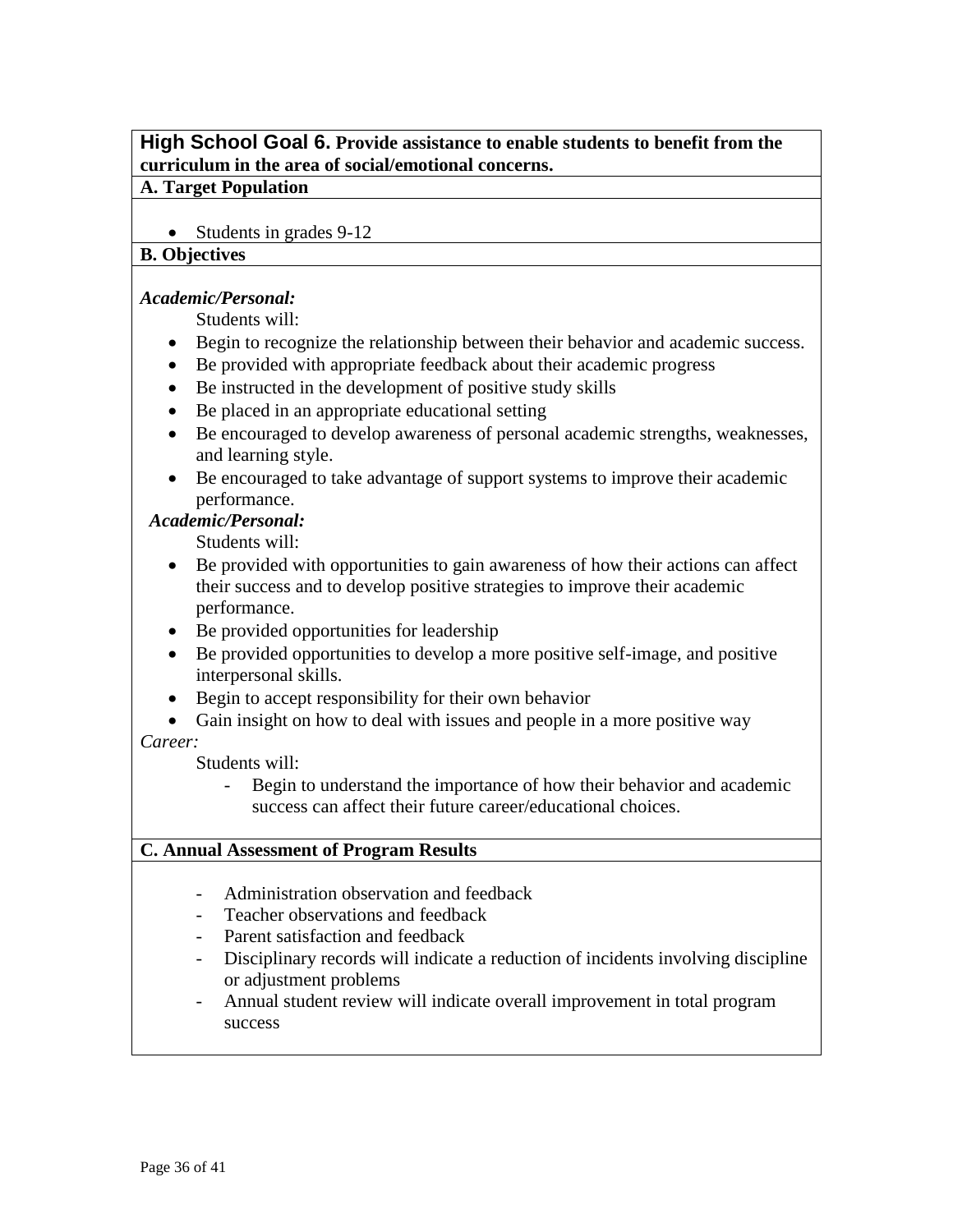| D. PROGRAM DESCRIPTION (HS Goal 6)                                                                                                                                                                                    |                                                                                                                     |                                                                  |                                                                                                        |              |
|-----------------------------------------------------------------------------------------------------------------------------------------------------------------------------------------------------------------------|---------------------------------------------------------------------------------------------------------------------|------------------------------------------------------------------|--------------------------------------------------------------------------------------------------------|--------------|
| <b>ACTIVITIES</b>                                                                                                                                                                                                     | <b>TARGET GROUP</b>                                                                                                 | <b>STAFF</b><br><b>ASSIGNED</b>                                  | <b>OTHER RESOURCES</b>                                                                                 | <b>DATES</b> |
| Review of students exhibiting<br>social/emotional problems to<br>ascertain scope of existing<br>problems                                                                                                              | Identified students<br>in grades 9-12                                                                               | Administrators<br>Counselors<br>Teachers<br><b>Support Staff</b> | Outside evaluations when<br>needed, parents and / or<br>outside counselors                             | On-going     |
| Individual conferences with<br>students to provide assistance<br>in dealing with existing<br>potential problems, i.e.,<br>schedule adjustment, alternate<br>programs, school policies and<br>consequences             | Identified and self-<br>referred students in<br>grades 9-12                                                         | Counselor<br>Teacher<br>Psychologist                             | Support help as needed.<br>Behavior Management Plan,<br>Parents                                        | On-going     |
| Conference with teachers to<br>determine extent of issue or<br>identify resolution                                                                                                                                    | Identified students<br>in grades 9-12                                                                               | Teacher<br>Counselor                                             | <b>Student Referrals</b><br>General Referrals, parents, or<br>teachers                                 | On-going     |
| Conference with parents to<br>intercede in potential problems<br>or to resolve existing<br>behavioral/adjustment<br>problems of their child                                                                           | Identified students<br>in grades 9-12                                                                               | Administrators<br>Counselor<br>Teacher                           | Aides<br>Discipline referrals<br>Progress reports                                                      | On-going     |
| Conference with<br>administration to determine<br>appropriate resolution to<br>existing problems                                                                                                                      | Identified students<br>in grades 9-12                                                                               | Administrators<br>Teacher<br>Counselor                           | Superintendent<br>Hearing record<br>Discipline Referral forms<br>Attendance record<br>Progress Reports | On-going     |
| Referral to professionals or<br>outside agencies, i.e.,<br>psychologist, Mental Health<br>agency, Hospital                                                                                                            | Identified students<br>in grades 9-12                                                                               | Counselor<br>School<br>Psychologist                              | Student records<br>Attendance<br>Progress reports<br>Referrals<br><b>Evaluation</b> date               | On-going     |
| North Warren Natural Helpers<br>Team<br>Areas of focus include:<br>-Problem solving<br>-Goal setting<br>-Effective relationships<br>-Conflict resolution<br>-Self-esteem<br>-Communication skills<br>-Advocacy skills | <b>Students in Grades</b><br>$9 - 12$                                                                               | Counselors<br>Teachers<br>Administrators<br>Student<br>Mediators | North Warren Natural Helpers<br>Team Students (grades 9-12)                                            | Ongoing      |
| Individual counseling done<br>with students having<br>behavioral/adjustment<br>problems.<br>May include the following<br>areas:<br>-Substance abuse                                                                   | Identified students<br>in grades 9-12<br>Referrals may be<br>self-initiated or<br>parent, teacher,<br>administrator | Counselor<br>Social Worker                                       | Discipline notices<br>Teacher referrals<br><b>Student Input</b><br>Parent Input                        | As-Needed    |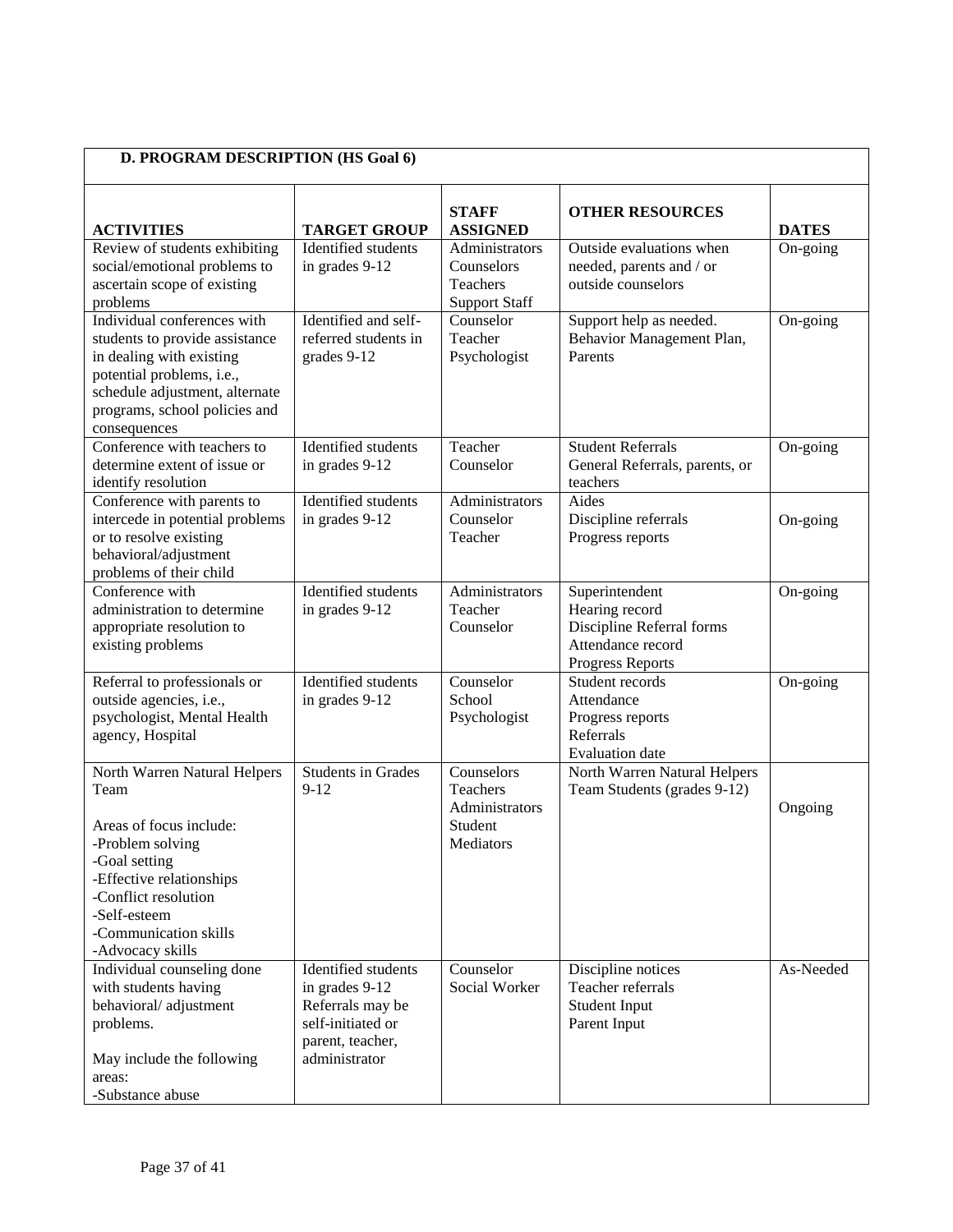| -Poor peer relationships<br>-Poor communication skills<br>-Depression<br>-Loneliness<br>-Violent behavior<br>-Self-defeating or destructive<br>behavior<br>-Abuse<br>-Family problems |                                       |                                                                                                 |                                                                                                                                                                                                       |                        |
|---------------------------------------------------------------------------------------------------------------------------------------------------------------------------------------|---------------------------------------|-------------------------------------------------------------------------------------------------|-------------------------------------------------------------------------------------------------------------------------------------------------------------------------------------------------------|------------------------|
| Consultation with or referral<br>to alternative support<br>personnel when appropriate                                                                                                 | Identified students<br>in grades 6-12 | Counselor<br>Psychologist                                                                       | Outside agencies<br>Private practitioners                                                                                                                                                             |                        |
| Referral for evaluation to<br>assist in counseling students<br>with behavioral problems                                                                                               | Identified students<br>in grades 9-12 | Counselor,<br>Social Worker<br>Psychologist                                                     | Social Worker, Counselor                                                                                                                                                                              |                        |
| <b>Student At-Risk Committee</b><br>Referrals                                                                                                                                         | Referred Students in                  | Principal,<br>Counselors,<br>Social Worker,<br>Teacher                                          | <b>Bi-Weekly Meetings:</b><br><b>Report Cards</b><br>Progress reports<br>Attendance records<br>Discipline Reports<br><b>Teacher Referral</b>                                                          |                        |
| <b>Lifelines Student Curriculum</b><br>(Suicide Awareness and<br>Prevention)                                                                                                          | Grades 9-12                           | School<br>Counselors,<br>teachers                                                               | In 2017, all grades were<br>provided 3 days of instruction,<br>as of 2018, all 7 <sup>th</sup> Grade<br>Health students will be taught.<br>Materials from Pearson, and<br>the Council for Prevention. | Ongoing                |
| <b>Bullying Prevention</b><br>Presentation (School-wide)                                                                                                                              | All Grades                            | All Teaching<br>Staff and<br>Administration                                                     | Sweethearts & Heroes, Arts &<br><b>Education Funding, Council</b><br>for Prevention, Olweus<br>Curriculum                                                                                             | Fall and<br>Ongoing    |
| Olweus Presentation and<br>Update                                                                                                                                                     | All Grades                            | All Staff                                                                                       | Update on prior year's Annual<br>Olweus Survey results and<br>program implementation                                                                                                                  | August /<br>September  |
| <b>Olweus Class Meetings</b>                                                                                                                                                          | All Grades                            | All Teaching<br>Staff and<br>Administration                                                     | Monthly topics presented to<br>Homebase groups with teacher<br>and Natural Helper Team<br>member                                                                                                      | Ongoing                |
| <b>Olweus Committee Meetings</b>                                                                                                                                                      | All Grades                            | Counselors,<br>Social Worker,<br>Administration.<br>Student and<br>Community<br>Representatives | Skye Farm, Council for<br>Prevention, Monthly meeting<br>to address current issues,<br>topics and plans for current<br>month                                                                          | August<br>through June |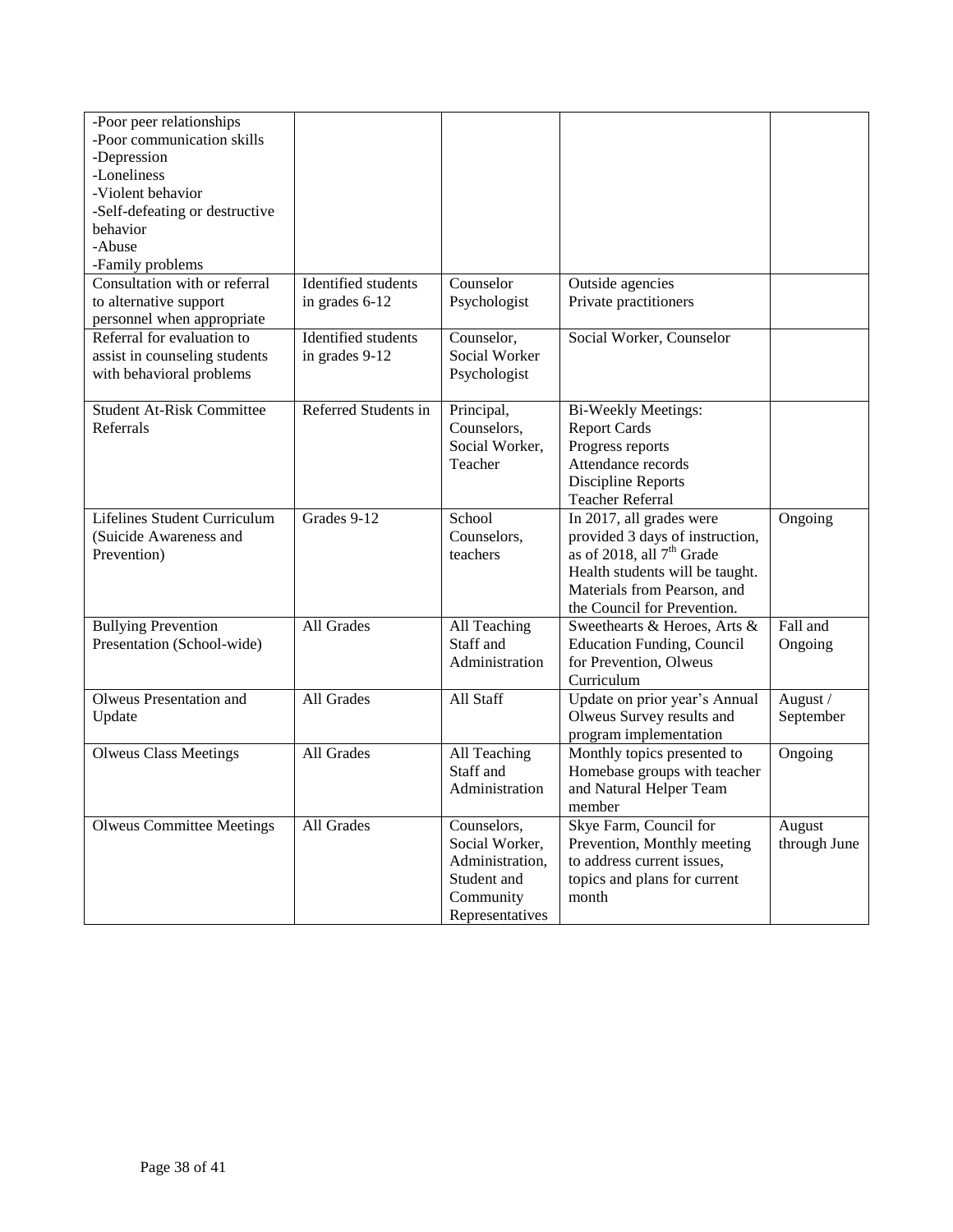# <span id="page-38-0"></span>**High School Goal 7. Encourage parental involvement in the educational process. A. Target Population**

• Students in grades 9-12

#### **B. Objectives**

#### *Academic:*

- Parents will be invited to participate in developing their student's educational plans.
- Parents will be invited to participate in informational/learning programs

*Social:*

- Parents will be assisted in obtaining help from sources within or outside the school when necessary.
- Parents will be provided with information relating to the educational process through a variety of communications.
- Counselors will avail themselves to parents
- Parents will be provided with opportunities to chaperone field trips
- Parents will be encouraged to communicate with teachers and counselors regularly.
- Counselors will communicate with parents regarding student success and concerns.

#### *Career:*

- Parents will be informed of details, procedures  $\&$  opportunities regarding:
	- o Student's school performance
	- o College application/selection
	- o Financial aid
	- o Military careers
	- o Obtaining employment

- Improved student performance
- Parental feedback through conferences, telephone contacts or mailings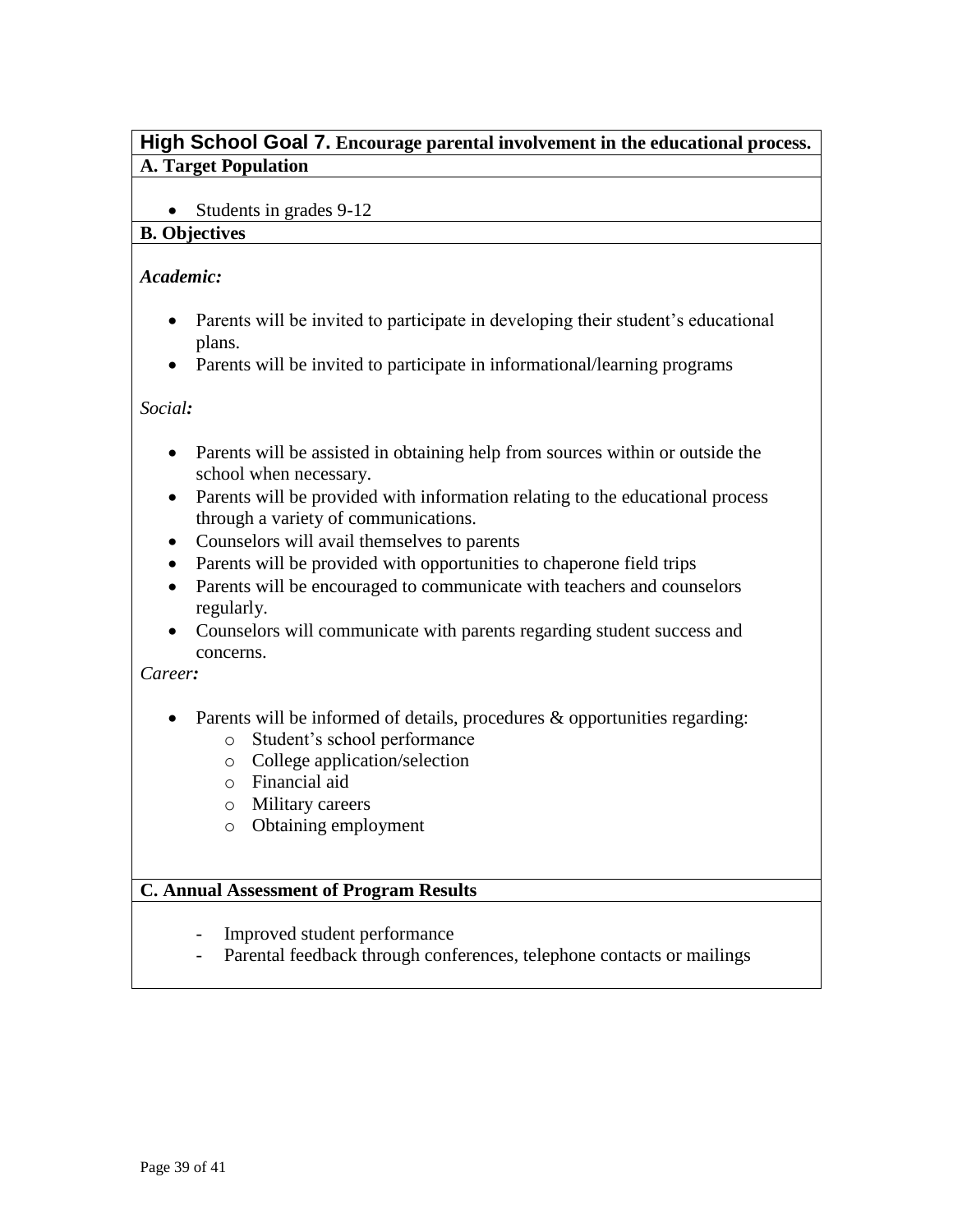| E. PROGRAM DESCRIPTION (HS Goal 7)                                                                                  |                                                   |                                               |                                                                                                                            |                                                 |
|---------------------------------------------------------------------------------------------------------------------|---------------------------------------------------|-----------------------------------------------|----------------------------------------------------------------------------------------------------------------------------|-------------------------------------------------|
| <b>ACTIVITIES</b>                                                                                                   | <b>TARGET GROUP</b>                               | <b>STAFF ASSIGNED</b>                         | <b>OTHER</b><br><b>RESOURCES</b>                                                                                           | <b>DATES</b>                                    |
| Parent conferences<br>for students<br>involved in high<br>school planning                                           | Parents/students in grade 9-<br>12 (Upon Request) | Counselors                                    | Curriculum Guides<br>Progress repots<br>Career planning<br>sheets                                                          | Feb.-June                                       |
| Parent conference<br>for students<br>involving<br>career/college<br>planning upon<br>request                        | Parents/students in grades<br>11 & 12             | Counselor                                     | <b>Graduation Plan</b><br>Transcript<br>Career Ware<br>College materials<br>Career printouts<br>College planning<br>guides | March-June                                      |
| Creation,<br>preparation and<br>distribution of<br>curriculum guides<br>including Guidance<br>information           | All parents in grades 8-12                        | Counselors<br>Guidance Secretary              | <b>Course Description</b><br>Guide                                                                                         | December-Feb.                                   |
| Preparation of<br>guidance related<br>articles for high<br>school newsletter &<br>school website                    | Parents in grades 9-12                            | Principal<br>Counselors<br>Guidance Secretary | <b>Broadcast Journalism</b><br>students                                                                                    | All Reporting<br>Periods (once<br>each 5 weeks) |
| Parent conferences<br>for students<br>exhibiting academic,<br>behavioral or<br>attendance problems                  | Parents of students in grades<br>$9 - 12$         | Counselor<br>Administrator                    | Progress reports<br>Teacher comments<br>Attendance data<br>Discipline referrals                                            | Ongoing                                         |
| <b>Group Parental</b><br>Seminars on<br>counseling/<br>academic programs:<br>-Financial Aid<br>-Junior Parent Night | Parents of students in grades<br>11 and 12        | Administrators<br>Counselors                  | <b>Guest Speakers:</b><br><b>Financial Aid</b><br><b>Officers</b><br>Directors of<br>Admissions                            | Sept.-May                                       |
| Online web based<br>information                                                                                     | Parents/students in grade 9-<br>12                | Guidance Assistant                            | School Website                                                                                                             | Ongoing                                         |
| LED Sign                                                                                                            | Parents/students in grade 9-<br>12                | <b>Superintendent Secretary</b>               |                                                                                                                            | Ongoing                                         |